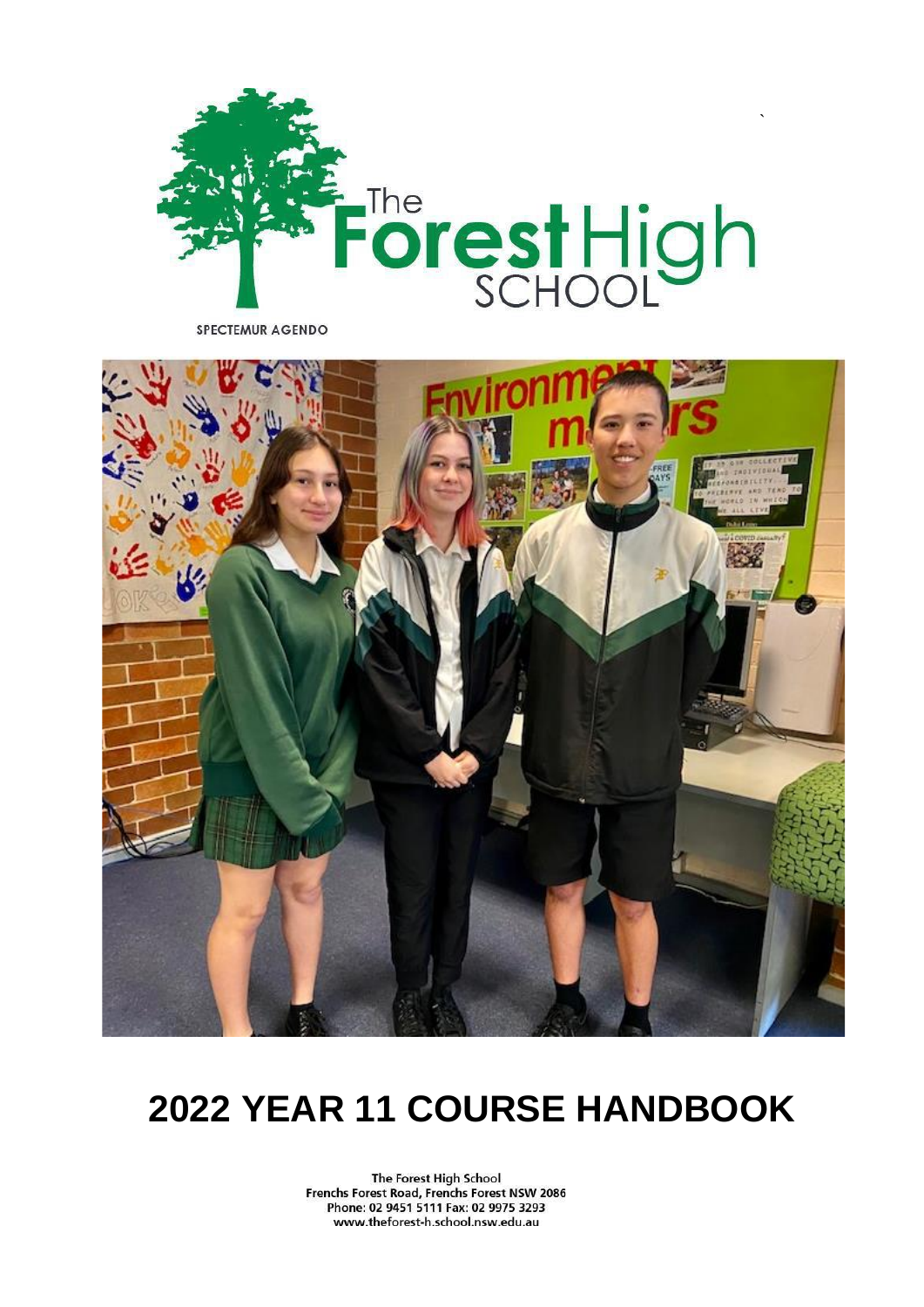

# **TABLE OF CONTENTS**

| INFORMATION FOR PROSPECTIVE YEAR 11 STUDENTS AND THEIR PARENTS/CAREGIVERS 6 |  |
|-----------------------------------------------------------------------------|--|
|                                                                             |  |
|                                                                             |  |
|                                                                             |  |
|                                                                             |  |
|                                                                             |  |
|                                                                             |  |
|                                                                             |  |
|                                                                             |  |
|                                                                             |  |
|                                                                             |  |
|                                                                             |  |
|                                                                             |  |
|                                                                             |  |
|                                                                             |  |
|                                                                             |  |
|                                                                             |  |
|                                                                             |  |
|                                                                             |  |
|                                                                             |  |
|                                                                             |  |
|                                                                             |  |
|                                                                             |  |
|                                                                             |  |
|                                                                             |  |
|                                                                             |  |
|                                                                             |  |
|                                                                             |  |
|                                                                             |  |
|                                                                             |  |
|                                                                             |  |
|                                                                             |  |
|                                                                             |  |
|                                                                             |  |
|                                                                             |  |
|                                                                             |  |
|                                                                             |  |
|                                                                             |  |
|                                                                             |  |
|                                                                             |  |
|                                                                             |  |
|                                                                             |  |
|                                                                             |  |
|                                                                             |  |
|                                                                             |  |
|                                                                             |  |
|                                                                             |  |
|                                                                             |  |
|                                                                             |  |
|                                                                             |  |
|                                                                             |  |
| PERSONAL DEVELOPMENT, HEALTH AND PHYSICAL EDUCATION -Category A 47          |  |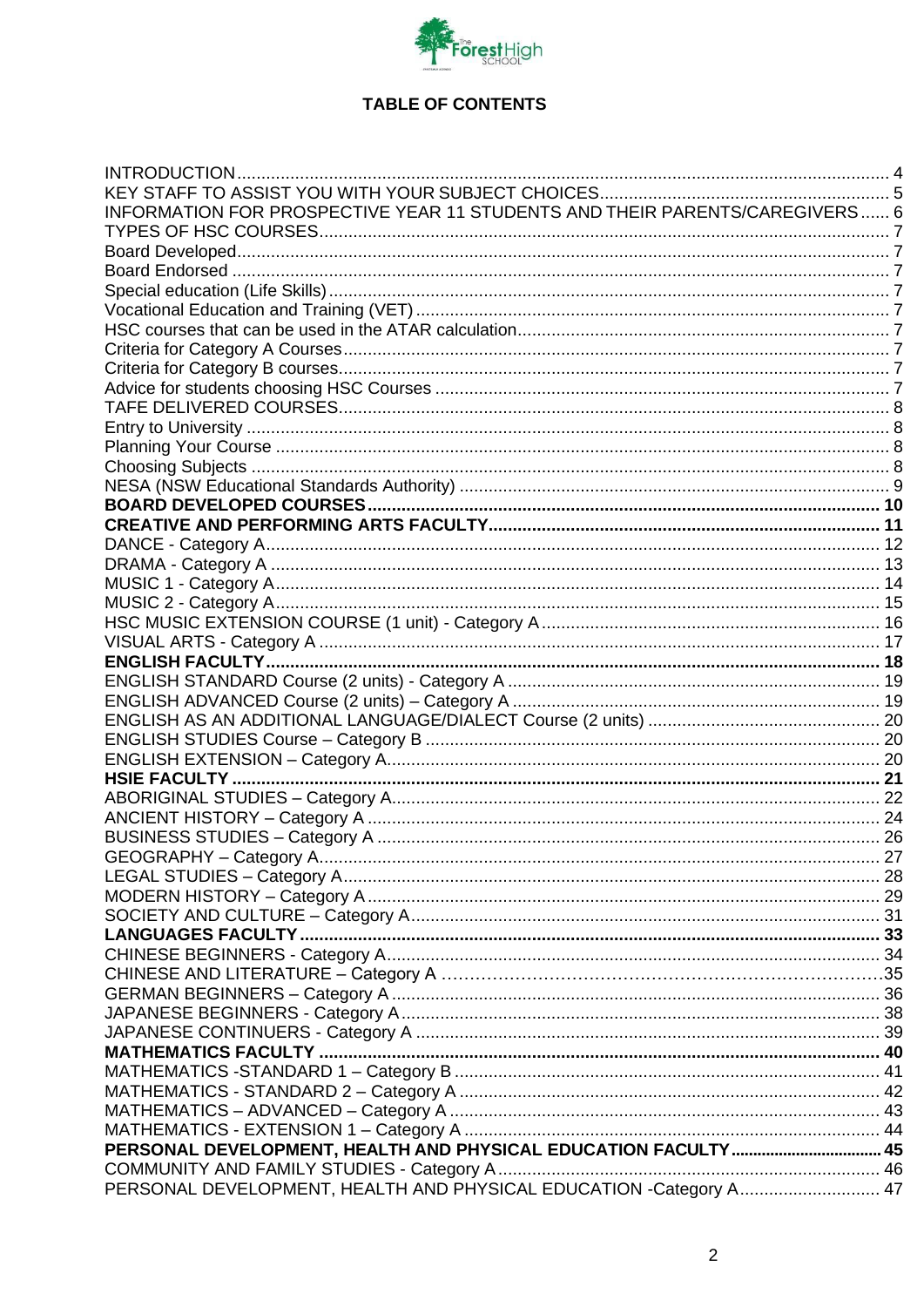

| INDUSTRIAL TECHNOLOGY - Option 2: TIMBER PRODUCTS AND FURNITURE TECHNOLOGIES - |  |
|--------------------------------------------------------------------------------|--|
| Category A                                                                     |  |
|                                                                                |  |
|                                                                                |  |
|                                                                                |  |
|                                                                                |  |
|                                                                                |  |
|                                                                                |  |
|                                                                                |  |
|                                                                                |  |
|                                                                                |  |
|                                                                                |  |
|                                                                                |  |
|                                                                                |  |
|                                                                                |  |
|                                                                                |  |
|                                                                                |  |
|                                                                                |  |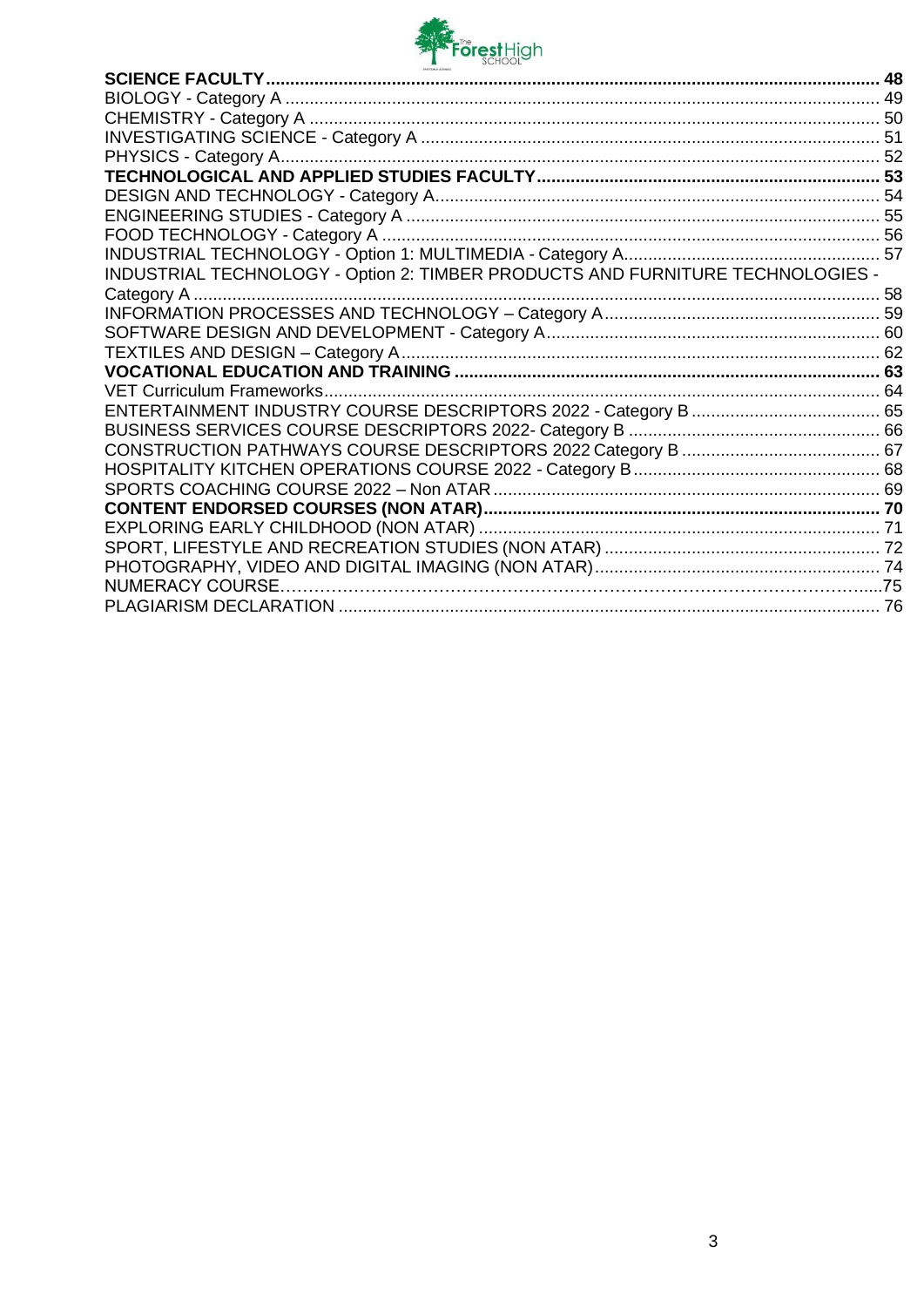

# <span id="page-3-0"></span>**INTRODUCTION**

This booklet has been prepared to help students and parents navigate their way through the variety of options available to students studying the Higher School Certificate at The Forest High School. It should be closely read and used as a reference for students and parents about the patterns of study available to students as well as essential information about each subject and course and their eligibility for university admission.

Students studying their HSC at The Forest have access to some of the best educational support in New South Wales. We have a number of teachers who have been recipients of state and national teaching awards for their outstanding teaching practice. Our Trailblazer tutoring program, where previous high achieving Forest students are employed as learning support officers, ensures Year 11 and 12 students have access to the best subject expertise during every study period. Our Mathematics faculty is ranked in the top 10 for comprehensive schools in the state. Our Student Representative Council and its senior prefects provide a range of leadership opportunities within the school and local community.

The Forest High School caters for a very broad range of senior electives, equal to many schools twice our size, so it is important that students discuss these options with their parents or care providers and choose subjects and courses that are commensurate with their skills, abilities and interests. Students should seek advice from appropriate staff if they are unsure of any details prior to making their final decision. We will sit down with you to discuss your future goals and aspirations, and ensure you receive the best advice on a pattern of senior study that you will enjoy and develop the skills you need for the future. While it is expected that the vast bulk of students at will continue their studies in Years 11 and 12 for the award of the Higher School Certificate, some students will transition into vocational pathways or the workforce.

The commencement of Stage 6 is an exciting time for students. They are offered new challenges and have wide variety of choices in terms of the curriculum they study. These final years of secondary schooling are academically demanding, but a richly rewardingexperience. I would like to take this opportunity to wish each student well for their studies in Stage 6 and implore each student to commit themselves to their studies and enjoy the curriculum pattern they choose.

Rosemary McDowall Principal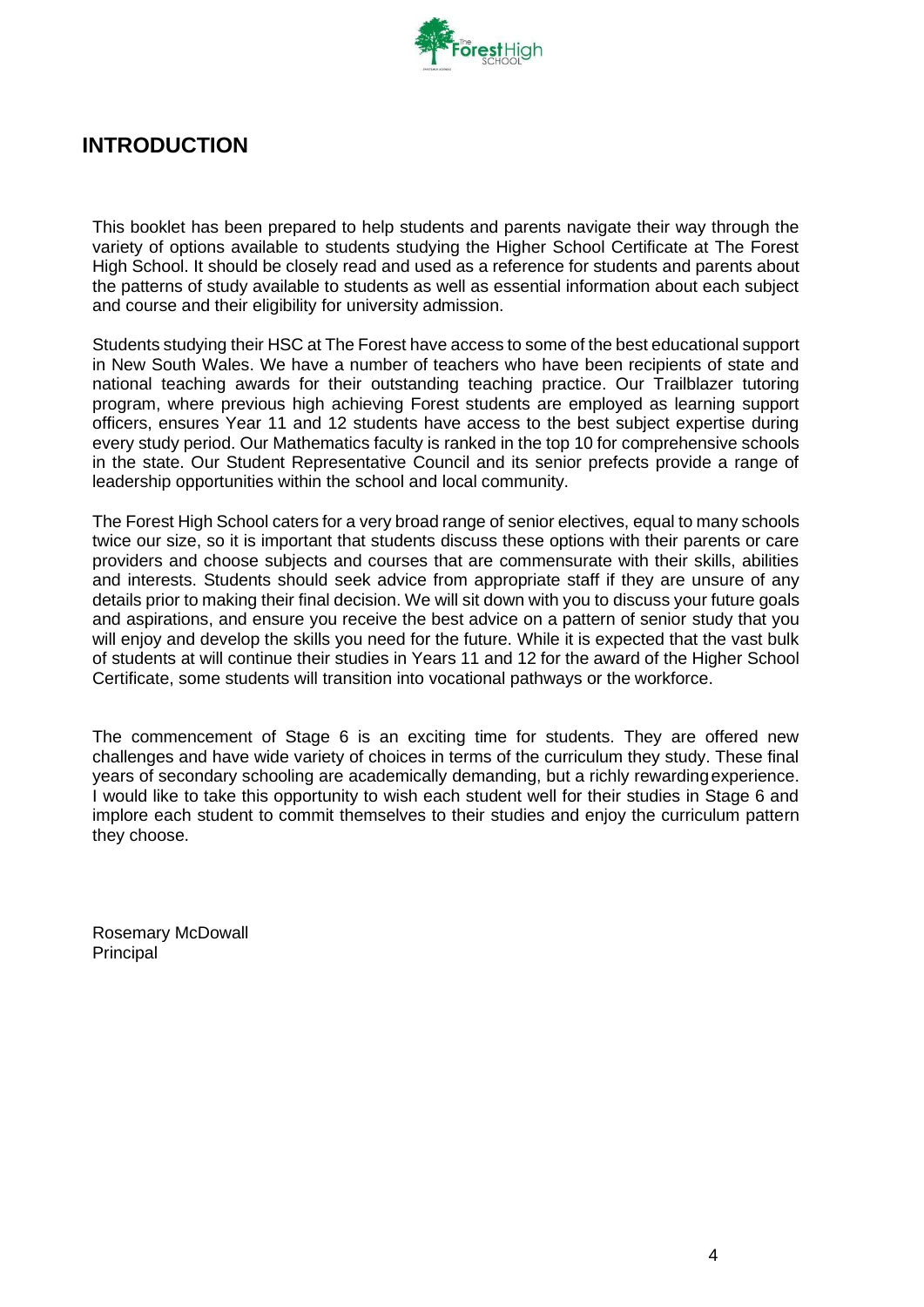

# <span id="page-4-0"></span>**KEY STAFF TO ASSIST YOU WITH YOUR SUBJECT CHOICES**

We would encourage all students to talk to their classroom teachers about their options for study in Stage 6.

For additional advice or support, the following list of teachers and executive staff can also provide guidance and advice.

| Deputy Principal of<br>Year 10                      | Cathy Thompson         | <b>Head Teacher</b><br><b>PDHPE</b>             | Jenny Power                         |
|-----------------------------------------------------|------------------------|-------------------------------------------------|-------------------------------------|
| <b>Deputy Principal</b><br>Teaching and<br>Learning | Mirjana Simic          | <b>Head Teacher</b><br>Languages                | Shaheena Anwar                      |
| <b>Head Teacher</b><br>English                      | Sarah Peachman         | <b>Head Teacher</b><br><b>Secondary Studies</b> | Amanda Walsh                        |
| <b>Head Teacher</b><br><b>Mathematics</b>           | Karen Gourlay          | <b>Head Teacher</b><br>CAPA                     | Rel.<br>Rebecca<br>Constantin       |
| Rel. Head<br>Teacher<br>Science                     | <b>Lucy Collins</b>    | <b>Learning and</b><br><b>Support Teachers</b>  | <b>Beth Sweeny</b><br>Kylie Coleman |
| <b>Rel. Head Teacher</b><br><b>HSIE</b>             | <b>Scott Tesoriero</b> | <b>Year Adviser</b>                             | <b>Kate Board</b>                   |
| <b>Head Teacher TAS</b>                             | <b>Stephen Davies</b>  | <b>Careers Adviser</b>                          | Annika Williams                     |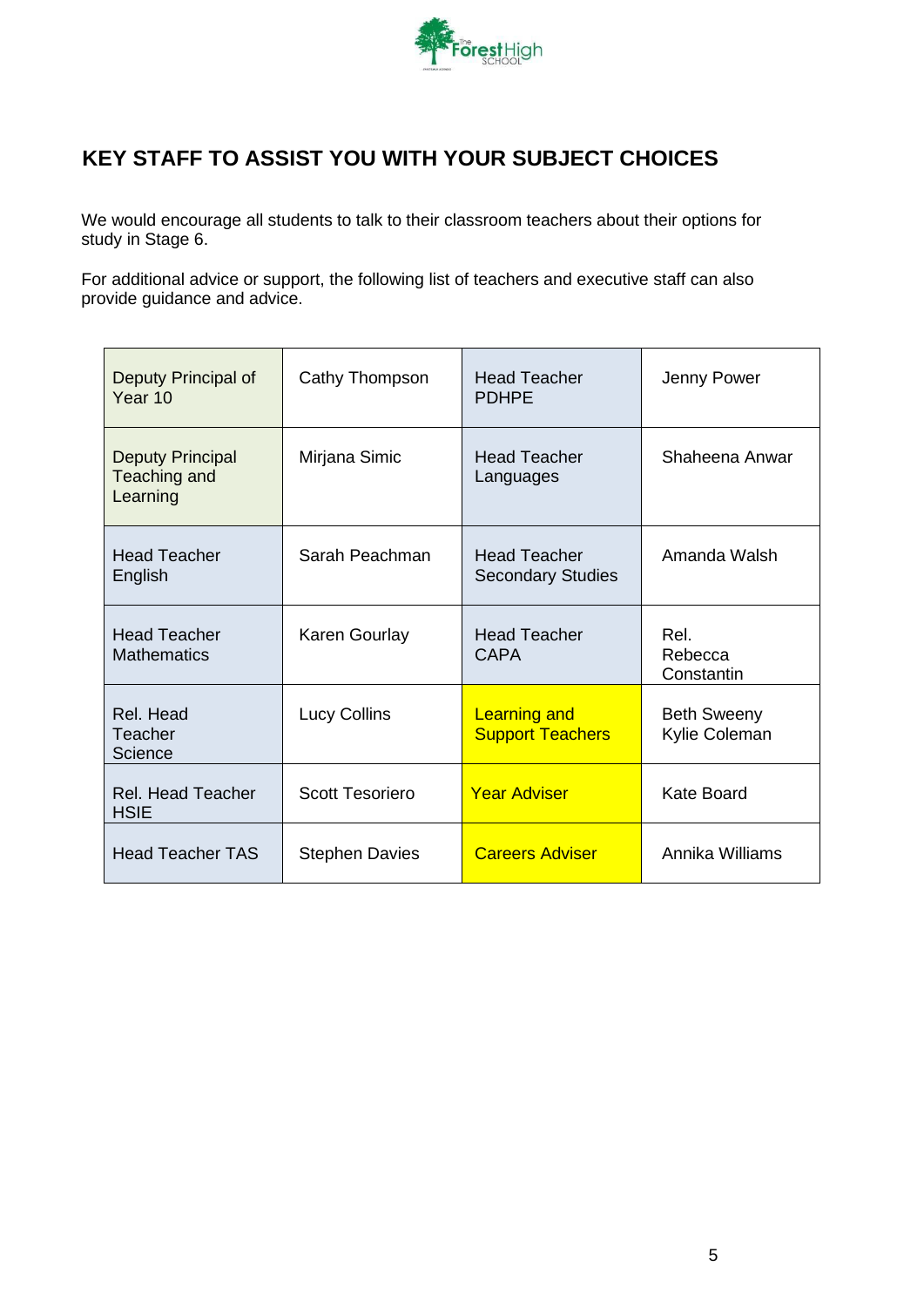

# <span id="page-5-0"></span>**INFORMATION FOR PROSPECTIVE YEAR 11 STUDENTS AND THEIR PARENTS/CAREGIVERS**

### **Please note:**

- All information in this booklet is correct at the time of printing.
- The courses listed are those that The Forest High School is equipped to offer. A course will only proceed if there is sufficient demand for it.
- Further information about the courses can be obtained from the individual faculties.

**The School Timetable** for Year 11 and 12 is made up of six lines (groups of subjects running simultaneously). Each line based subject has seven (7) hours study per fortnight. Lines will be decided by student initial choices.

A single unit course is run off timetable usually before or after school and is four (4) hours a fortnight.

## **MEETING HSC ELIGIBILITY REQUIREMENTS**

#### **To be eligible for the HSC, you must:**

- Satisfactorily complete Years 9 and 10 or gain other qualifications that satisfy NESA
- Attend a government school, an accredited non-government school, a NSW Education Standards Authority recognised school outside NSW, or a TAFE college
- Complete HSC: All My Own Work (or its equivalent) before you submit any work for Preliminary or HSC courses, unless you are only entered for Year 11 and Year 12 Life Skills courses
- Satisfactorily complete courses in the patterns of study detailed below
- Sit for and make a serious attempt at the required HSC exams
- Meet the HSC minimum standard of literacy and numeracy within five years of starting your HSC course (this does not apply to students taking the HSC in 2018 or 2019).

#### **Certain Patterns of Study and Course Requirement Apply. You must satisfactorily complete:**

- A Preliminary pattern of study that includes at least 12 units
- An HSC pattern of study that includes at least 10 units.

#### **Both Patterns of Study must include at least:**

- 6 units of Board Developed Courses
- 2 units of a Board Developed Course in English
- 3 courses of 2 or more units (either Board Developed or Board Endorsed Courses)
- 4 subjects.
- Some courses have certain rules and prerequisites. For example, you can include English Studies in your 6 units of Board Developed Courses, but you can only count it as the 2 units of English that UAC uses to calculate an ATAR if you sit the optional HSC. There are also specific eligibility rules for some Languages courses, such as Beginners
- You must study English Extension 1 if you wish to study English Extension 2.
- You must study Mathematics if you wish to study Year 11 Mathematics Extension 1.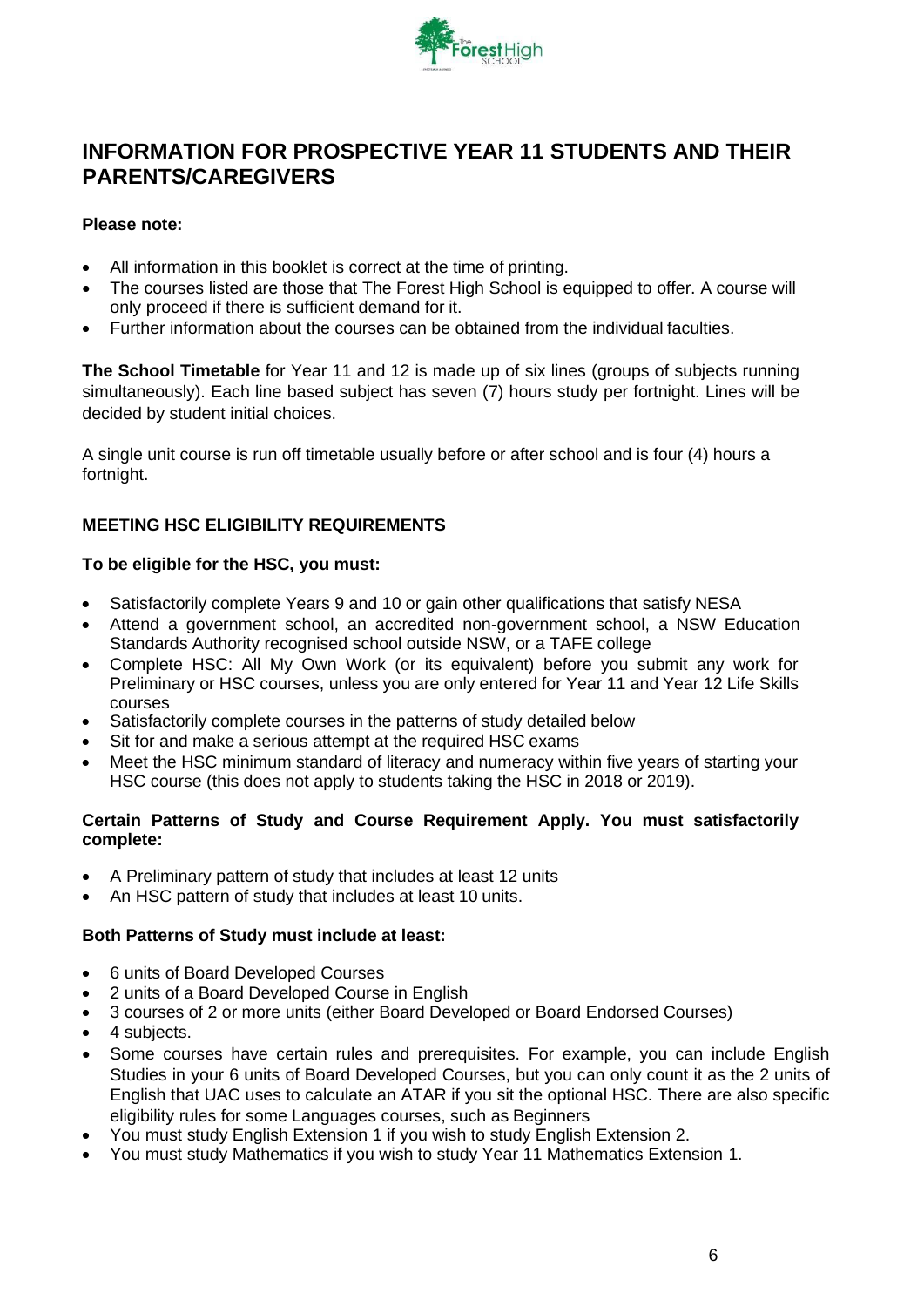

# <span id="page-6-0"></span>**TYPES OF HSC COURSES**

### <span id="page-6-1"></span>**Board Developed**

Courses are the large number of courses set and examined by Education Standards.

#### <span id="page-6-2"></span>**Board Endorsed**

Courses are developed by schools, TAFE and universities. They count towards your HSC but do not have an HSC examination and do not contribute towards the calculation of your ATAR.

#### <span id="page-6-3"></span>**Special education (Life Skills)**

If you have special education needs you can attain your HSC by studying Life Skills courses. There are specific entry requirements for the Life Skills courses and you still need to meet the general eligibility and study patterns to earn your HSC. You will need to talk with your Year Adviser or Careers Adviser to find out whether these courses are suitable for you. Life Skills courses do not count towards the ATAR.

#### <span id="page-6-4"></span>**Vocational Education and Training (VET)**

VET courses can be studied either at school or through TAFE NSW and other training providers. You will need to check with your school about which courses are available and the requirements of the different courses. For example, all VET courses involve a minimum number of hours in the work place.

VET courses contribute towards your HSC and Australian Qualifications Framework (AQF) VET credentials, recognised by industry and employers throughout Australia. Some of the Board Developed VET courses have an optional HSC exam so, if you choose to sit the exam, your results can also count towards your ATAR

#### <span id="page-6-5"></span>**HSC courses that can be used in the ATAR calculation**

ATAR courses are those developed by NESA for which there are formal examinations that yield graded assessments. These courses contribute to your ATAR and are classified as either Category A or Category B courses. Not all of the many HSC courses will contribute to an ATAR.

#### <span id="page-6-6"></span>**Criteria for Category A Courses**

Academic rigour, depth of knowledge, the degree to which the course contributes to assumed knowledge for tertiary studies, and the coherence with other courses included in the ATAR calculations.

#### <span id="page-6-7"></span>**Criteria for Category B courses**

The level of cognitive and performance demands are not regarded as satisfactory in themselves, though their contribution to a selection index is regarded as adequate if the other courses included in the aggregate are more academically demanding.

#### <span id="page-6-8"></span>**Advice for students choosing HSC Courses**

Your aim is to attain the best HSC result you can. So, you should choose courses that you are good at, interested in and may use in the future.

When considering which courses to study, explore the content of a course.

For example; *What are the course outcomes? Did I enjoy studying this content and learning these skills in Years 9 & 10? Will you be required to submit a major work, or perform, as part of your exams? Will this course count toward my ATAR?*

Talk with your teachers about your strengths and weaknesses, as well as individual course requirements, before making your selection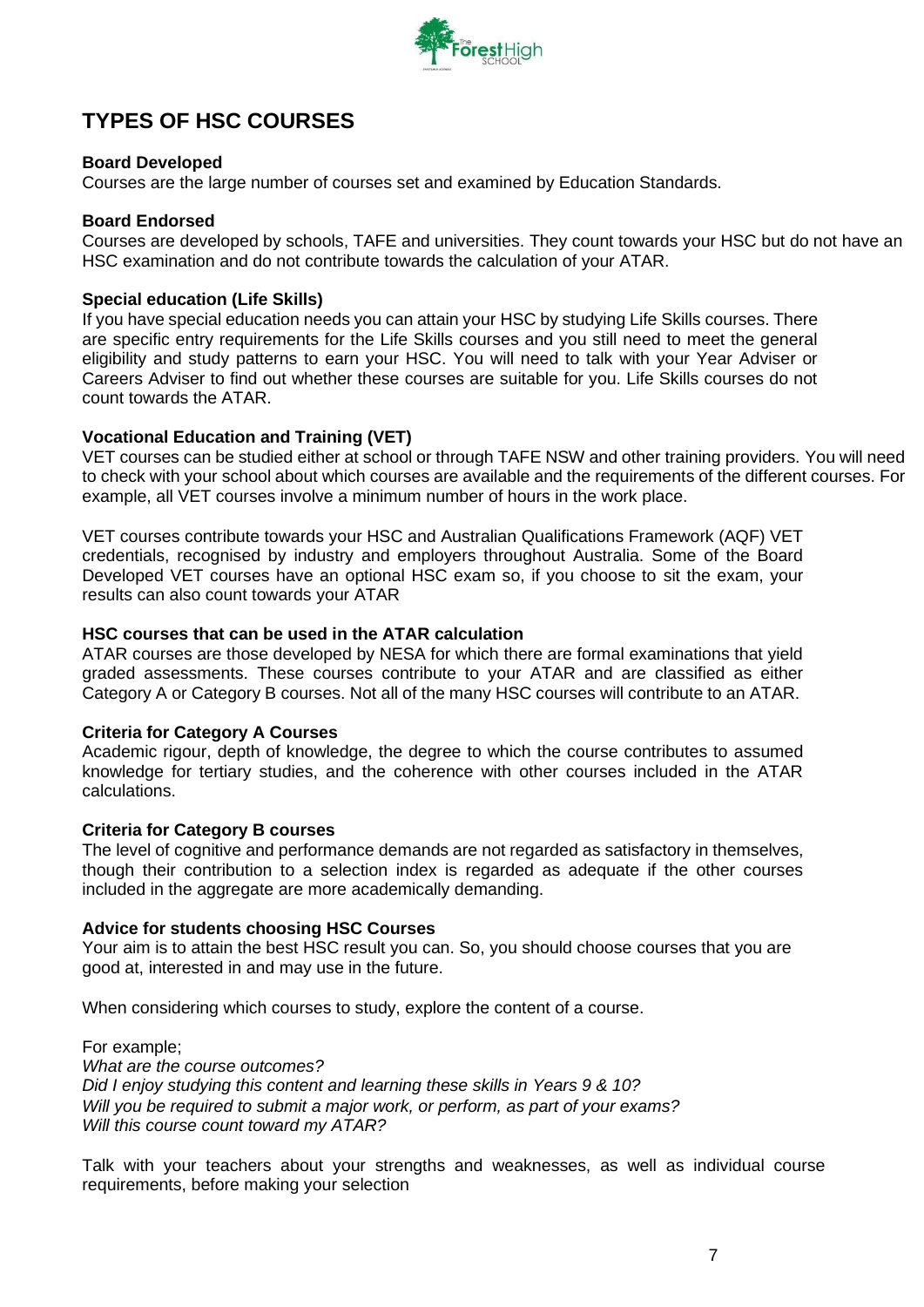

# <span id="page-7-0"></span>**TAFE DELIVERED COURSES**

Some HSC courses are delivered by TAFE colleges by TAFE teachers.

Most of these courses are Content Endorsed or Board Endorsed VET Courses of 1 or 2 units which can be studied as part of Year 11 and/or Year 12. These courses do not count towards the ATAR but do appear on a student's HSC.

The School Careers Adviser can inform students as to which TAFE delivered HSC VET courses are offered in this area.

## <span id="page-7-1"></span>**Entry to University**

The Universities Admission Centre calculates for each student eligible the Australian Tertiary Admission Rank (ATAR). To do this the universities combine the HSC examination and assessment marks then rank the students using their best 2 units of English and the best 8 units of other Board Developed Courses; including no more than 2 units of Category B courses. Students seeking the ATAR must ensure that they study at least 10 units of appropriate courses in Year 12.

#### <span id="page-7-2"></span>**Planning Your Course**

Most students will complete their Higher School Certificate in two consecutive years.

A "Pathway" to the HSC, however, can be followed where students take up to 5 years to accumulate the Year 11 Course requirements and up to 5 years to complete the HSC requirements. Students working part time, following a demanding sporting program or simply wanting a less stressful program of study may take advantage of this allowance.

Once started, a HSC subject must be completed within a 12 month period.

#### <span id="page-7-3"></span>**Choosing Subjects**

- Choices of subjects should be made by consultation between students, parents, teachers and the Careers Adviser.
- A study pattern that allows the calculation of the ATAR is recommended unless you are absolutely sure that you will not want to attend university.
- If you are sure that you do not want to attend university, it is recommended that you and/or parents see the Careers Adviser who can advise you of some vocational education options.
- Subjects should be chosen with a range of career options left open. This is important as many students will change their minds about careers between now and the end of Year 12.
- Where career interests may involve tertiary education then you should check the admission requirements of the universities and TAFE colleges.
- Students should pick subjects that they are interested in and will enjoy. High marks are easier to achieve in subjects that you enjoy.
- Do not try to pick subjects because you think or are told they 'scale' better, you will be LESS likely to get a high ATAR if you pick subjects that you are not interested in.
- Do not choose subjects because friends have chosen them. Just because they will enjoy a subject or are good at it, doesn't mean you will be.
- Do not choose subjects because you have heard that they are 'easy'. What is easy for some students is very hard for others.
- Please note: Fees will apply to elective subjects to cover the costs of materials and equipment used by the students. Please consider the costs of subjects before choosing a subject.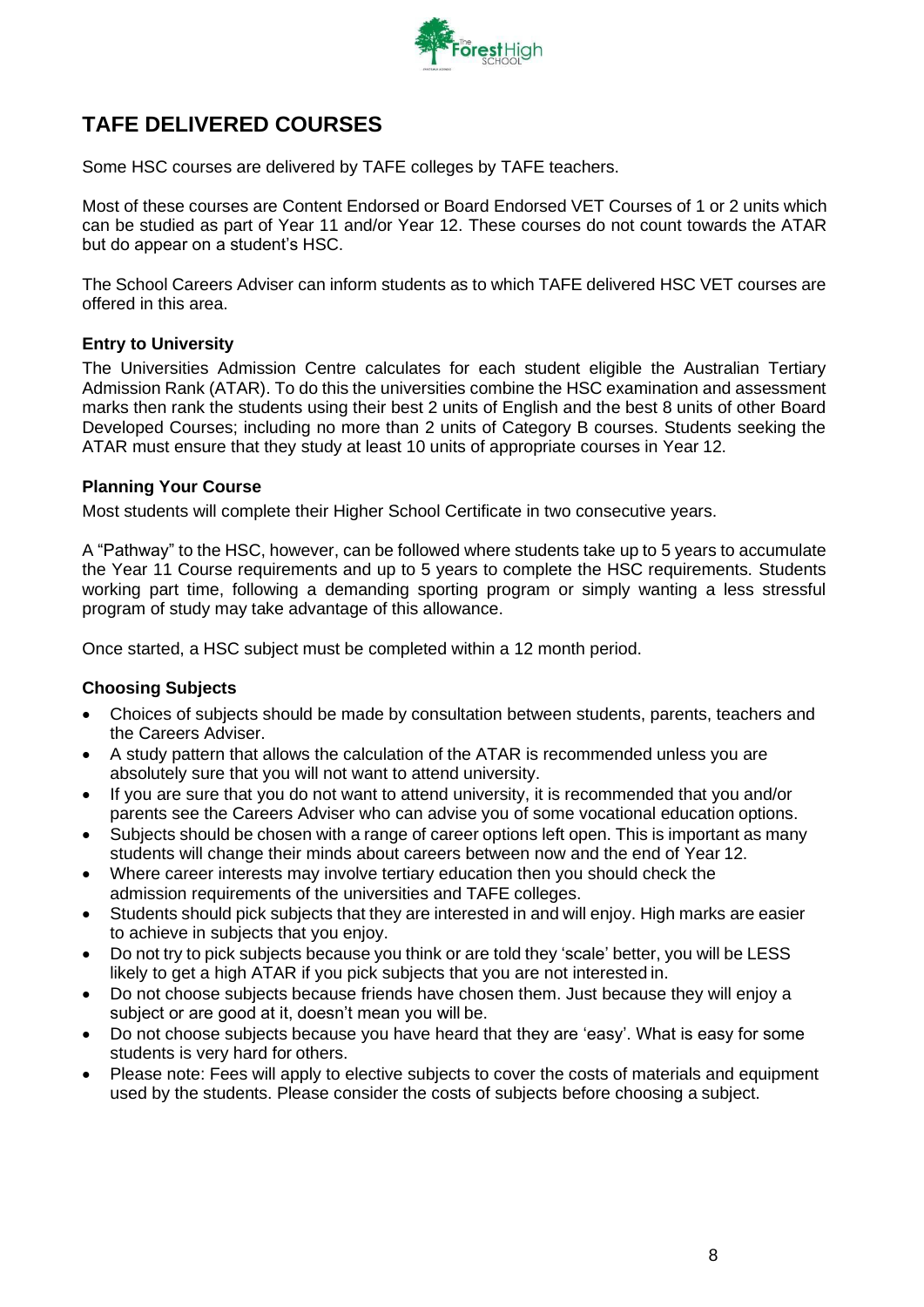

# <span id="page-8-0"></span>**NESA (NSW Educational Standards Authority)**

[\(www.educationstandards.nsw.edu.au\)](http://www.educationstandards.nsw.edu.au/)

There is a large amount of information about the HSC and subjects available on this site.

Read all the statistical data you will ever need plus course syllabuses.

Another valuable website is [http://hsc.csu.edu.au](http://hsc.csu.edu.au/)

These sites are highly recommended for those seeking more information.

#### **Please note:**

All information in this booklet is correct at the time of printing

The courses listed are those that The Forest High School is equipped to offer. A course will only proceed if there is sufficient demand for it.

Further information about the courses can be obtained from the individual faculties.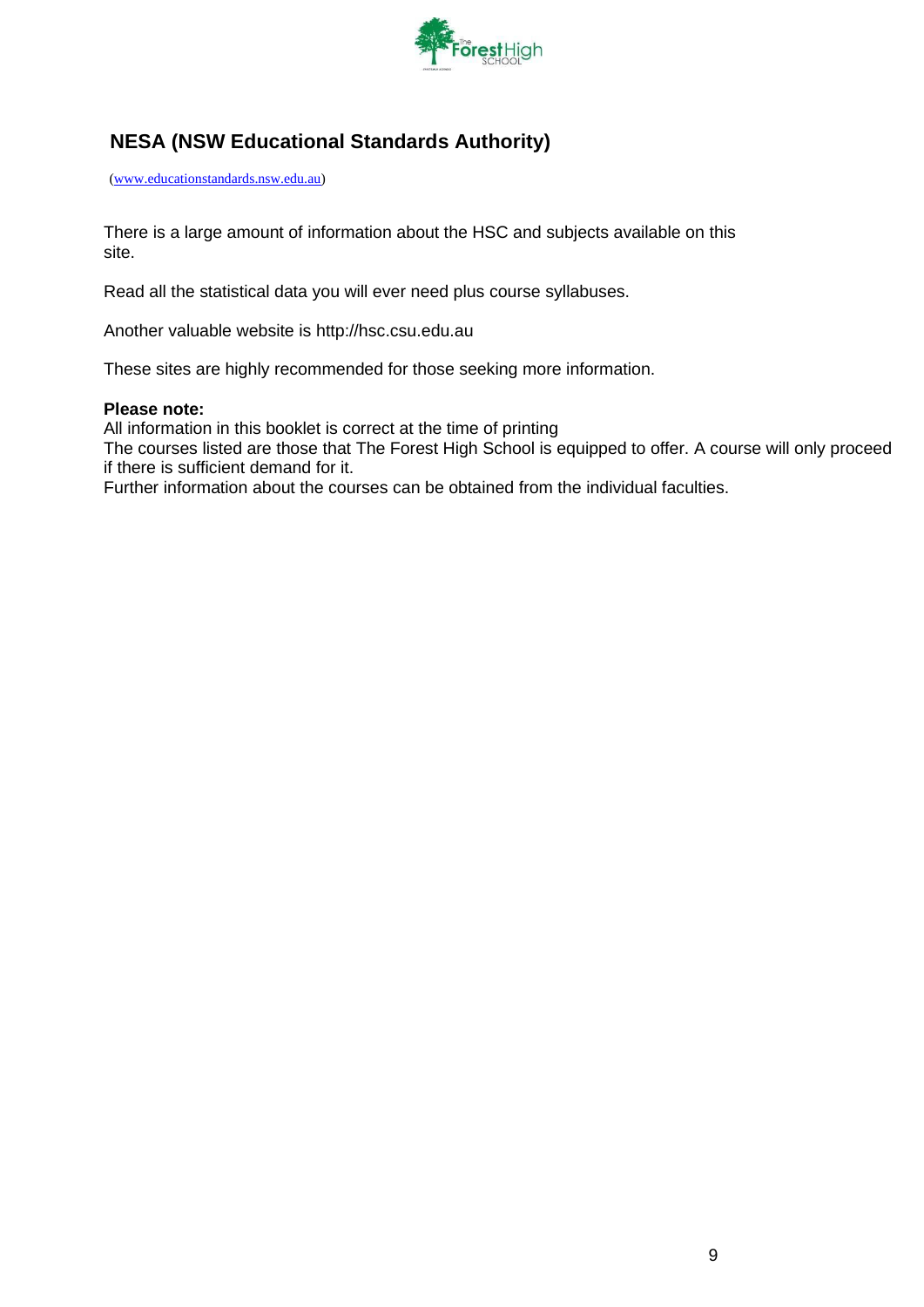

# <span id="page-9-0"></span>**BOARD DEVELOPED COURSES**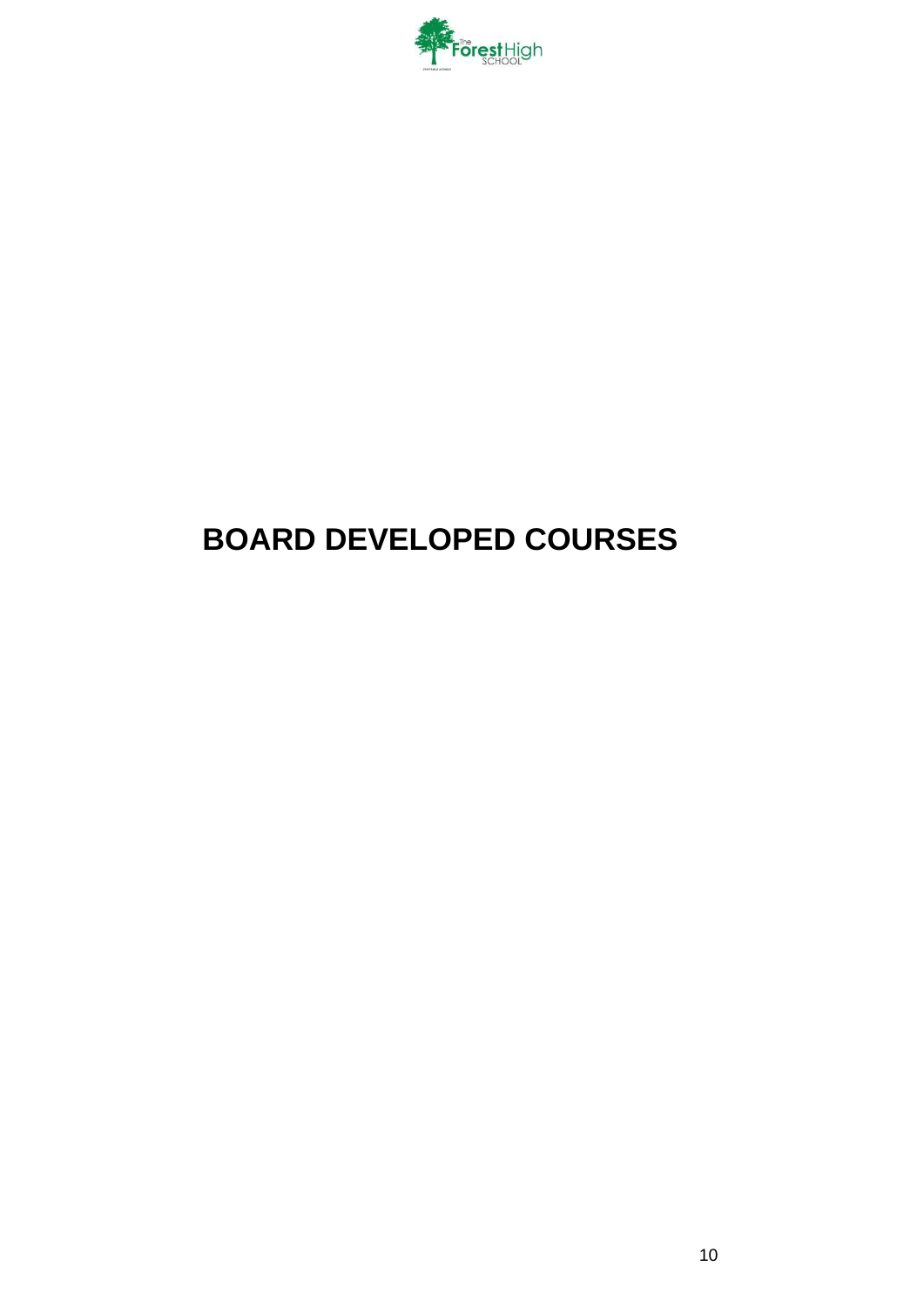

# <span id="page-10-0"></span>**CREATIVE AND PERFORMING ARTS FACULTY**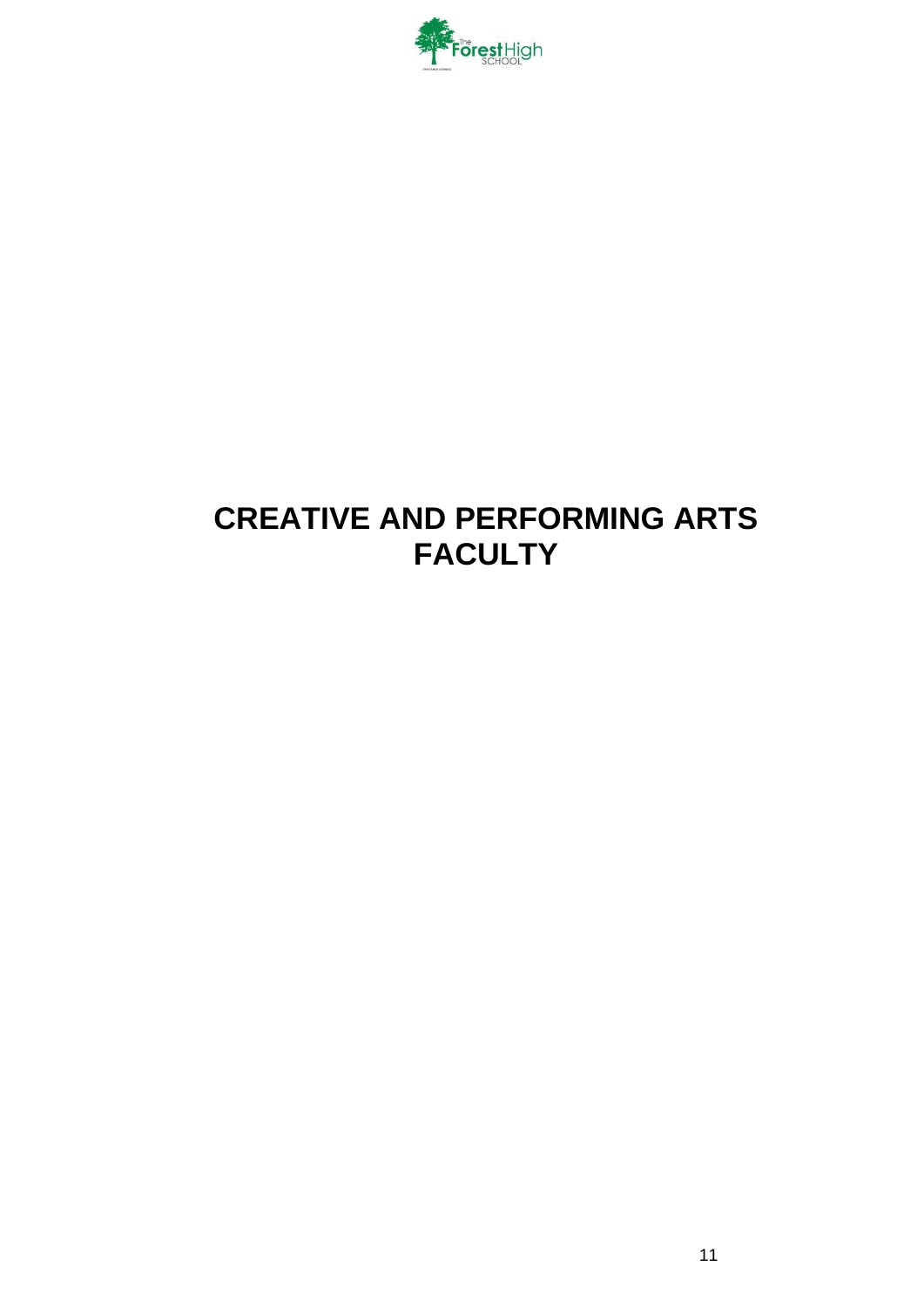

# <span id="page-11-0"></span>**DANCE - Category A**

### **Year 11 Course**

Students undertake a study of Dance as an art form. There is an equal emphasis on the components of Performance, Composition and Appreciation in the study of Dance. Students studying Dance bring with them a wide range of prior dance experience. Physical training and preparation of the body is fundamental and of paramount importance to the course and informs all three components of the course.

Components to be completed are: Performance (40%) Composition (30%) Appreciation (30%) **Year 11 Elective Fee Cost: \$20**

#### **Year 12 Course**

Students continue common study in the three course components of Performance, Composition and Appreciation and also undertake an in-depth study of dance in one of the Major Study components, either Performance, Composition, Appreciation or Dance and Technology:

Core 60% (Performance 20%, Composition 20%, Appreciation 20%) Major Study (40%) Performance or Composition or Appreciation or Dance and Technology.

## **Year 12 Elective Fee Cost: \$20**

#### **Particular Course Requirements**

The interrelation of the course components is a major feature in the study of dance as an art form and is emphasised throughout both courses.

The published "Course Prescriptions" which may change in total or in part every two years, indicate works to be studied in the HSC Course in Core Appreciation and Major Study Appreciation.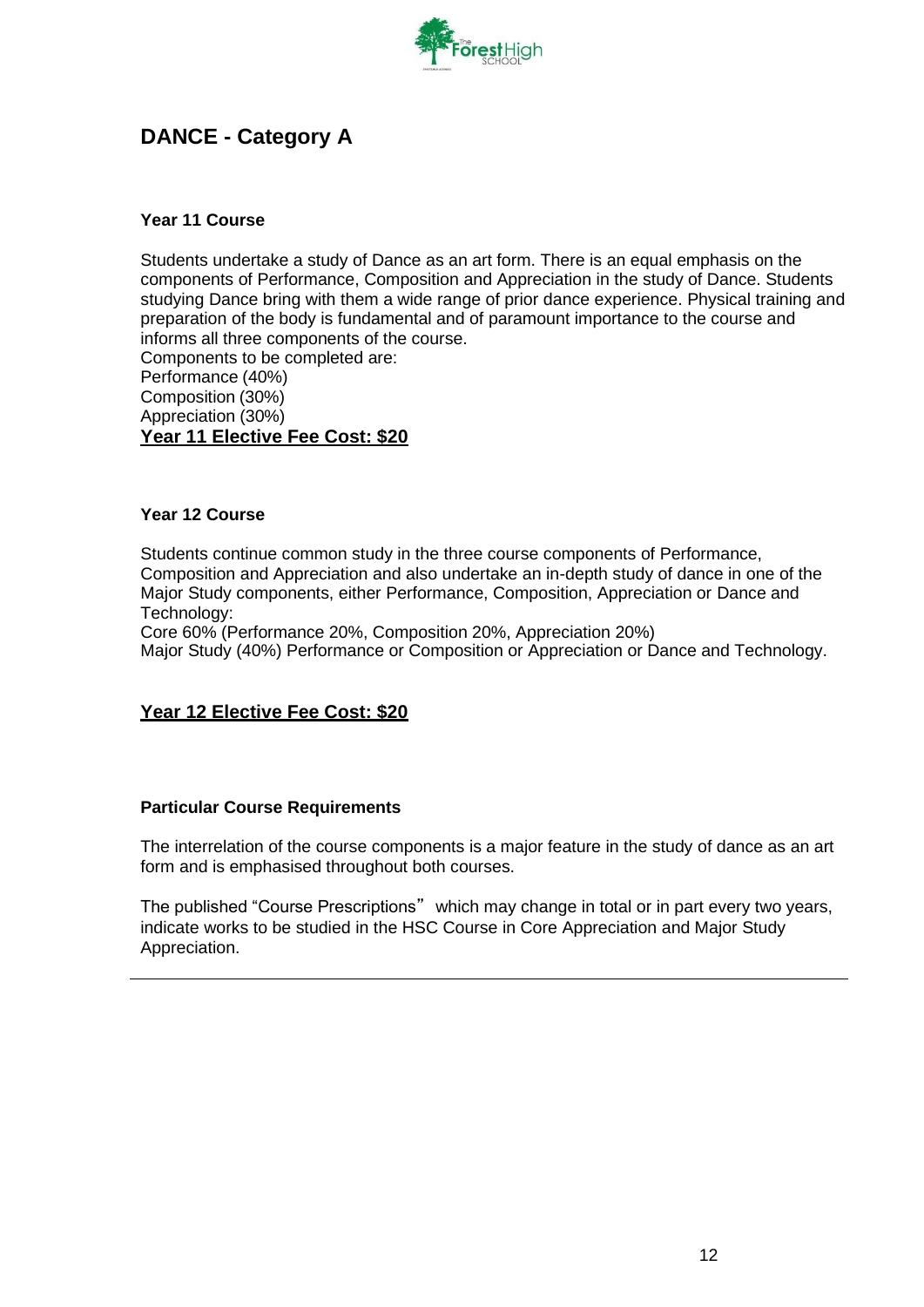

# <span id="page-12-0"></span>**DRAMA - Category A**

### **Course Description**

Students study the practices of Making, Performing and Critically Studying in Drama. Students engage with these components through collaborative and individual experiences.

#### **Year 11 Course**

Content comprises an interaction between the components of Improvisation, Playbuilding and Acting, Elements of Production in Performance and Theatrical Traditions and Performance Styles. Learning comes from practical experiences in each of these areas.

#### **Year 12 Content**

Australian Drama and Theatre and Studies in Drama and Theatre involves the theoretical study through practical exploration of themes, issues, styles and movements of traditions of theatre, exploring relevant acting techniques, performance styles and spaces.

**The Group Performance** (3-6 students) involves creating a piece of original theatre (8 to 12 minutes duration). It provides opportunity for a student to demonstrate his/her performance skills. For the Individual Project, students demonstrate their expertise in a particular area. They choose one project from Critical Analysis or Design or Performance or Script-writing or Video Drama.

#### **Main Topics Covered**

Year 11 Course - Improvisation, Playbuilding, Acting, Elements of Production in Performance, Theatrical Traditions and Performance Styles

## **Year 11 Elective Fee Cost: \$30**

#### **Year 12 Course**

Australian Drama and Theatre (Core content), Studies in Drama and Theatre, Group Performance (Core content), Individual Project

#### **Particular Course Requirements**

The Year 11 course informs learning in the Year 12 course. In the study of theoretical components, students engage in practical workshop activities and performances to assist their understanding, analysis and synthesis of material covered in areas of study. In preparing for the group performance, the published "Course Prescriptions" include a topic list which is used as a starting point. The Individual Project is negotiated between the student and the teacher at the beginning of the Year 12 course. Students choosing Individual Project Design or Critical Analysis should base their work on one of the texts listed in the published text list. This list may change every two years. Students must ensure that they do not choose a text or topic they are studying in Drama in the written component or in any other Year 12 course when choosing Individual Projects.

## **Year 12 Elective Fee Cost: \$30**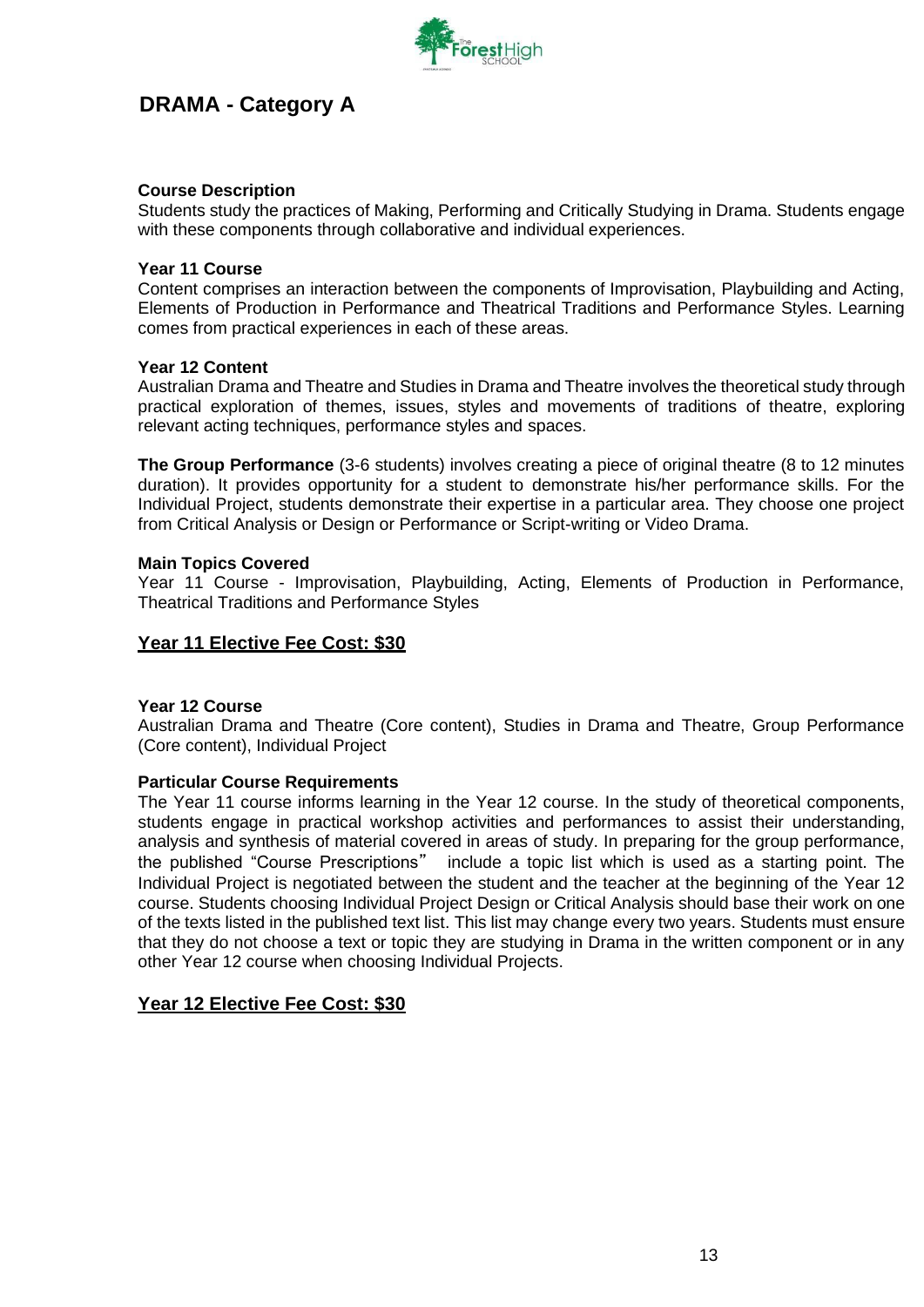

# <span id="page-13-0"></span>**MUSIC 1 - Category A**

#### **Prerequisites:** Music mandatory course (or equivalent)

**Exclusions**: Music 2

#### **Course Description**

In the Year 11 and Year 12 courses, students will study: the concepts of music through the learning experiences of performance, composition, musicology and aural within the context of a range of styles, periods and genres.

#### **Main Topics Covered**

Students study three topics in each year of the course. Topics are chosen from a list of 21 which cover a range of styles, periods and genres.

#### **Particular course requirements**

#### **Year 12 Course**

In addition to core studies in performance, composition, musicology and aural, students select **three** electives from any combination of performance, composition and musicology. These electives must represent **each** of the three topics studied in the course.

Students selecting Composition electives will be required to compile a portfolio of work as part of the process of preparing a submitted work. The portfolio may be requested by the Board of Studies to validate authorship of the submitted work.

#### **Employment & University Opportunities:**

Many students who have completed the Year 12 Music courses go on to various careers in Music from Teaching to Composing, Music business, Technology, Marketing & Media. It is also worth noting that a background in Music can also enhance career prospects in primary teaching, early childhood education, various medical professions and the popular music field.

#### **Preliminary Music 1 Fee Cost: \$30**

#### **HSC Music 1 Fee Cost: \$30**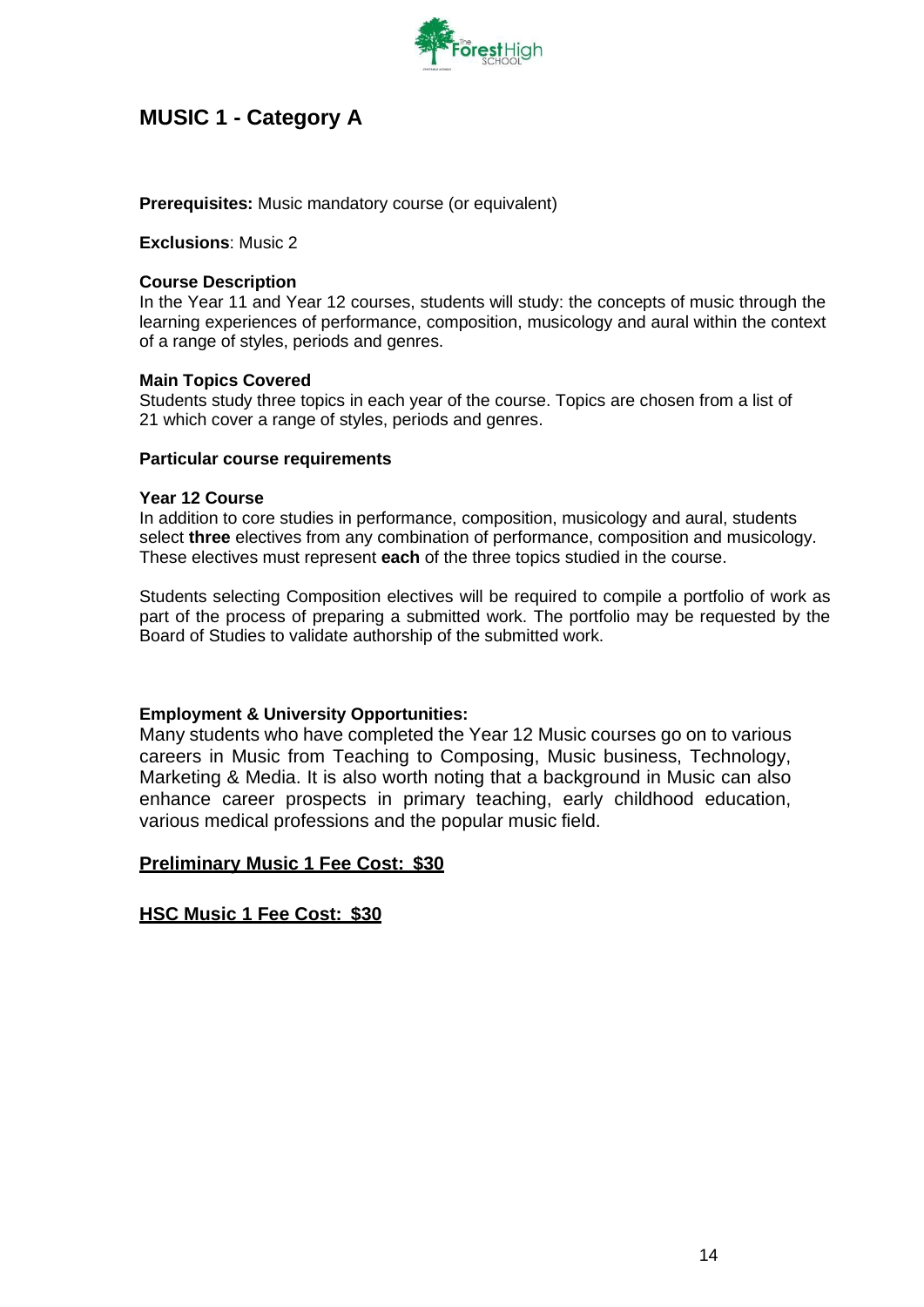

# <span id="page-14-0"></span>**MUSIC 2 - Category A**

**Prerequisites:** Music mandatory course (or equivalent)

Suggested performance level of fourth grade AMEB or equivalent.

**Exclusions:** Music 1

## **Course Description**

In the Year 11 and year 12 courses, students will study: The concepts of music through the learning experiences of performance, composition, musicology and aural within the context of a range of styles, periods and genres.

## **Main Topics Covered:**

Students study one Mandatory Topic covering a range of content and one Additional Topic in each year of the course. In the Year 11 course, the Mandatory Topic is Music 1600– 1900.

In the Year 12 course, the Mandatory Topic is Music of the Last 25 Years (Australian focus).

## **Particular Course Requirements:**

In addition to core studies in performance, composition, musicology and aural, students nominate **one** elective study in Performance, Composition or Musicology. Students selecting Composition or Musicology electives will be required to compile a portfolio of work as part of the process of preparing a submitted work. The portfolio may be requested by the Board of Studies to validate authorship of the submitted work.

All students will be required to develop a composition portfolio for the core composition.

#### **Employment & University Opportunities:**

Many students who have completed the Year 12 Music courses go on to various careers in Music from Teaching to Composing, Music business, Technology, Marketing & Media. It is also worth noting that a background in Music can also enhance career prospects in primary teaching, early childhood education, various medical professions and the popular music field.

## **Preliminary Music 2 Fee Cost: \$30**

**HSC Music 2 Fee Cost: \$30**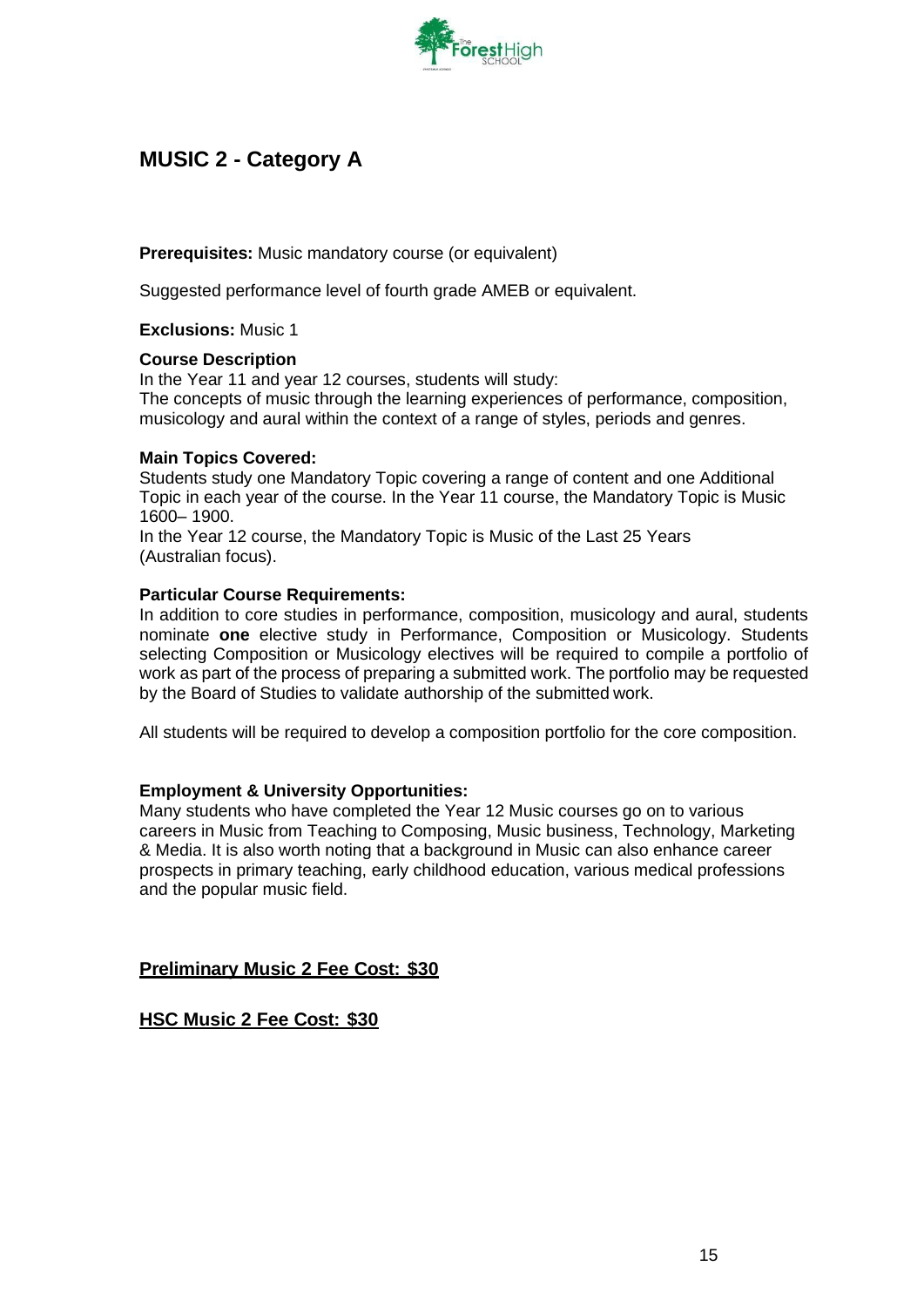

# <span id="page-15-0"></span>**HSC MUSIC EXTENSION COURSE (1 unit) - Category A**

**Prerequisites:** Music 2 (studied concurrently with HSC course of Music 2)

#### **Exclusions:** Music 1

#### **Course Description**

The Year 12 Music Extension course builds on Music 2 and assumes a high level of music literacy and aural ability as well as advanced performance or composition or musicology skills.

Students will specialise in performance or composition or musicology and will follow an individual program of study which will be negotiated between the teacher and student.

#### **Particular Course Requirements**

Students selecting Composition or Musicology as their area of specialisation will be required to compile a portfolio of work as part of the process of preparing a submitted work. The portfolio may be requested by the Board of Studies to validate authorship of the submitted work.

#### **Employment & University Opportunities**

Many students who have completed the Year 12 Music courses go on to various careers in Music from Teaching to Composing, Music business, Technology, Marketing & Media. It is also worth noting that a background in Music can also enhance career prospects in primary teaching, early childhood education, various medical professions and the popular music field.

#### **HSC Extension Music Fee Cost: \$30**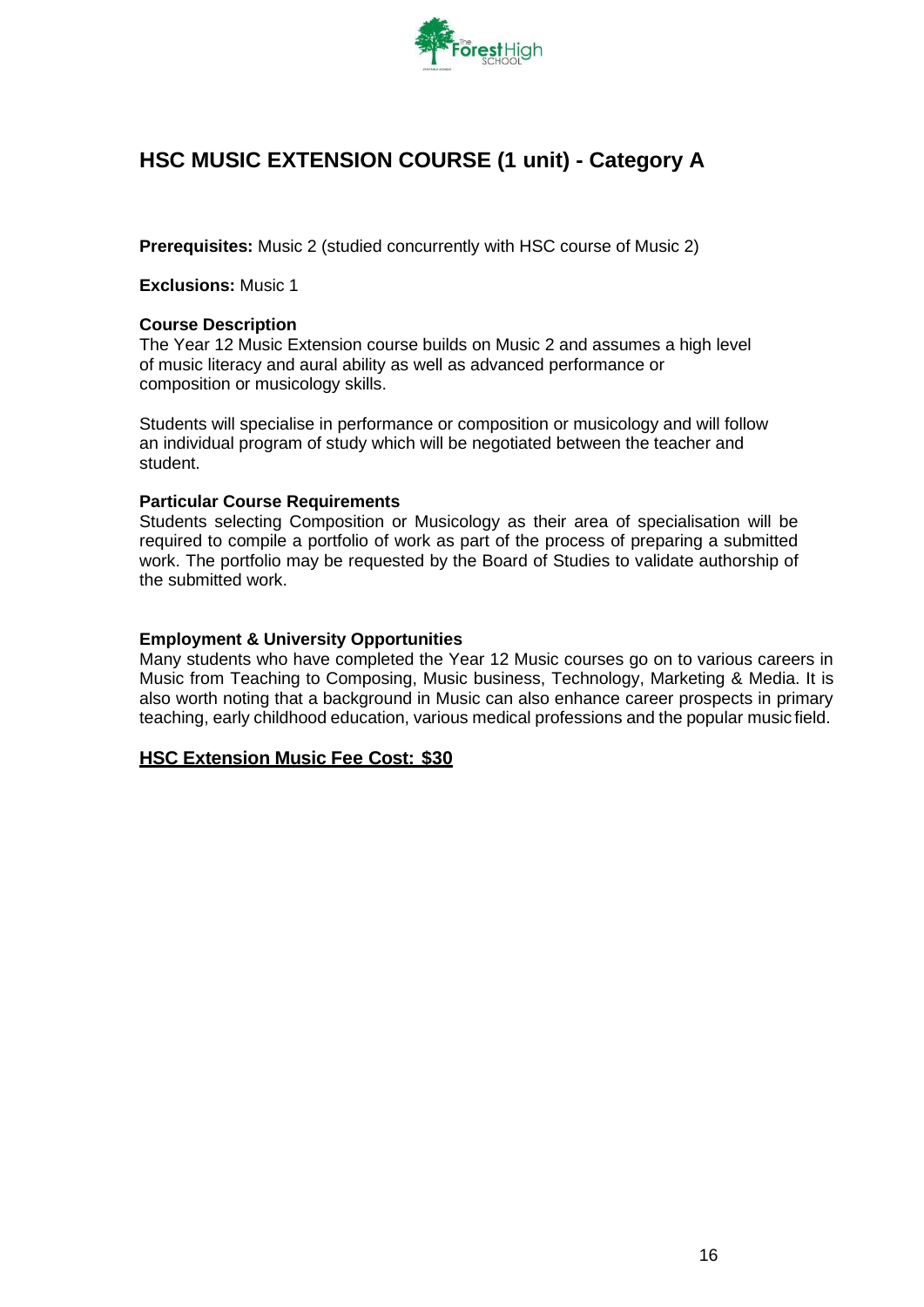

# <span id="page-16-0"></span>**VISUAL ARTS - Category A**

## **Course Description**

Visual Arts involves students in art making, art criticism and art history. Students develop their own artworks, culminating in a "body of work" in the Year 12 course. Students critically and historically investigate artworks, critics, historians and artists from Australia as well as those from other cultures, traditions and times.

The Year 11 course is broadly focused, while the Year 12 course provides for deeper and more complex investigations. While the course builds on Visual Arts courses in Stages 4 and 5, it also caters for students with more limited experience in Visual Arts.

#### **Main Topics Covered**

**Year 11 Course** learning opportunities focus on**:**

The nature of practice in art making, art criticism and art history through different investigations.

The role and function of artists, artworks, the world and audiences in the art world The different ways the visual arts may be interpreted and how students might develop their own informed points of view.

How students may develop meaning and focus and interest in their work. Building understandings over time through various investigations and working in different

forms.

## **Year 11 Elective Fee Cost: \$180**

#### **Year 12 Course** learning opportunities focus on**:**

How students may develop their practice in art making, art criticism, and art history How students may develop their own informed points of view in increasingly independent ways and use different interpretive frameworks in their investigations How students may learn about the relationships between artists, artworks, the world and audiences within the art world and apply these to their own investigations How students may further develop meaning and focus in their work.

#### **Particular Course Requirements:**

#### **Year 11 Course**

Artworks in a range of expressive forms and use of a process diary and USB. A broad investigation of ideas in art making, art criticism and art history.

#### **Year 12 Course**

Development of a body of work and use of a process diary, A4 journal and USB. A minimum of five Case Studies (4–10 hours each). Deeper and more complex investigations in art making, art criticism and art history.

#### **Employment and University Opportunities:**

As well as continuing tertiary studies in Visual Arts at university or other tertiary institutions, students of Visual Arts are finding employment opportunities in graphic arts, design, film and television, photography and advertising. For current information see the Careers Adviser or your Art Teacher.

#### **Year 12 Elective Fee Cost: \$180**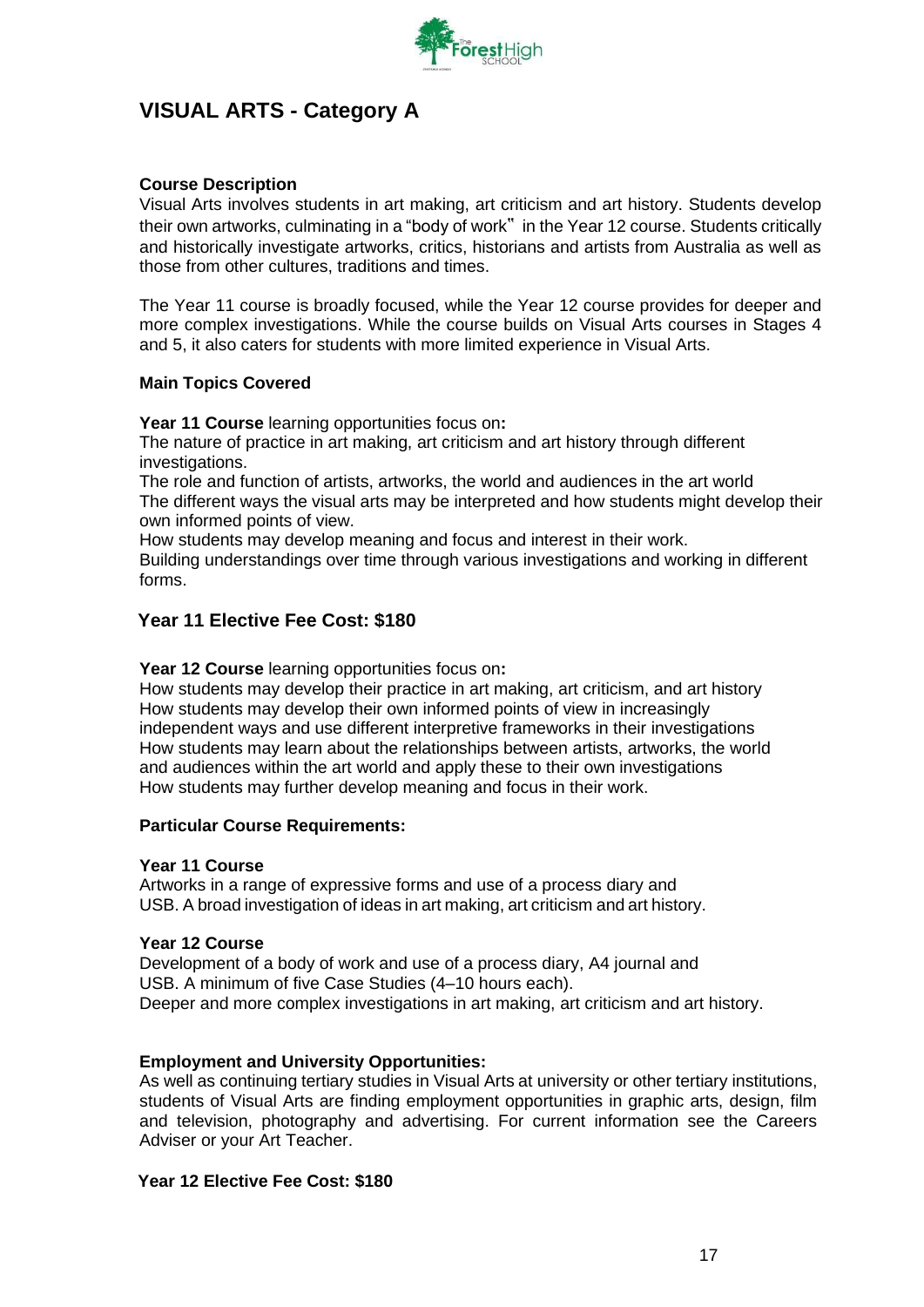

# <span id="page-17-0"></span>**ENGLISH FACULTY**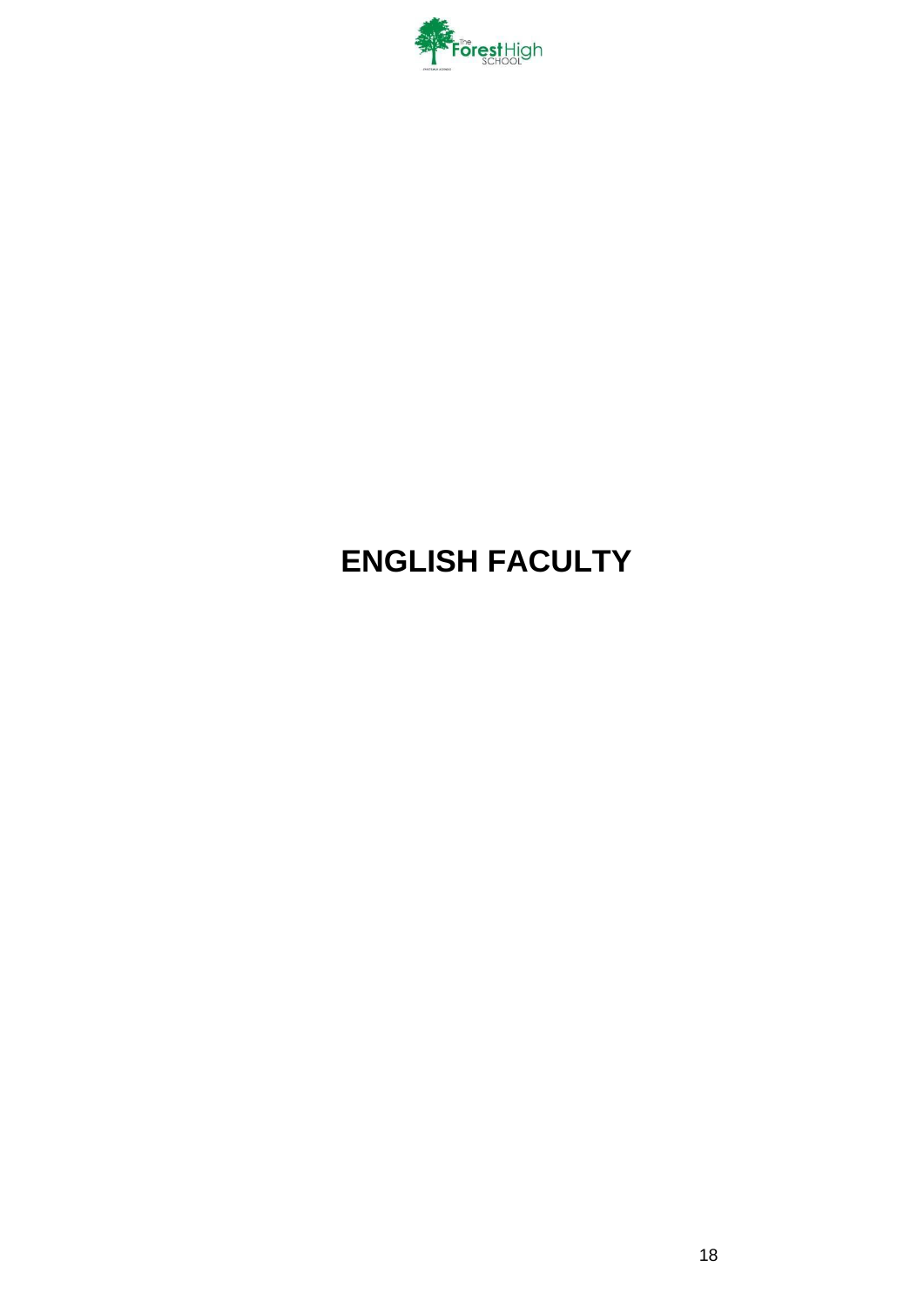

# **ENGLISH**

*Compulsory Course Options*

The study of English is central to the learning and development of students in NSW and is the **mandatory subject in the Stage 6 curriculum**.

The aim of Stage 6 English is to enable students to understand, use, enjoy and value the English language in its various textual forms and to become thoughtful, imaginative and effective communicators in a diverse and changing society.

A number of courses are available to students to suit their learning and post-schoolpathway needs. A course is recommended to students based on previous performance and on potential as judged by recent performance of the student and by the expert and experienced English staff.

*To view the new NESA English syllabus and the course requirements, please visit <http://syllabus.nesa.nsw.edu.au/english/>*

# <span id="page-18-0"></span>**ENGLISH STANDARD Course (2 units) - Category A**

**The majority of students in NSW study Standard English.** The English Standard course is designed for students to increase their expertise in English to enhance their personal, educational, social and vocational lives. The English Standard course provides students, who have a diverse range of literacy skills, with the opportunity to analyse, study and enjoy a breadth and variety of English texts to become confident and effective communicators. English Standard offers a rich language experience that is reflected through the integrated modes of reading, writing, speaking, listening, viewing and representing. Students analyse, reconsider and refine meaning and reflect on their own processes of writing, responding, composing and learning.

# <span id="page-18-1"></span>**ENGLISH ADVANCED Course (2 units) – Category A**

**A smaller percentage of the State elect the Advanced English** course which is, as the name suggests, for students who are passionate about reading, have advanced writing skills, and wish to engage in a deeper study of a variety of challenging texts including Shakespeare. In the English Advanced course, students continue to explore opportunities that are offered by challenging texts to investigate complex and evocative ideas, to evaluate, emulate and employ powerful, creative and sophisticated ways to use language to make meaning, and to find enjoyment in literature. The modules encourage students to question, reconsider and refine meaning through language, and to reflect on their own processes of responding, composing and learning. **Recommendation depends on students having proven ability in English** with high score in Year 10 English, and is also determined by classroom teacher consultation regarding application and effort made by a student in Year 10. **Students will need to take this course to be eligible for Extension English.**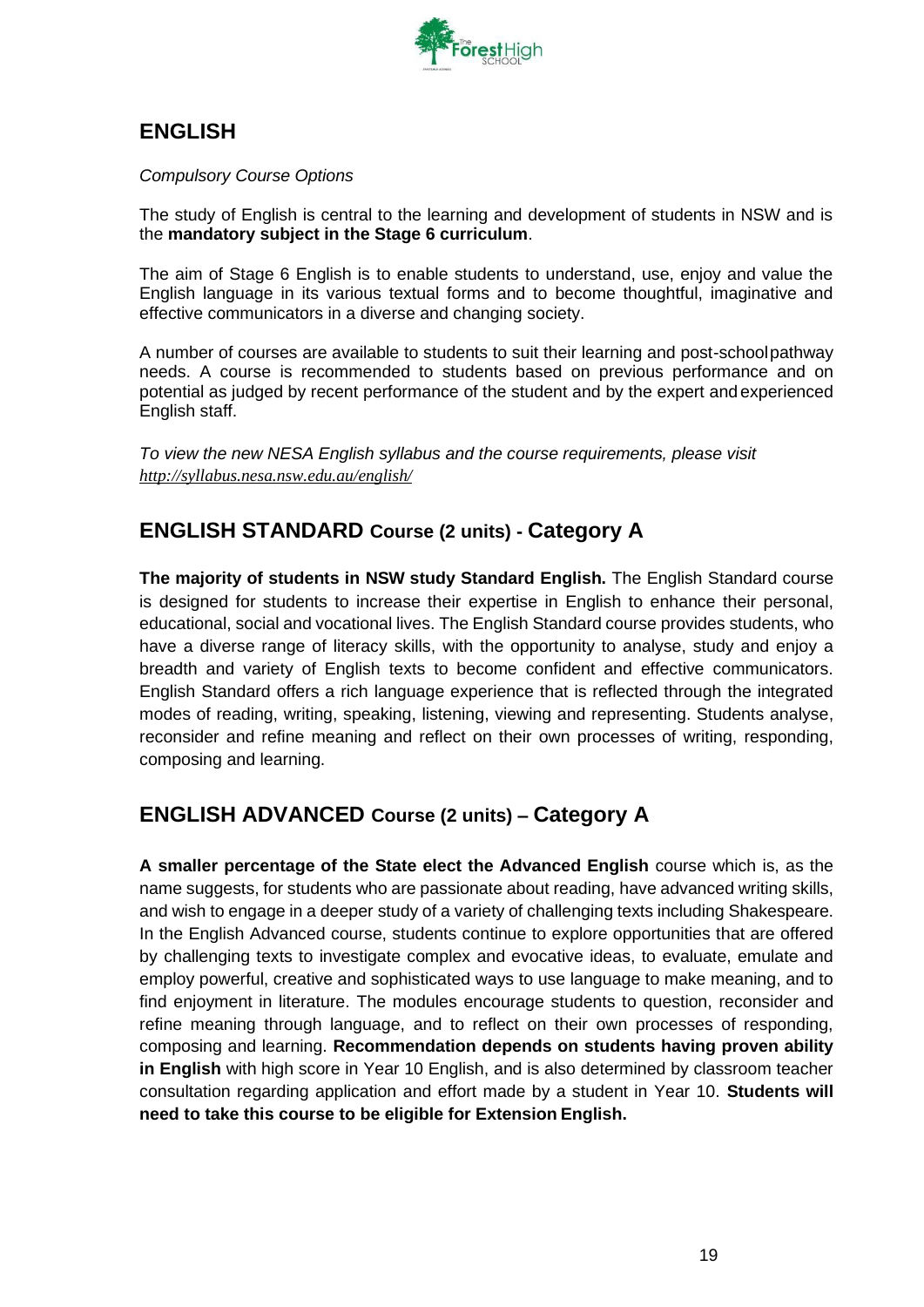

# <span id="page-19-0"></span>**ENGLISH AS AN ADDITIONAL LANGUAGE/DIALECT Course (2 units) Category A**

The English EAL/D course is designed for students to become proficient in English to enhance their personal, educational, social and vocational lives. **Only students who have studied English for less than 5 years are eligible** to elect to study the EAL/D course. English EAL/D addresses the needs of a specific group of students and shares the overall aim and rationale of English. The English EAL/D course focuses on the close study of language and meaning and English language learning. Students are provided with opportunities to develop and refine skills in spoken and written English. The English EAL/D course assists students to develop the collaborative and critical thinking skills needed to navigate their way through the 21st-century world. Explicit and targeted English language instruction throughout the English EAL/D course is delivered in context and at students' point of need in order to assist them in achieving Years 11 and 12 outcomes across the curriculum.

# <span id="page-19-1"></span>**ENGLISH STUDIES Course** – **Category B**

(2 units with an option to sit an HSC examination to be eligible for ATAR) The English Studies Course is designed to provide students with opportunities to become competent, confident and engaged communicators and to study and enjoy a breadth and variety of texts in English. **A smaller percentage of the State elect this course** compared to a Standard cohort. English Studies focuses on supporting students to refine their skills and knowledge in English and consolidate their English literacy skills to enhance their personal, educational, social and vocational lives. The English Studies course also provides diverse approaches to texts so that students may become flexible and critical thinkers, capable of engaging with, understanding and appreciating the variety of cultural heritages and differences that make up Australian and global societies. It also encourages the continueddevelopment of skills in literacy, individual and collaborative processes and reflective learning. Such skills form the basis of investigation and analysis required for the world of work, as well as post- school training and education.

## *Additional Options*

.

# <span id="page-19-2"></span>**ENGLISH EXTENSION – Category A**

#### **Extension 1 - (1/2 unit(s))**

Students must have a **strong interest and very high demonstrated ability** to beconsidered for English Extension 1 and possibly HSC English Extension 2. Students must be studying Advanced English to be eligible for any Extension course, and must study Extension 1 to be eligible for Extension 2 in their HSC year. The subject is studied in addition to *Advanced English*, totalling 3 Units of English. The English Extension 1 course provides students who undertake Advanced English and are accomplished in their use of English with the opportunity to extend their use of language and self-expression in creative and critical ways. Through engaging with increasingly complex concepts through a broad range of literature, from a range of contexts, they refine their understanding and appreciation of the cultural roles and the significance of texts. The course is designed for students with an interest in literature and a desire to pursue specialised study of English.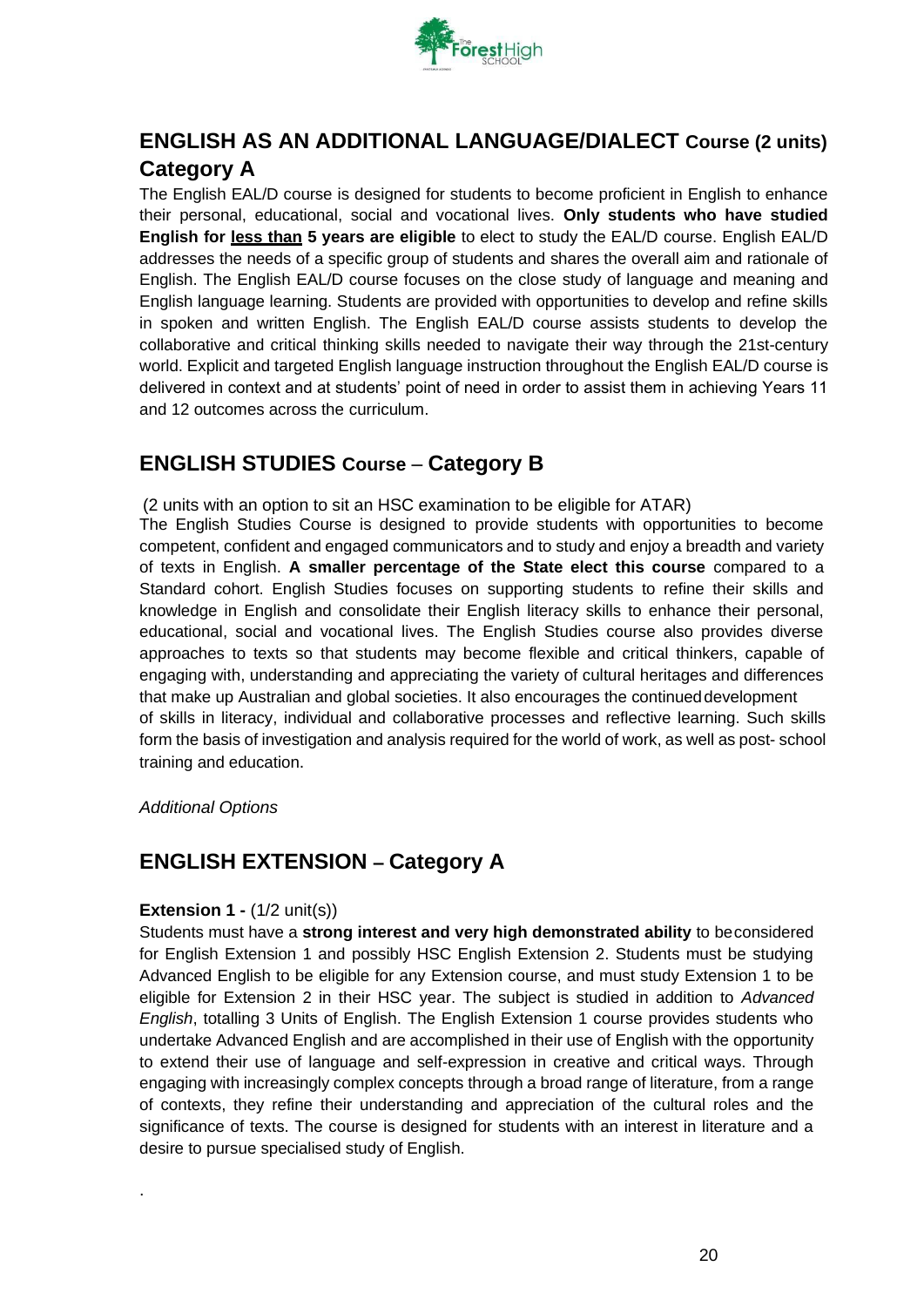

# <span id="page-20-0"></span>**HSIE FACULTY**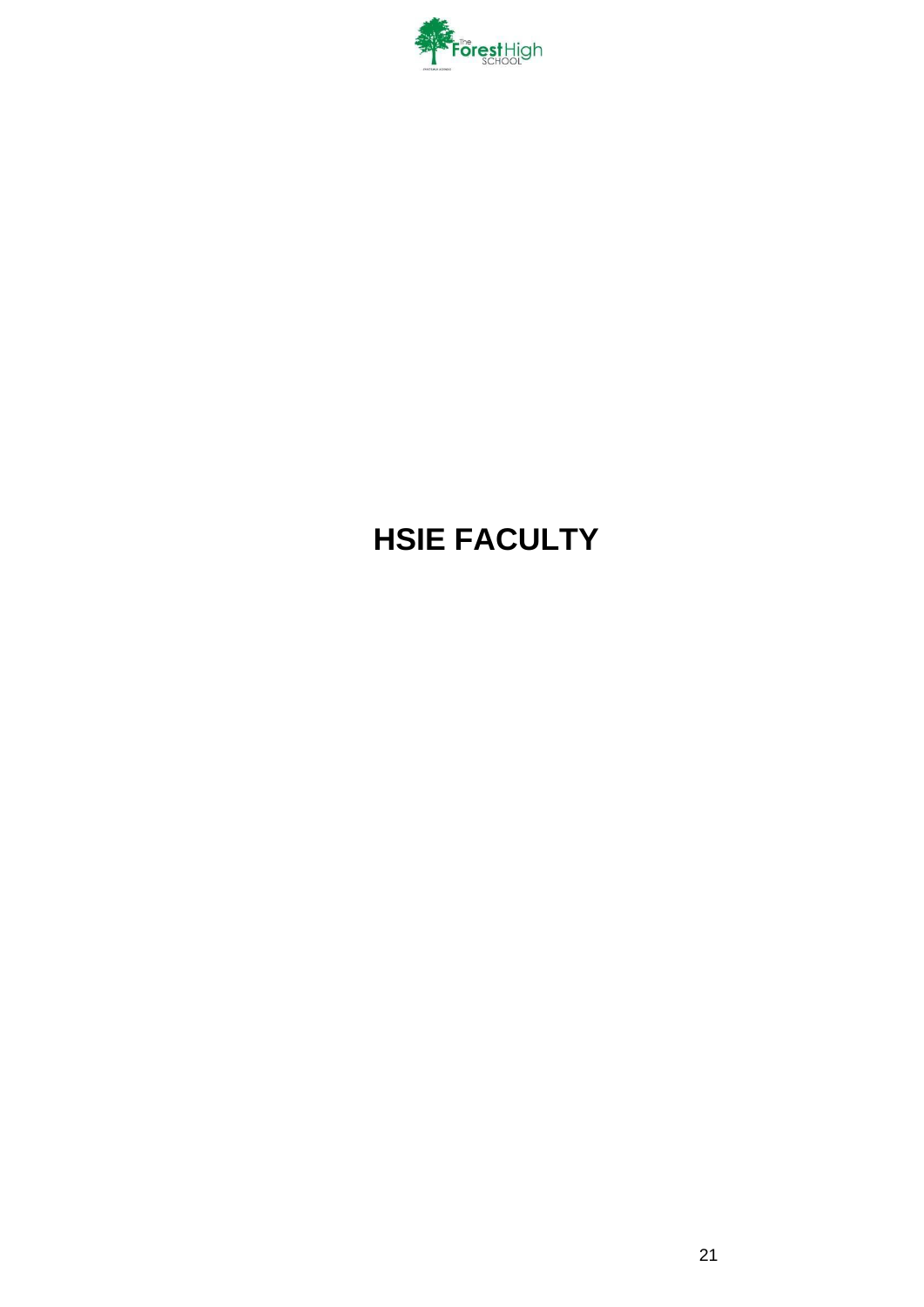

# <span id="page-21-0"></span>**ABORIGINAL STUDIES – Category A**

### **Course Description**

Aboriginal Studies is designed to foster intellectual, social and moral development by enabling students to think critically about the historical and contemporary experiences of Aboriginal peoples. Through this study students will develop a heightened understanding and appreciation of the concepts of social justice and shared histories, and will critically examine their role as active and informed citizens.

#### **Year 11 Course**

The Preliminary course aims to establish an historical body of knowledge from pre-contact times to the 1960s as background for the HSC course.

#### **Main topics covered**

**Part I – Aboriginality and the Land** Aboriginal peoples' relationship to country Dispossession and dislocation of Aboriginal peoples from Country Impact of British colonisation on Country

#### **Part II – Heritage and Identity**

The Dreaming and cultural ownership Diversity of Aboriginal cultural and social life Impact of colonisation on Aboriginal cultures and families Impact of racism and stereotyping

#### **Part III – International Indigenous Community: Comparative Study**

Location, environment and features of an international Indigenous community Comparison of the key experiences of the international Indigenous and an Australian Aboriginal community in relation to: Aboriginality and the land & heritage and identity

#### **Part IV – Research and Inquiry Methods: Local Community Case Study**

**An aspect of the local community from pre-contact to the present**  Community consultation Planning research Acquiring information Processing information Communicating information

#### **Year 12 Course**

The HSC course aims to provide an in-depth knowledge of legislation, policy, legal decisions and current events from the 1960s and the ongoing impact of colonialism on Aboriginal and other Indigenous peoples.

#### **Main topics covered**

**Part I – Social Justice and Human Rights Issues**

## **a) Global perspective**  Global understanding of human rights and social justice AND

#### **b) Comparative study**

A comparative case study on an Aboriginal and an international Indigenous community, in relation to TWO of the following topics: Health, education, housing, employment, criminal justice, economic independence.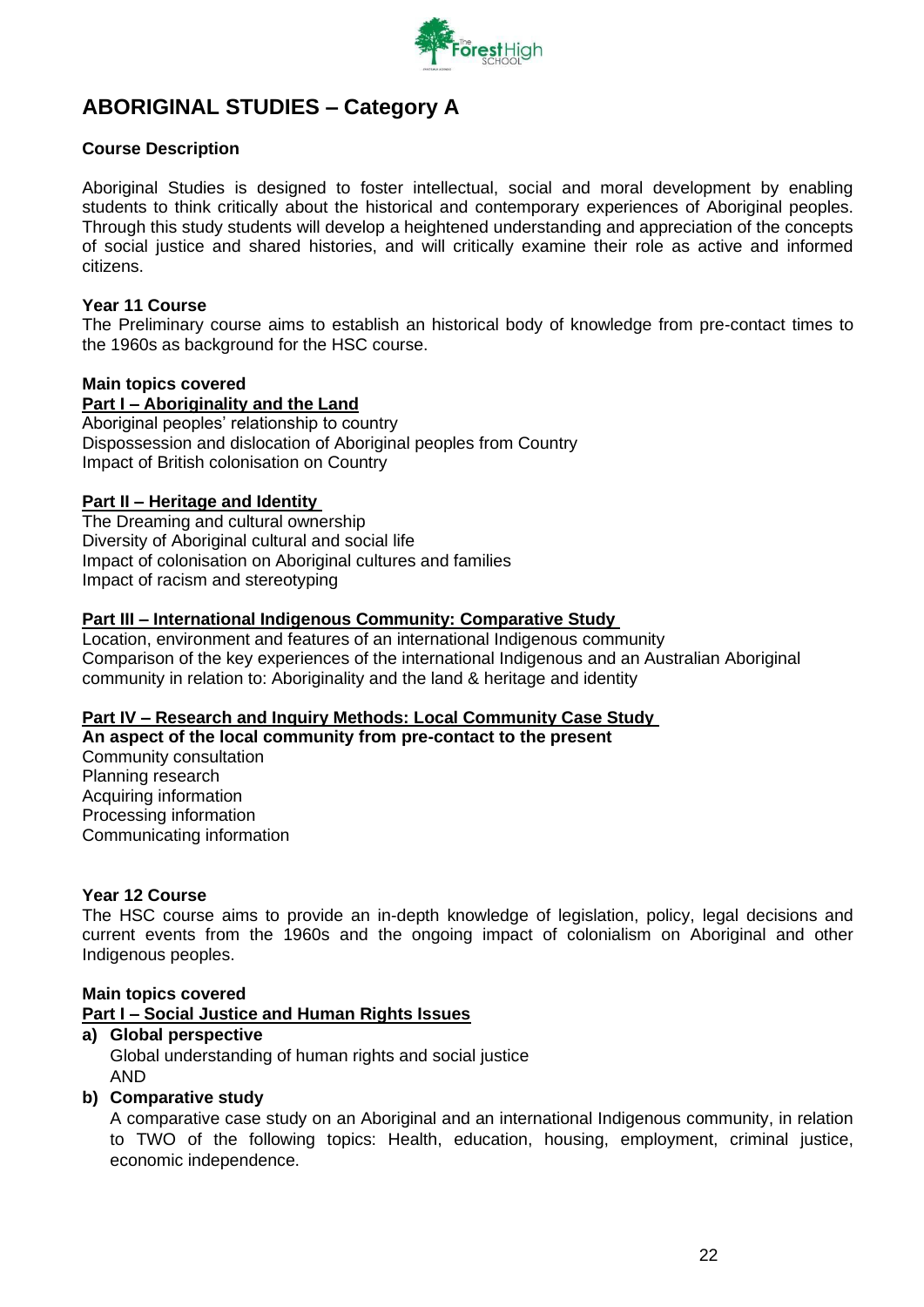

# **Part II – A case study of an Aboriginal community for each topic**

### **a) Aboriginality and the Land**

The Land Rights movement and the recognition of native title Government policies and legislation Non-Aboriginal responses OR

### **b) Heritage and Identity**

Contemporary aspects of Aboriginal heritage and identity Government policies and legislation Non-Aboriginal responses

#### **Part III – Research and Inquiry Methods – Major Project**

#### **A student's Major Research project on an aspect of the HSC course**

Methods and skills relating to: Community consultation Planning research Acquiring information Processing information Communicating information

### **Year 11 and Year 12 Fee Cost: Nil**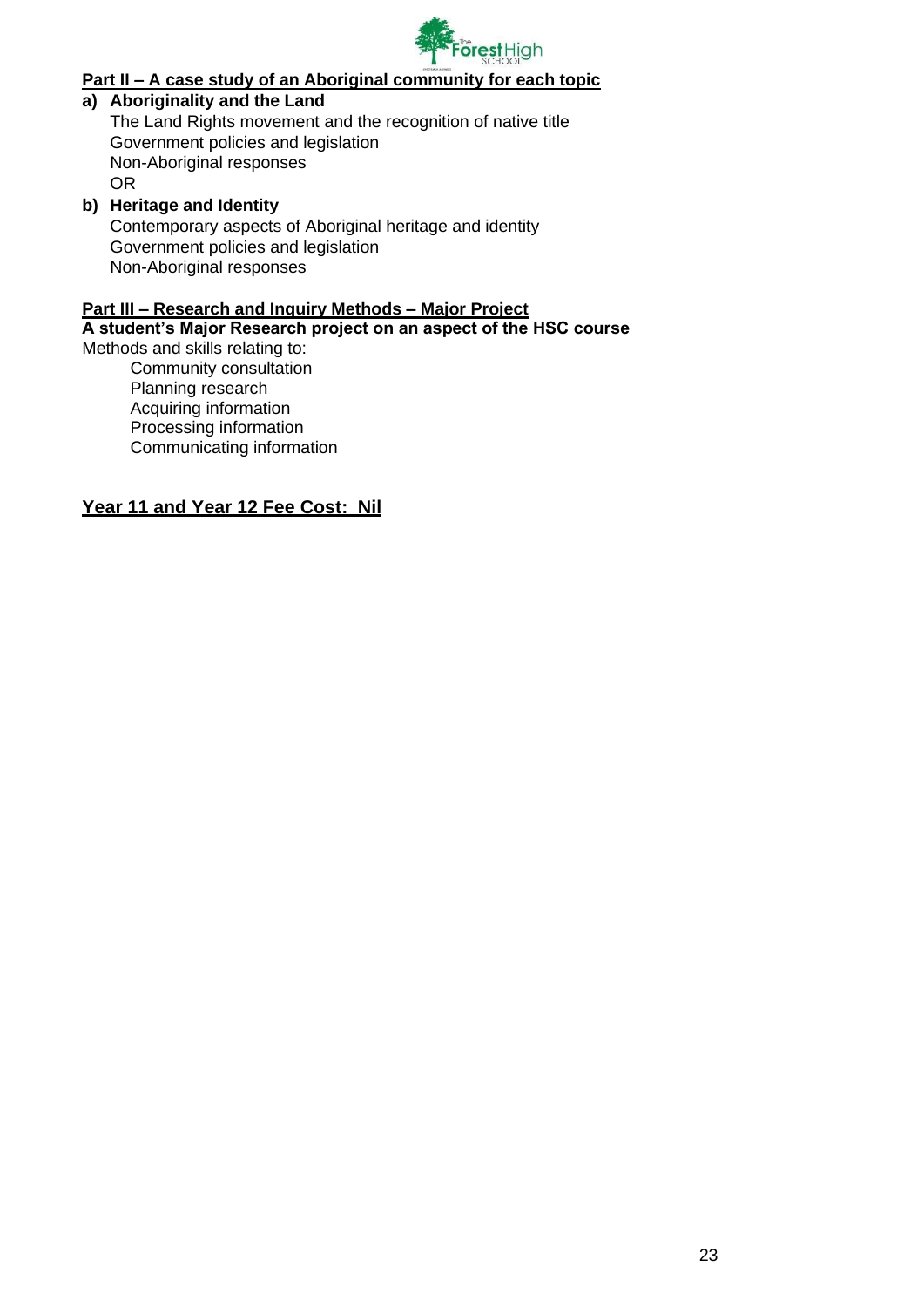

# <span id="page-23-0"></span>**ANCIENT HISTORY – Category A**

## **Course Description**

The study of ancient history is an inquiry into past experience that helps in understanding the present. Through the study of ancient history, students learn about the interaction of societies and the impact of individuals and groups on ancient events and ways of life. The study of ancient history gives students an understanding of the possibilities and limitation of comparing past to present and present to past by exposing them to a variety of perspectives on key events and issues. It also gives them opportunities to develop their own perspectives on the origins and influence of ideas, values and behaviours that are still relevant in the modern world.

## **Year 11 Course**

The Year 11 course is structured to provide students with opportunities to investigate past people, groups, events, institutions, societies and historical sites from the sources available by applying the methods used by historians and archaeologists.

## **Main topics covered**

#### **Part I: Introduction**

- a) The nature of ancient history
- b) At least TWO Case Studies into past societies, events, places, people and institutions. Possible studies could include:
	- The Trojan War
	- Tutankhamen's Tomb
	- Boudicca and the British Revolt
	- China's Shang Dynasty
	- Masada and the Jewish Rebellion
	- The City of Rome

## **Part ll: Features of Ancient Societies**

Students will study at least TWO ancient societies focusing on key features present. Possible ancient societies could include:

- Egypt
- Greece
- China
- Celtic Europe
- Rome
- India
- Persia

#### **Part lll: Historical Investigation**

Students will investigate an aspect of a case study or an ancient society different from that undertaken in Part l and Part ll. Possible topics that could be studied here might include individuals of importance, historical debates, important events, ancient wonders, specific sites and buildings, and historical films.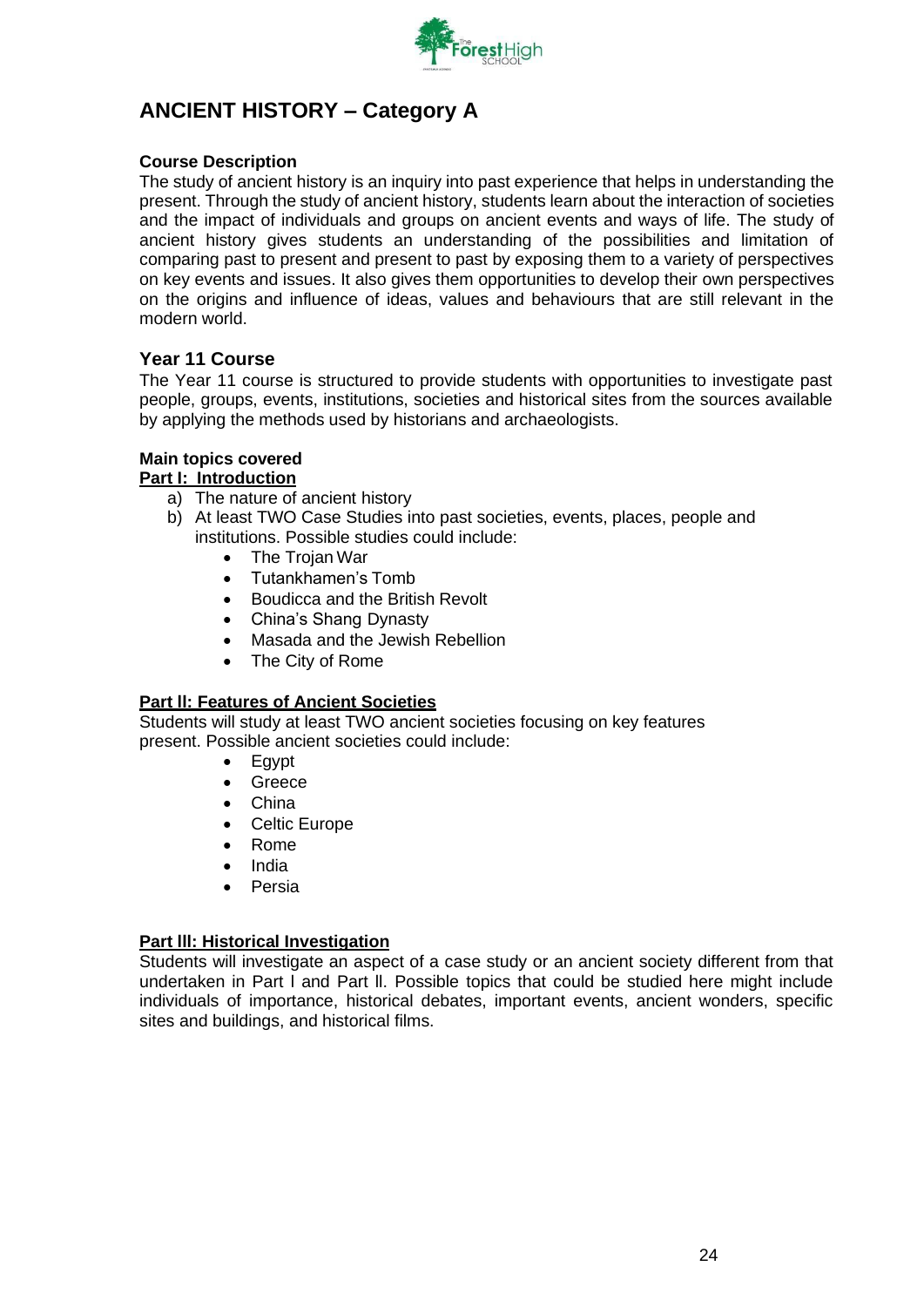

# **Year 12 Course**

## **Part I: Mandatory Core Study: Cities of Vesuvius and Herculaneum**

Students will investigate life in the Roman cities of Pompeii and Herculaneum through analysis of the available archaeological and written sources. Students will further explore the issues relating to reconstruction, ownership and custodianship of the past at these sites.

### **Part II: Ancient Societies**

Students will investigate the key features of ONE of the following societies through a range of archaeological and written sources and relevant historiographical issues.

- New Kingdom Egypt
- Athens
- Sparta
- Persia

## **Part III: Personalities in their Times**

Students will undertake a study of **ONE** of the following personalities and gain an understanding of them in the context of their time:

Egypt:

- **Hatshepsut**
- **Akhenaten**

Near East

- Senacherib
- **Xerxes**

Greece

- **Pericles**
- Alexander the Great

#### Rome

- Tiberius Gracchus
- Julius Caesar
- Agrippina the Younger

#### **Part IV: Historical Periods**

Through an investigation of ONE of the historical periods listed below students will develop an understanding of significant developments and issues that shaped the period.

- New Kingdom Egypt
- Greece during the Persian wars
- 4<sup>th</sup> century Greece
- Persia during the  $6<sup>th</sup>$  and  $5<sup>th</sup>$  centuries B.C.
- Rome in the Augstan Age
- Rome under the Julio-Claudians
- Imperial China during the Qin and Han dynasties

**N.B.** It is possible to study Extension History in Year 12. This course is by application at the end of Year 11.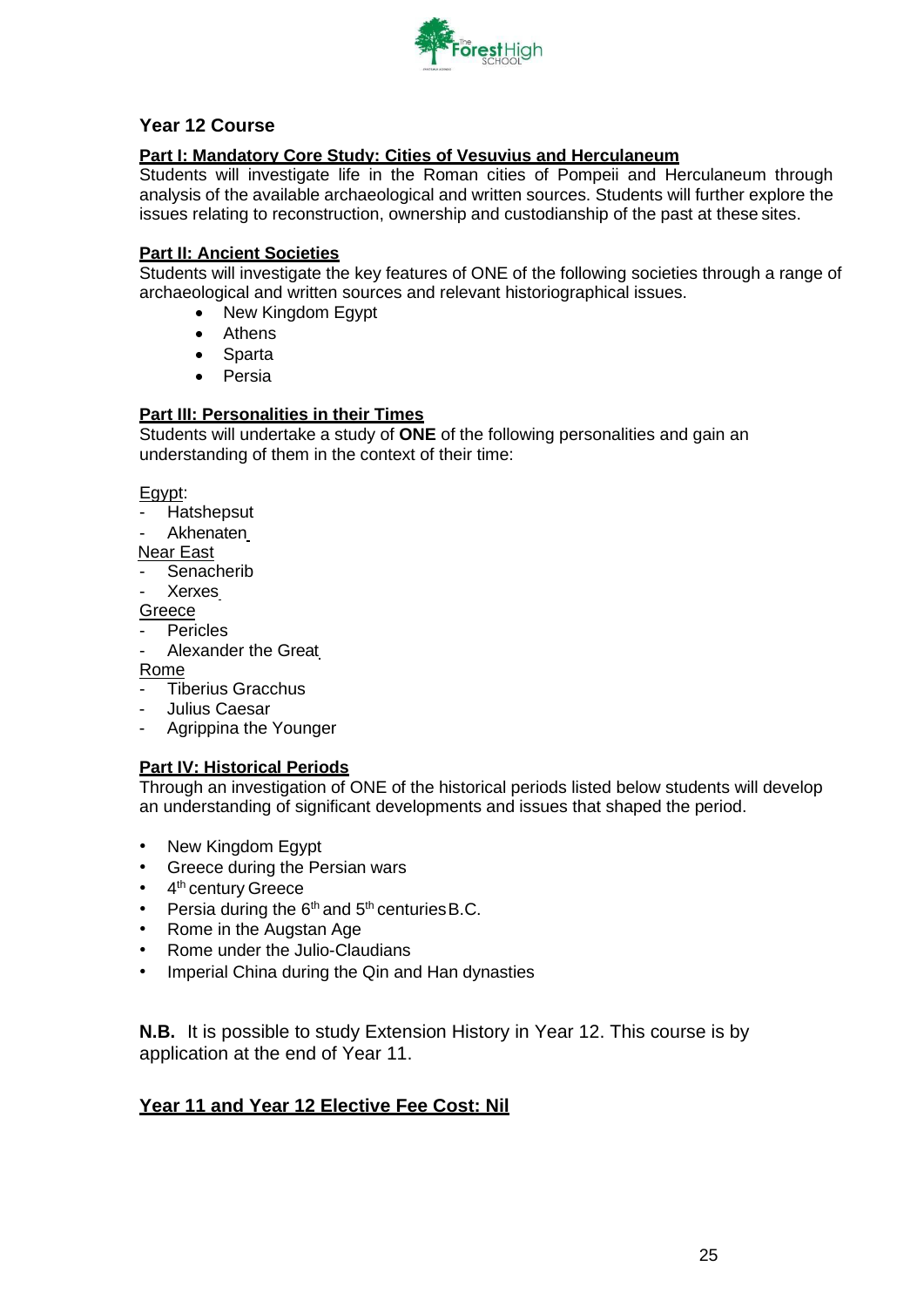

# <span id="page-25-0"></span>**BUSINESS STUDIES – Category A**

#### **Course Description**

Business activity is a feature of everyone's life. As consumers and producers, employees, employers or self-employed, savers and investors, and as importers and exporters, people throughout the world engage in a web of business activities to design, produce, market, deliver and support a range of goods and services.

Business Studies is distinctive in that it encompasses the theoretical and practical aspects of business and management in contexts which students will encounter in life. It offers focus areas and perspectives ranging from the planning of a small business to the broader roles of management, finance, human resources, marketing, operations and the impact of the global business environment.

Business case studies are embedded in the course to provide a relevant framework for students to apply theoretical concepts. Students investigate business establishment and operations and utilise a range of tools to assess and evaluate business performance.

Business Studies makes a significant contribution to the ability to participate effectively in the business environment. Students completing this course will develop general and specific skills including research, analysis, problem solving, decision making, critical thinking and communication. These skills will enhance students' confidence and ability to participate effectively, not only as members of the business world, but as informed citizens dealing with issues emanating from business activity that impact on their lives.

It is **not necessary** for students contemplating the study of Business Studies to have studied Commerce in Years 9 and 10.

The **main topics** covered are:

#### **Year 11 Course**

- Nature of Business
- Business Management
- Business Planning

### **Year 12 Course**

- Operations
- **Marketing**
- Finance
- Human Resources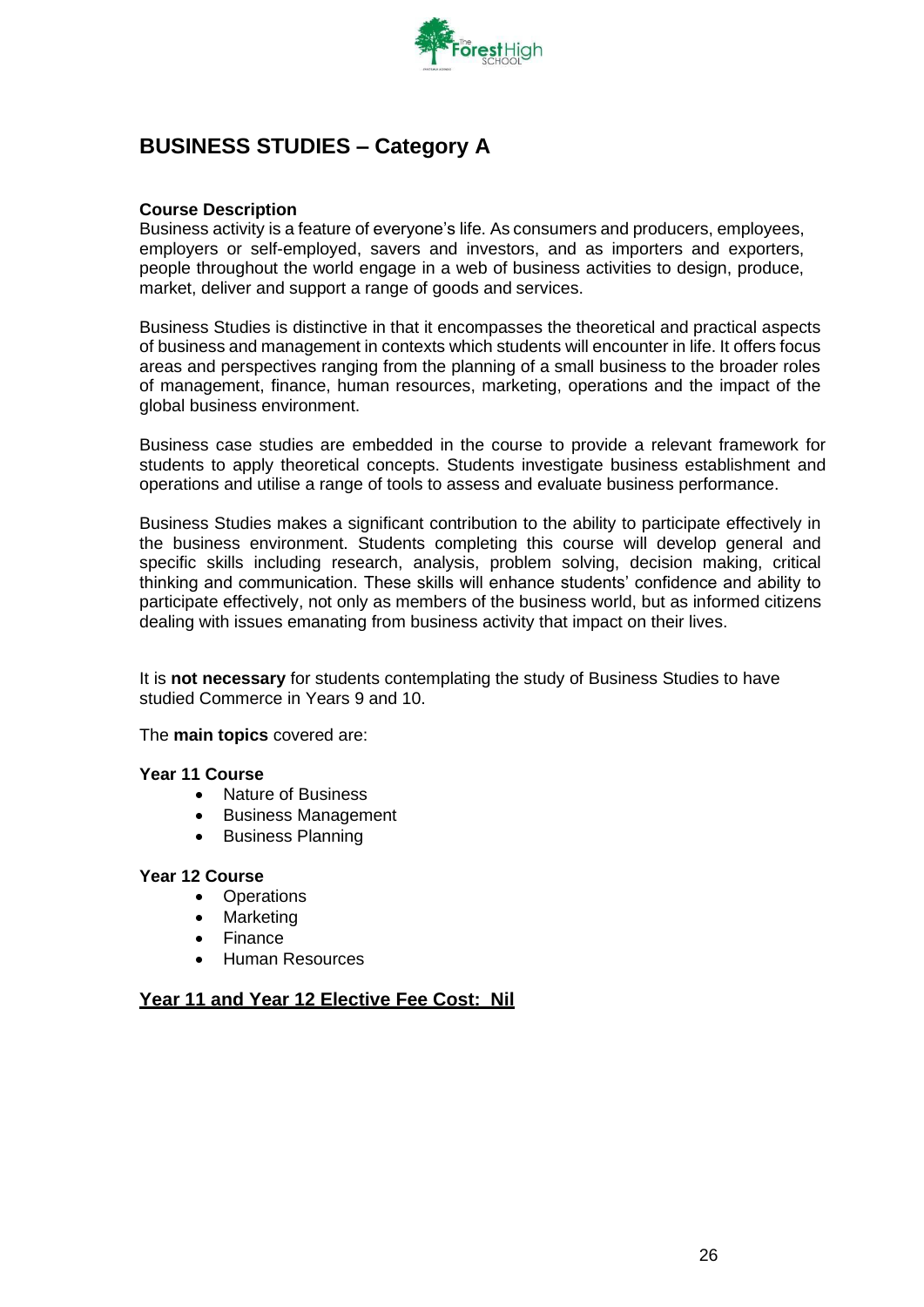

# <span id="page-26-0"></span>**GEOGRAPHY – Category A**

#### **Course Description**

Geography is an investigation of the world which provides an accurate description and interpretation of the varied character of the earth and its peoples. It is a key discipline through which students develop the ability to recognise and understand environmental change and the interactions which take place in our world.

Geographers investigate the opportunities for human activities, the constraints placed upon them and the impacts of these activities. The study of Geography allows students to perceive the world in a variety of ways and help them make sense of a complex and changing world.

Geography is a life-long interest, stimulating a natural curiosity about how and why the world's people and their environments are so varied. There are four primary reasons why students should study the subject of Geography:

- Geography provides a knowledge of the earth and helps people to plan and make decisions about the spatial dimensions of the world.
- Geography provides an intellectual challenge to reach a deeper understanding of the varied character of life on our planet.
- With a strong grasp of geography, students are well prepared to explore issues as informed citizens in a changing world.
- Students of Geography develop skills and understandings transferable and applicable to the world of work.

Studies in both physical and human geography provide an important information base on which students investigate contemporary geographical issues to explore why spatial and ecological differences exist, the importance of effective management and how they may take an active role in shaping future society.

#### **The main topics covered are:**

#### **Year 11 Course**

Biophysical Studies: This topic looks at the earth as a functioning system, i.e. how the atmosphere, land and water interact with living things.

Global Challenges: This topic looks at some of the major issues facing our world, such as population growth, cultural differences, political geography and/or wealth and poverty on our planet.

The Senior Geography Project: This topic allows students to investigate a geographical issue of their own choice and in doing so actually put various methods of inquiry into practice.

#### **Year 12 Course**

Ecosystems at Risk: This topic is based around the investigation of ecosystems that are fragile and in need of protection, e.g. coral reefs, wetlands.

Urban Places: This topic is about large world cities, megacities in the developing world and factors which are causing change in urban places.

People and Economic Activity: This topic examines how an economic activity, both globally and locally, operates and impacts on the environment, e.g. the tourist industry.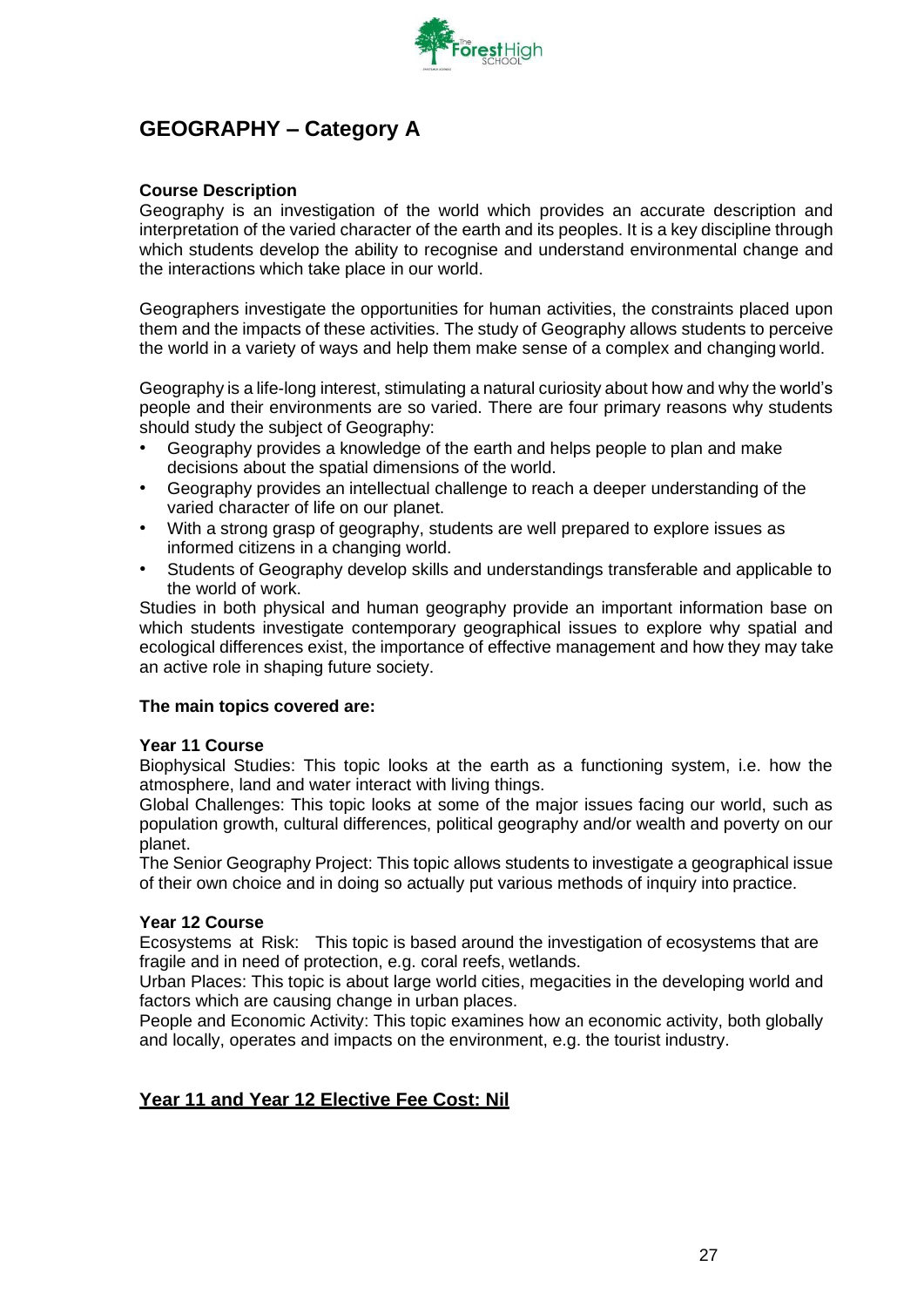

# <span id="page-27-0"></span>**LEGAL STUDIES – Category A**

## **Course Description**

The Year 11 Course develops students' knowledge and understanding about the nature and social functions of law and law making, the development of Australian and international legal systems, the specific nature of the Australian Constitution and the role of the individual. This is achieved by investigating, analysing and synthesising legal information and investigating legal issues from a variety of perspectives. During the Preliminary Course students go on an excursion to the Downing Centre to witness criminal and civil court procedures.

The Year 12 Course investigates the key areas of the law, including crime and the notion of human rights and the extent to which the law embodies such human rights and promotes them in practice.

#### **Main Topics Covered**

#### **Year 11 Course**

- The Legal System
- The Individual and the Law
- The Law in Practice

#### **Year 12 Course**

Core

- Crime
- Human Rights

#### Additional Focus Studies

Two chosen from the following focus study options:

- **Consumers**
- **Shelter**
- Family
- Global environmental protection
- **Workplace**
- Indigenous peoples
- World order

**Key themes incorporated across all topics:** Justice, Law & Society, Values and Ethics, Conflict and Co-operation, Continuity and Change, Legal Processes and Institutions, Effectiveness of the Legal System, Balancing Rights of Individuals with Needs of the State.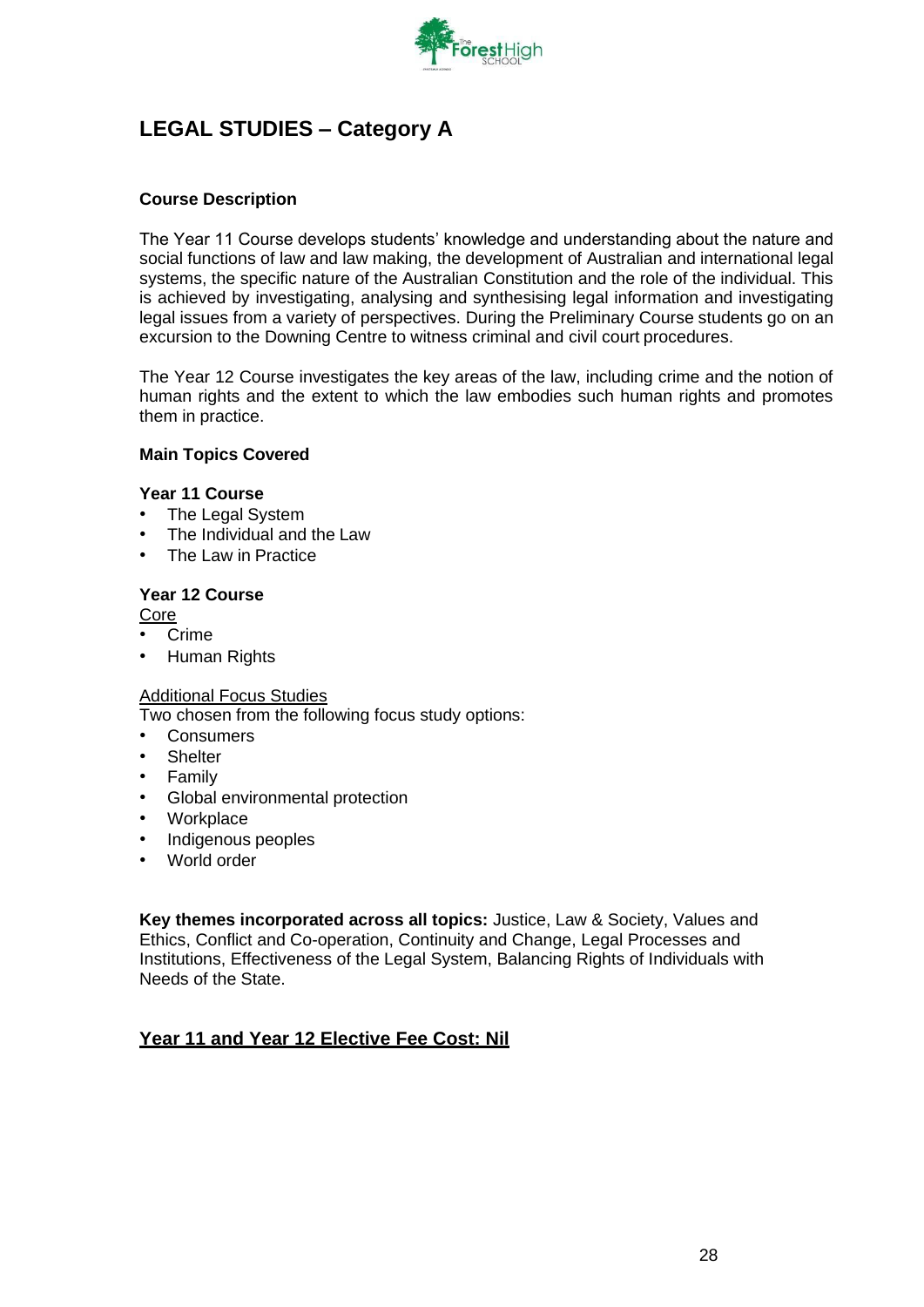

# <span id="page-28-0"></span>**MODERN HISTORY – Category A**

## **Year 11 Course**

### **Part l: Investigating Modern History**

- (a) The Nature of Modern History
	- Students investigate at least ONE of the following options:
	- The Investigation of Historic Sites and Sources
	- The Contestability of the Past
	- The Construction of Modern Histories
	- History and Memory
	- The Representation and Commemoration of the Past
- (b) Case Studies Students undertake at least TWO case studies.

| <b>Case Studies from Australia, Europe, North</b><br>America                                                                                                                                                                                                                                                                                   | Case Studies from Asia, the Pacific,<br>Africa, the Middle East, Central/South<br>America                                                                                                                                                                                                                                         |
|------------------------------------------------------------------------------------------------------------------------------------------------------------------------------------------------------------------------------------------------------------------------------------------------------------------------------------------------|-----------------------------------------------------------------------------------------------------------------------------------------------------------------------------------------------------------------------------------------------------------------------------------------------------------------------------------|
| Australia and the Rise of Communism<br>Making Change: Day of Mourning to Mabo<br>$\bullet$<br>The Changing Nature of Anglo-Irish Relations<br>$\bullet$<br>The Decline and Fall of the Romanov Dynasty<br>$\bullet$<br>The Trans-Atlantic Slave Trade<br>The American Civil War<br>The Rise of the Environmental Movement<br>Women's Movements | The Boxer Rebellion in China<br>The British in India and Burma<br>$\bullet$<br>The Meiji Restoration<br>$\bullet$<br>Tibet in the Modern World<br>Making Contact with the Pacific<br>The Making of Modern South Africa<br>$\bullet$<br>The Origins of the Arab-Israeli Conflict<br>$\bullet$<br>The Cuban Revolution<br>$\bullet$ |

#### **Part ll: Historical Investigation**

Students engage in ONE historical investigation, through which they further develop their skills. The historical investigation is designed to provide opportunities for all students to further develop relevant investigative, research and presentation skills that are the core of the historical inquiry process. The historical investigation should extend a particular area of individual student or group interest.

#### **Part III: The Shaping of the Modern World**

Students investigate forces and ideas that shaped the modern world through a study of key events and developments and the meaning of modernity. Students study at least ONE of the following topics:

- The Enlightenment
- The French Revolution
- The Age of Imperialism
- The Industrial Age
- World War 1
- The End of Empire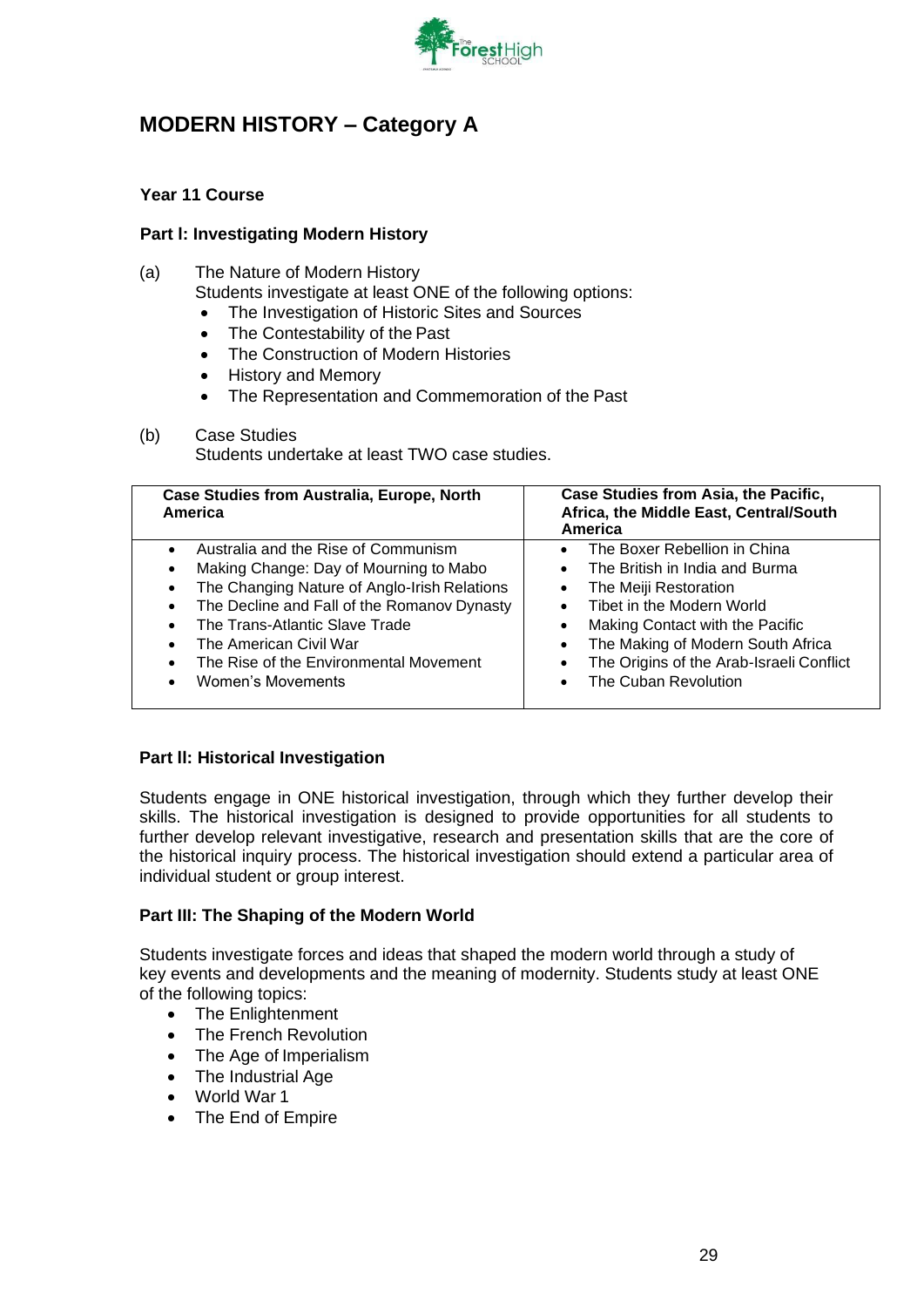

## **Year 12 Course**

## **Part l: Core Study: Power and Authority in the Modern World 1919-1946**

Students investigate the rise of fascist, totalitarian and militarist movements after World War 1 through a study of Germany

Focus of study:

- The rise of dictatorships after World War 1
- The Nazi regime to 1939
- The search for peace and security in the world

## **Part II: National Study**

Students investigate key features, individuals, groups, events and developments that shaped the history of a selected nation. Students are to investigate ONE country during a specific period of the 20<sup>th</sup> century

- Australia 1918-1949
- China 1927-1949
- India 1942-1984
- Indonesia 1945-2005
- Japan 1904-1937
- Russia and the Soviet Union 1917-1941
- USA 1919-1941
- Iran 1945-1989

#### **Part lll: Peace and Conflict**

Students investigate key features of the history of ONE of the following studies in peace and conflict

- Conflict in Indochina 1954-1979
- Conflict in the Pacific 1937-1951
- Conflict in Europe 1935-1945
- The Cold War 945-1991
- Conflict in the Gulf 1980-2011
- The Arab-Israeli Conflict 1948-1996

#### **Part lV: Change in the Modern World**

Students investigate key features of the history of ONE of the following, focusing on political and social change, and the role of individuals and groups

- Pro-democracy Movement in Burma 1945-2010
- The Cultural Revolution to Tiananmen Square 1966-1989
- Civil Rights in the USA 1945-1968
- The Changing World Order 1945-2011
- The Nuclear Age 1945-2011
- Apartheid in South Africa 1960-1994

**N.B.** It is possible to study Extension History in Year 12. This course is by application at the end of Year 11.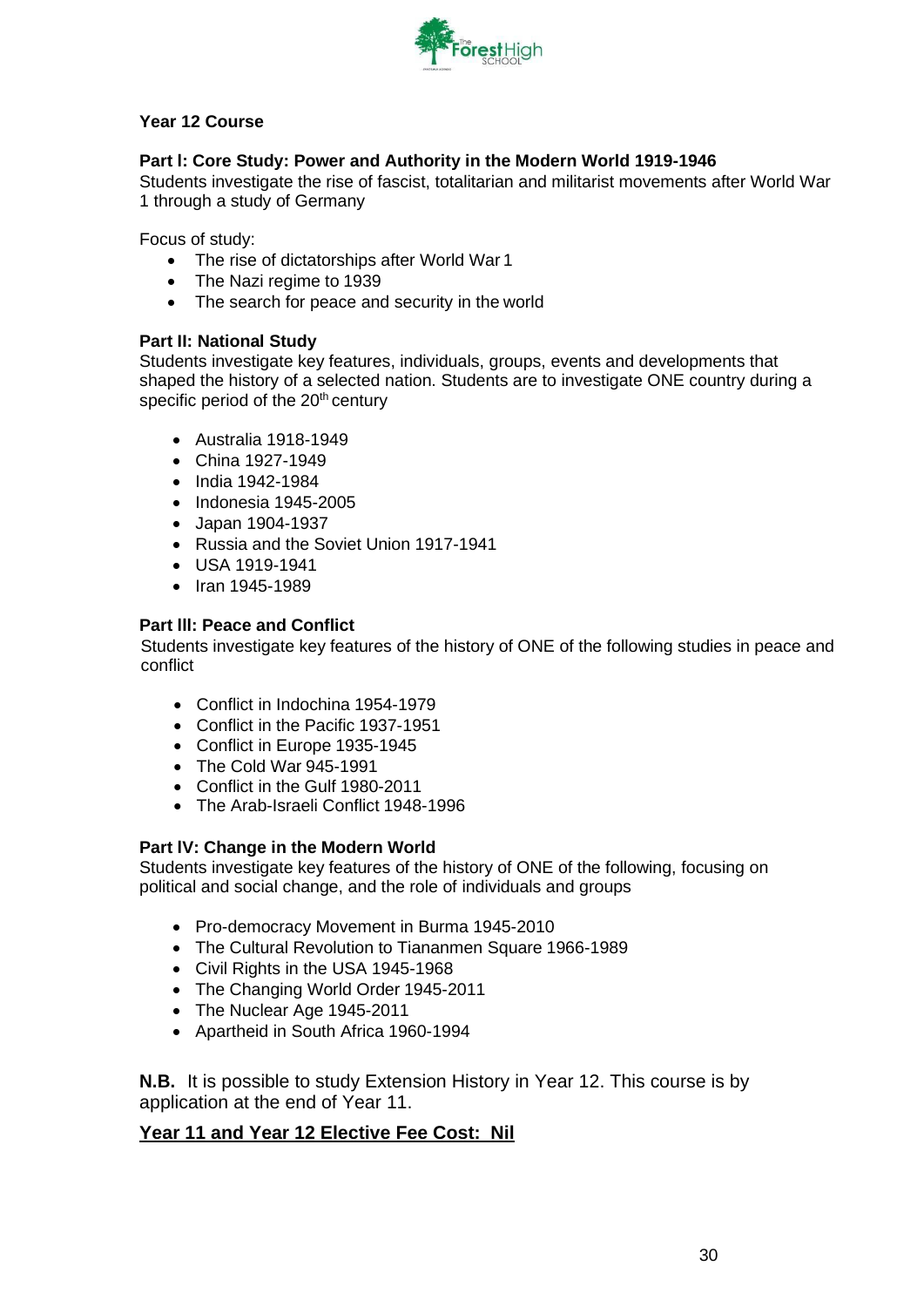

# <span id="page-30-0"></span>**SOCIETY AND CULTURE – Category A**

The central concern of Society and Culture is how the interaction of persons, societies, cultures, environments and time shape human behaviour. Society and Culture has direct relevance to the immediate needs of students and to their future lives by enabling them to develop an understanding of:

- themselves
- their own society and culture
- the societies and cultures of others

Students are provided with the necessary concepts, skills, competencies and knowledge to encourage a process of independent thinking that may be used to explain patterns of behaviour, solve problems and actively contribute to local, national and global levels of society.

Society and Culture is a conceptually based course that promotes student awareness of cultural continuities and changes within societies and cultures. It provides them with the skills to analyse, compare and contrast viewpoints about people, societies, culture and environments and their interactions across time. Society and Culture promotes an awareness of the nature of power and authority, gender, technology and it fosters intercultural understanding.

The study of Society and Culture prepares students for adult life by developing qualities associated with effective citizenship. In doing so, it forms a basis for moving towards a more just society through positive participation in community life and social and cultural literacy.

Through the study of Society and Culture students will

develop: Knowledge and understanding about:

- personal, social and cultural identity
- cultures shared by members of societies
- interactions of persons, societies, cultures and environments
- how societies stay the same and/or change over time
- the importance of power, authority, gender and technology in decisionmaking processes
- how to carry out social research, e.g. interviews

Skills to:

- evaluate social and cultural research
- investigate and communicate information from a variety of sources, both in written form and orally

Informed and responsible values and attitudes towards:

- a just society
- intercultural understanding
- informed and active citizenship
- ethical research practices
- lifelong learning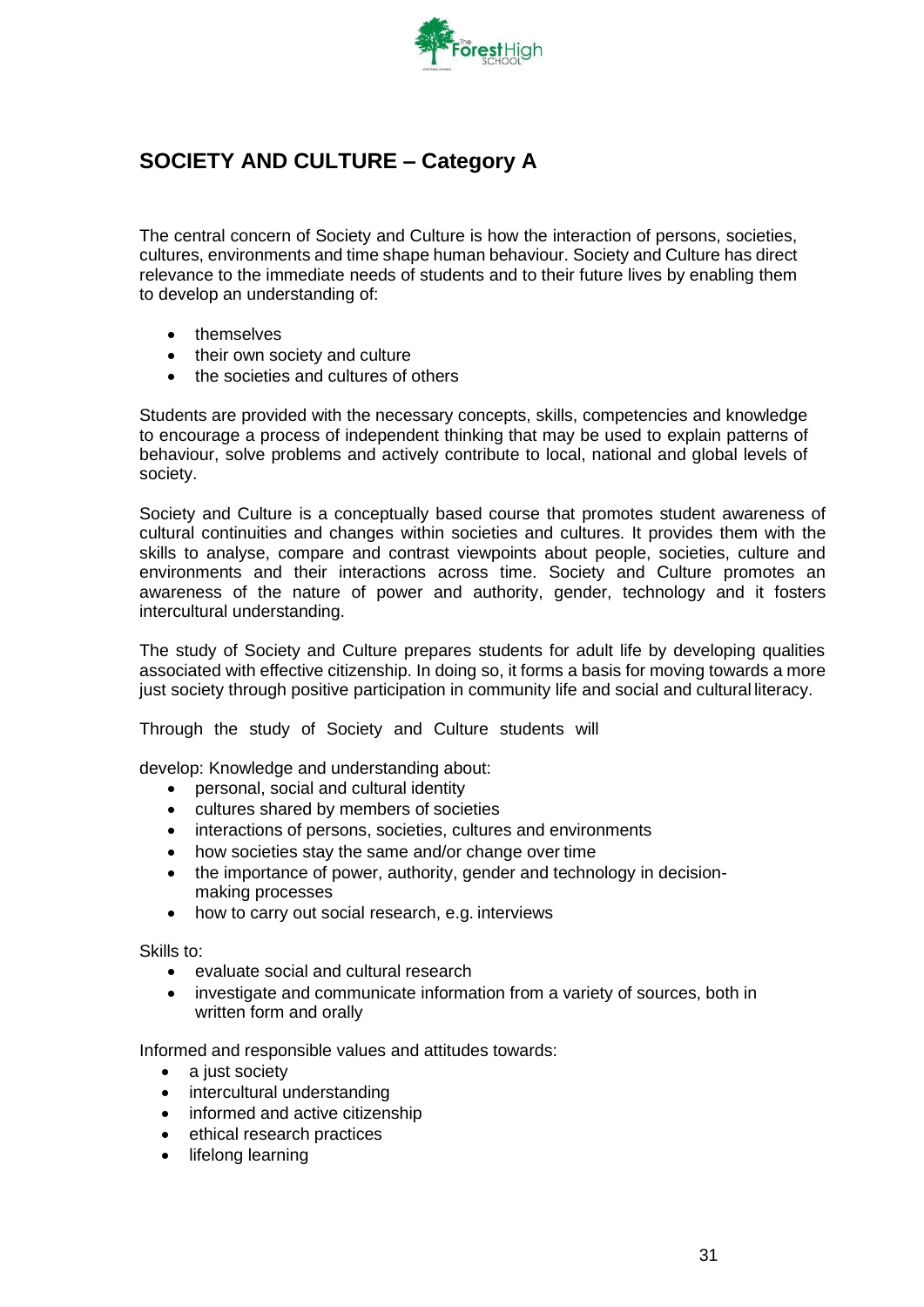

**Due to the high literacy skills required in this course, students must be aiming to achieve high levels in Standard English or completing the Advanced English course.**

#### **The main topics covered:**

#### **Year 11 Course**

- The Social and Cultural World
	- $\circ$  The interactions between persons and groups within societies.
- Personal and Social Identity
	- o Socialisation and the development of personal and social identity in a variety of social and cultural settings.
- Intercultural Communication
	- o How people in different social, cultural and environmental settings behave, communicate and perceive the world around them.

## **Year 12 Course**

Core:

- The Personal Interest Project (PIP)
	- o An individual research project worth 40% of the external HSC mark.
- Social and Cultural Continuity and Change
	- o The nature of social and cultural continuity and change as well as application of research methods and social theory to a selected country study.

#### Depth Studies (**two from**):

- Popular Culture
	- $\circ$  The interconnection between popular culture, society and the individual.
- Belief Systems & Ideologies
	- o The relationship of belief systems and ideologies to culture and identity.
- Social Inclusion & Exclusion
	- o The nature of social inclusion and exclusion as well as implications for individuals and groups in societies and cultures.
- Social Conformity & Nonconformity
	- o The nature of conformity and nonconformity and its influences on the formation of peoples' attitudes and behaviours.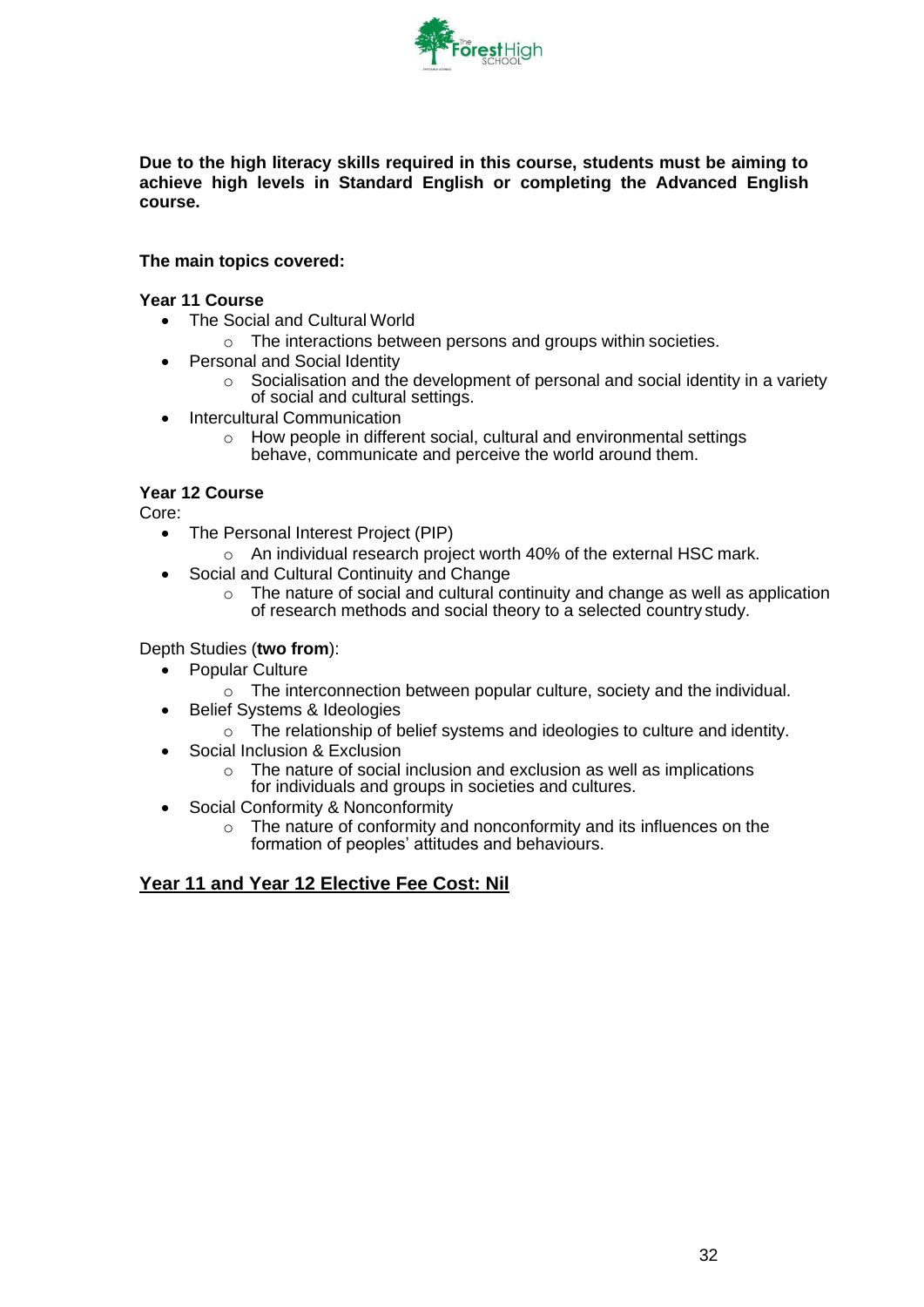

# <span id="page-32-0"></span>**LANGUAGES FACULTY**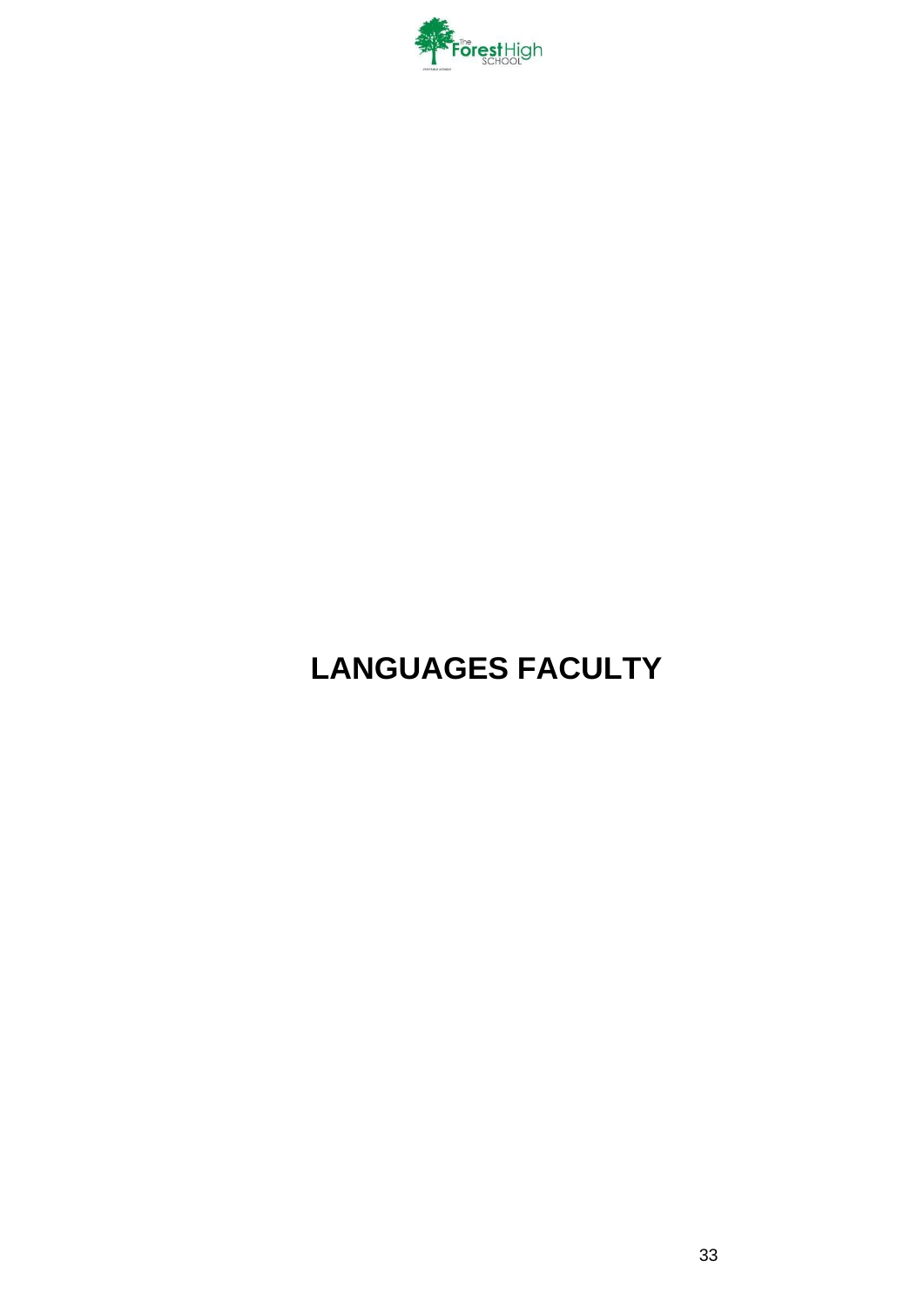

# <span id="page-33-0"></span>**CHINESE BEGINNERS - Category A**

**Exclusions:** Chinese Continuers; Chinese Extension; Chinese In Context; Chinese and Literature. Strict eligibility rules apply to the study of this subject.

#### **Course Description**

Chinese Beginners Course has been designed for students who wish to begin their study of Chinese at senior secondary level. It is intended to cater only for students with no prior knowledge or experience of the Chinese language, either spoken or written, or whose experience is derived solely from, or is equivalent to, its study for 100 hours or less in Stage 4 or Stage 5.

Chinese is the language of communication of approximately one quarter of the world's population. It is one of the official languages of the United Nations. Amongst the many spoken varieties of the language, Mandarin/Putonghua, or Modern Standard Chinese, is preeminent. Chinese is recognised as one of the fastest growing languages in New South Wales and has one of the largest groups of non-English background speakers in Australia.

China has a significant profile in economic, political and cultural developments, both globally and, in particular, in the Asia-Pacific region. Australia has a strong connection through trade, political and cultural contacts with both the People's Republic of China and other nations where Chinese communities are important contributors to their growth anddiversity.

The ability to communicate in Chinese contributes significantly to the sociocultural and economic understanding between Australia and Chinese-speaking countries and enables students to gain insights into the contributions that have been made by Chinese-speaking communities to Australian, and indeed to global, society. The study of Chinese provides students with opportunities for continued learning and for future employment and experience, both domestically and internationally, in areas such as public relations, commerce, hospitality, education, marketing, international relations, media and tourism.

#### **Course Structure**

#### **Year 11 course (120 indicative hours)**

• The Year 11 Course has outcomes as its organisational focus. Topics provide contexts in which students develop their communication skills in Chinese and their knowledge and understanding of language and culture.

#### **Year 12 Course (120 indicative hours)**

• In the Year 12 course students will extend and refine their communication skills in Chinese in contexts defined by topics, and will gain a deeper knowledge and understanding of language and culture.

# **Year 11 and Year 12 Elective Fee Cost**: **Nil**

**(Students will need to purchase their own dictionary and workbooks)**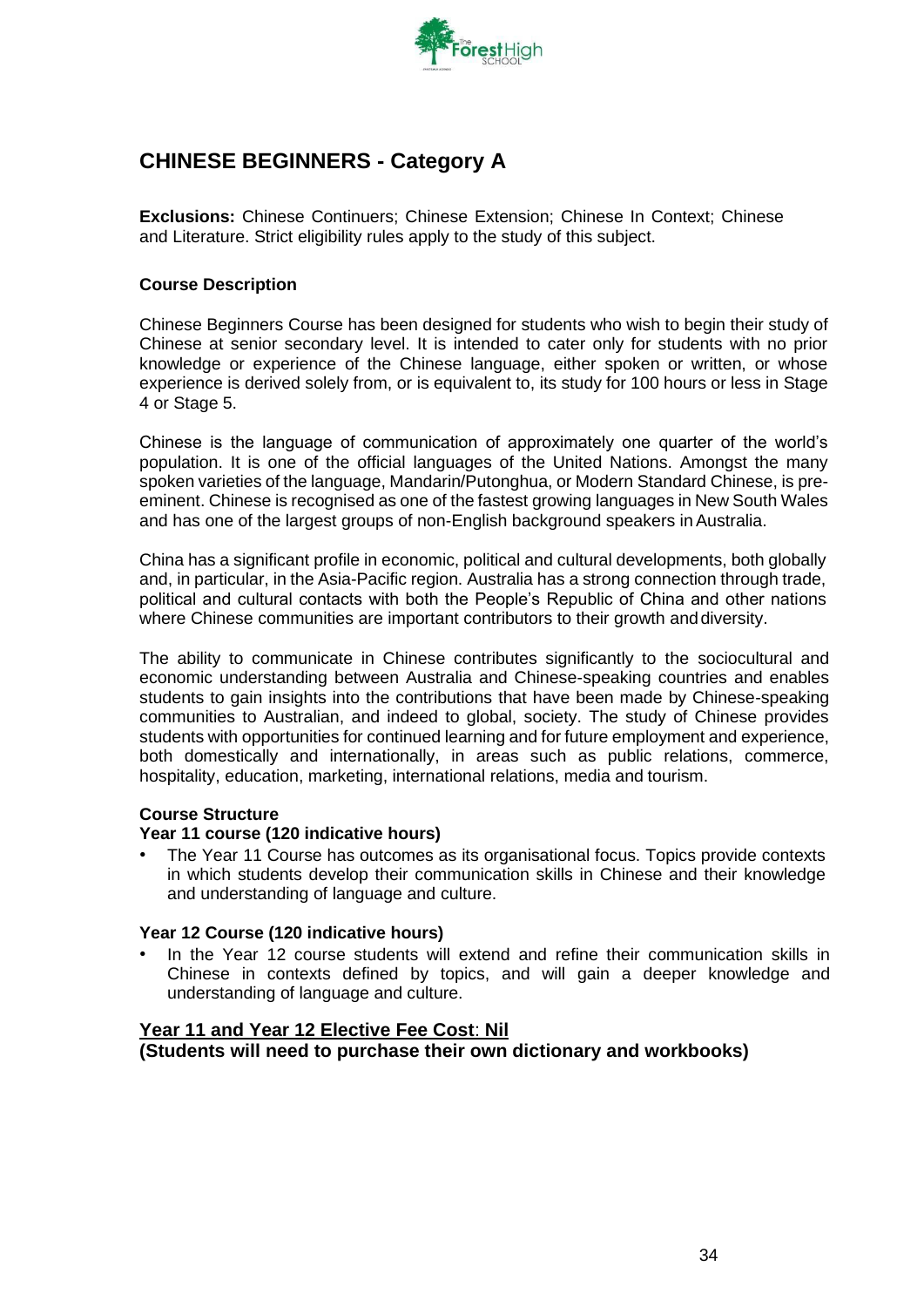

# **CHINESE AND LITERATURE - Category A**

**Prerequisites:** A cultural and/or linguistic background in Chinese is assumed.

**Exclusions:** Chinese Beginners; Chinese Continuers; Chinese Extension; Chinese in Context. Eligibility rules apply to the study of this subject.

#### **Course Description**

The Chinese Background Speakers Course is designed for students with a cultural and linguistic background in Chinese. The study of Chinese contributes to the overall education of students, particularly in the areas of communication, cross-cultural understanding, literacy, cognitive development and general knowledge. The study develops an understanding of how attitudes and values are shaped within both Chinese-speaking and Australian communities.

Chinese is a significant world language, one of the official languages of the United Nations and is spoken by about a quarter of the world's population. There are many spoken varieties of Chinese, and modern standard Chinese is pre-eminent among these. It is the major language of communication in China, Taiwan and Singapore and is widely used by Chinese communities throughout the Asia-Pacific region, including Australia.

The Peoples' Republic of China has a significant profile in economic, political and cultural developments globally and, in particular, has a major influence on the nations of the Asia-Pacific. Australia now has a strong connection through trade, political and cultural contacts with both the Peoples' Republic of China and other nations where Chinese communities are important contributors to their growth and diversity.

Chinese culture and language have a continuous history of more than 5000 years. The Chinese cultural and linguistic heritage has influenced other cultures through knowledge, technology, religion, philosophy and values. It is a significant world culture. Chinese is especially important in Australia because it is widely spoken in the community, and the study of it will enhance the positive features of a culturally diverse society and generate mutual respect. The study of Chinese provides access to an important cultural and linguistic heritage.

Studying Chinese can provide a basis for continued learning and a pathway for students into postsecondary options. These options might include employment domestically or internationally in areas such as tourism, technology, finance, services and business. The significance of Chinese within and beyond Australia requires strategies for the building of sociocultural and political engagement; learning Chinese in the Australian context will support such engagement.

#### **Course Structure**

#### **The Year 11 Course (120 indicative hours)**

The Preliminary course is intended to provide students with opportunities to develop their communication skills, knowledge and understanding of the language through the study of a range of authentic Chinese texts. In the Preliminary course, a number of prescribed themes and contemporary issues will be studied. Through these, students will develop the skills needed to study the prescribed texts for the HSC course.

#### **The Year 12 Course (120 indicative hours)**

• In addition to the development of language and communication skills, the HSC course is structured to provide students with opportunities to explore the prescribed themes and contemporary issues further by analysing, evaluating and responding to prescribed texts.

# **Year 11 and Year 12 Elective Fee Cost**: **Nil (Students may need to purchase their own dictionary and workbooks)**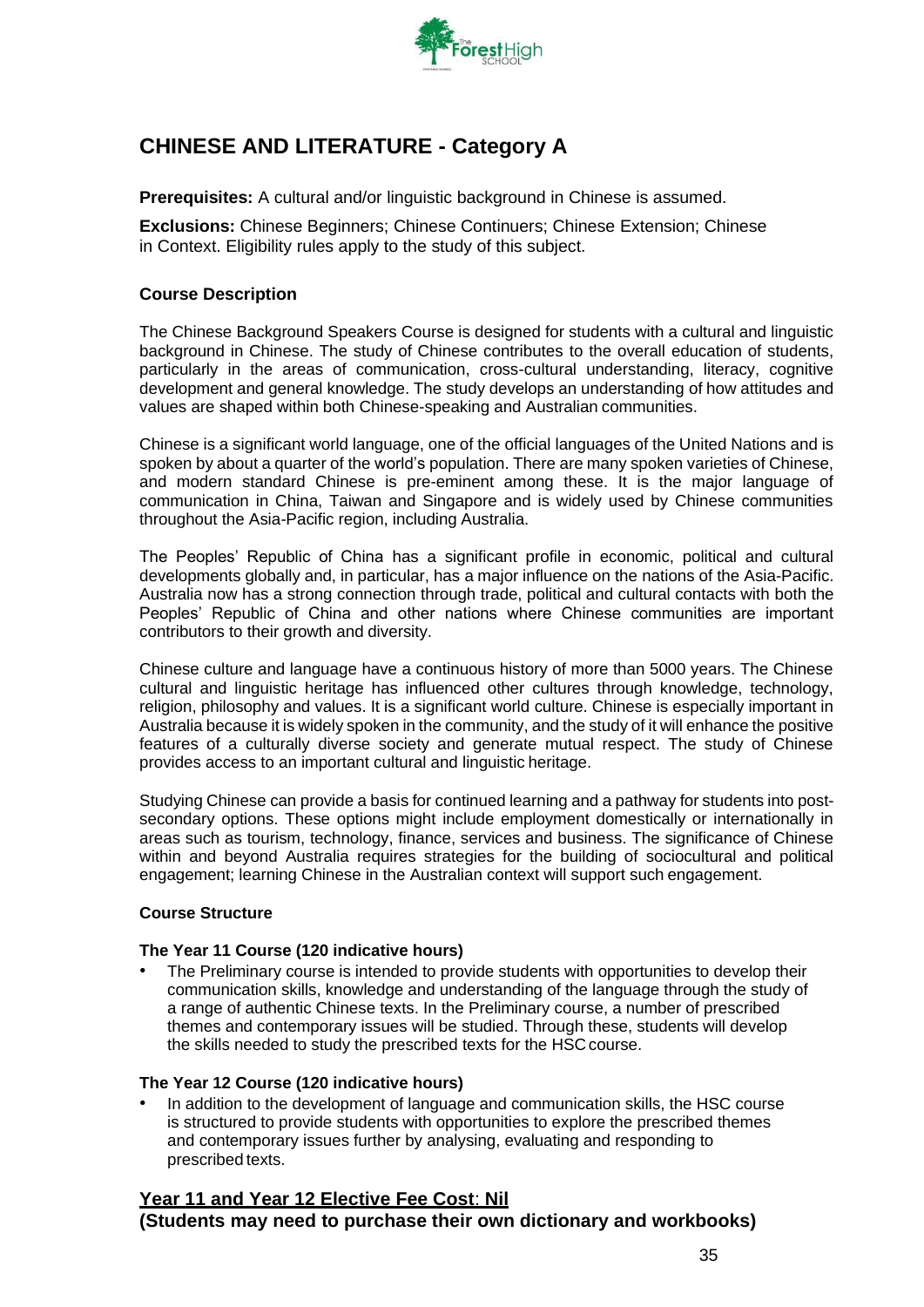

# <span id="page-35-0"></span>**GERMAN BEGINNERS – Category A**

**Exclusions:** The German Beginners Stage 6 course is a two-year course, which has been designed for students who wish to begin their study of German at senior secondary level. It is intended to cater only for students with no prior knowledge or experience of the German language, either spoken or written, or whose experience is derived solely from, or is equivalent to, its study for 100 hours or less in Stage 4 or Stage 5.

## **Course Description**

#### **Year 11 Course (120 indicative hours)**

The Preliminary Course has outcomes as its organisational focus. Topics provide contexts in which students develop their communication skills in German and their knowledge and understanding of language and culture.

#### **Year 12 Course (120 indicative hours)**

In the HSC Course students will extend and refine their communication skills in German contexts defined by topics, and will gain a deeper knowledge and understanding of language and culture.

## **Main Topics Covered**

The Personal World and German-speaking Communities which encompass:

- Family life, home and neighbourhood
- People, places and communities
- Education and work
- Friends, recreation and pastimes
- Holidays, travel and tourism
- Future plans and aspirations

## **Year 11 and Year 12 Elective Fee Cost: Nil**

**(Students may need to purchase their own dictionary and workbooks)**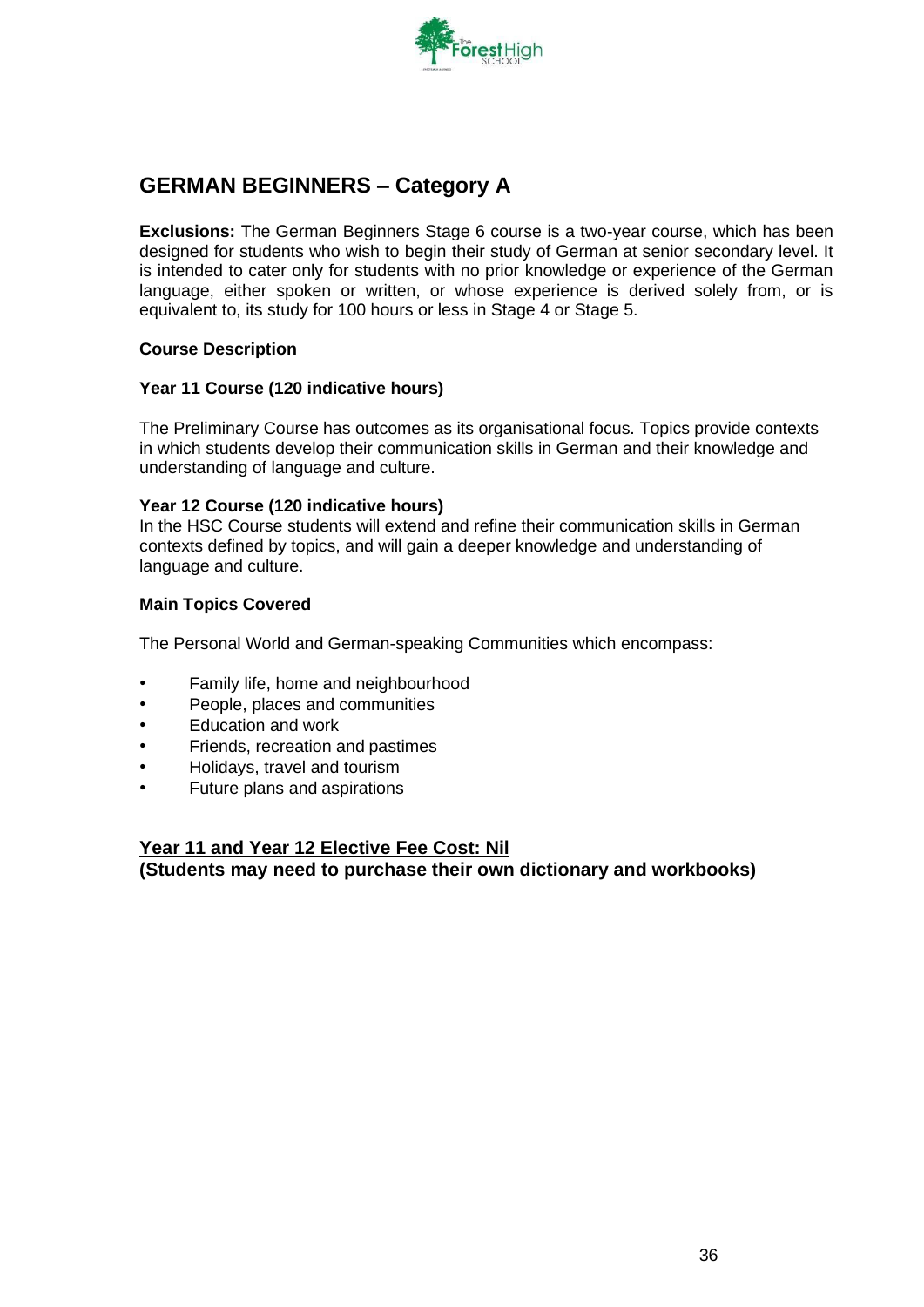

### **GERMAN CONTINUERS – Category A**

**Prerequisites:** 200-400 hours study or equivalent knowledge is assumed Exclusions: Students who have not studied German in Stage 5

### **Course Description**

The language to be studied and assessed is High German (*Hochdeutsch*).

*German Continuers Stage 6* is designed for students who typically will have studied German for 400-500 hours by the completion of Stage 6. Some students with less formal experience will also be able to meet the requirements of the syllabus successfully.

### **There are 3 prescribed themes in the course:**

- the individual
- the German-speaking world
- the changing world

Each theme has a number of prescribed and suggested sub-topics with which students will engage. The placement of the topics under one or more of the three above themes is intended to provide a particular perspective for each topic.

The theme *the individual* enables students to explore aspects of their personal world: sense of self, aspirations for the future, personal values, opinions, ideas and relationships with others.

The theme *German-speaking communities* explores topics from the perspective of people within the German-speaking community, both in Australia and abroad.

The theme *the changing world* enables students to explore change as it affects aspects of their world, including youth issues, tourism and hospitality.

The study of German contributes to the overall education of students, particularly in the areas of communication, cross-cultural understanding, literacy and general knowledge. It provides students with access to the cultures of German-speaking countries and communities around the world. The study of German further promotes the understanding of different attitudes and values within the wider Australian community and beyond.

### **Year 11 Course (120 indicative hours):**

The Preliminary course has, as its organisational focus, themes and associated topics. Students' skills in, and knowledge and understanding of, German will be developed through tasks associated with a range of text types that reflect the themes and sub-topics. Students will also gain an insight into the culture and language of German-speaking communities through the study of a range of texts.

### **Year 12 Course (120 indicative hours):**

The HSC course focuses on the three prescribed themes and associated topics. Students will gain a broader and deeper understanding of German and will extend and refine their communication skills in the language. As they expand the range of tasks, texts and text-types, students' knowledge and understanding of German culture and German-speaking communities will develop further.

### **Year 11 & 12 Course Fee: Nil (Students will have to buy their own German-English Dictionary and Workbook)**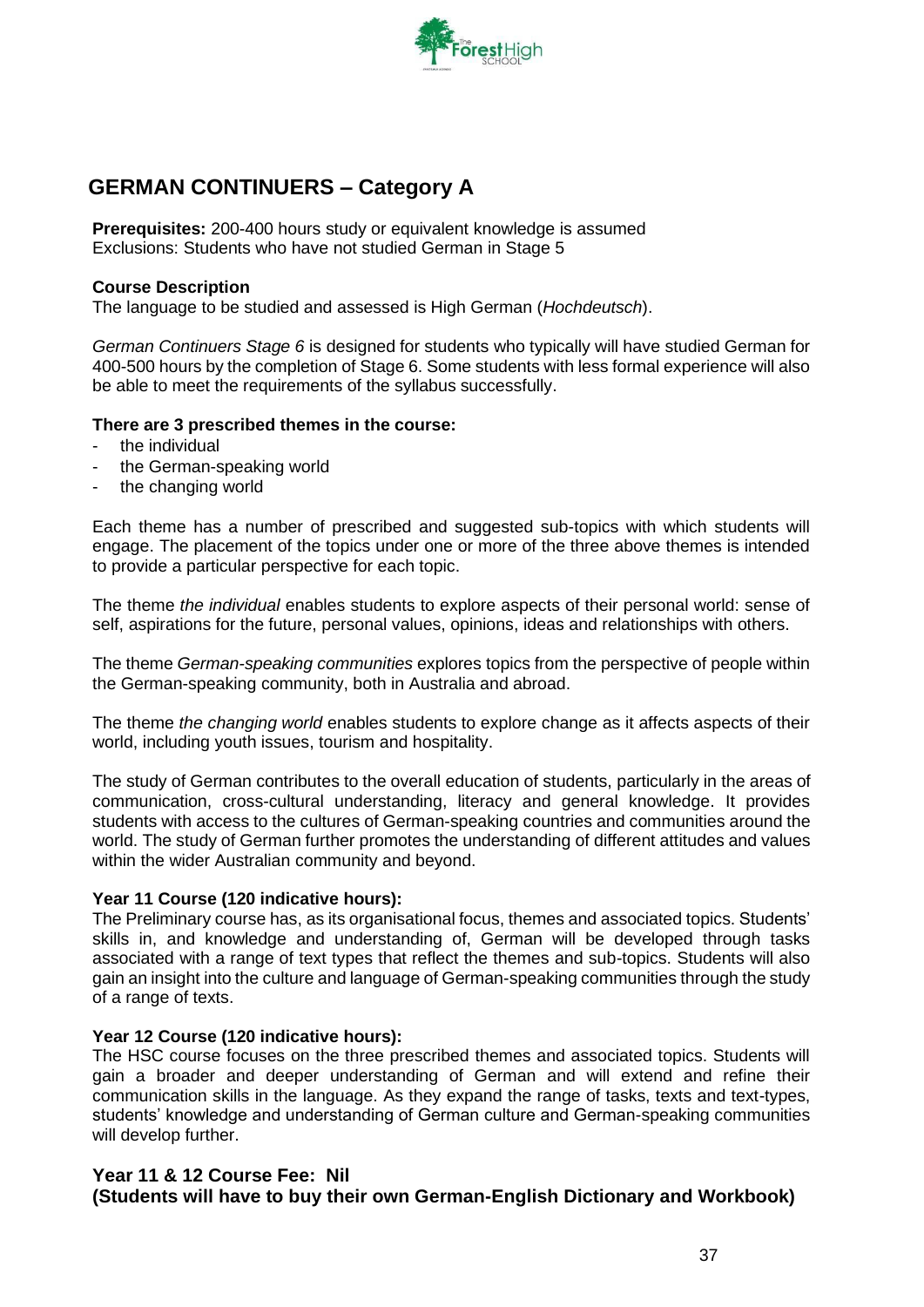

### **JAPANESE BEGINNERS - Category A**

**Exclusions:** The Japanese Beginners Stage 6 course has been designed for students who wish to begin their study of Japanese at senior secondary level. It is intended to cater only for students with no prior knowledge or experience of the Japanese language, either spoken or written, or whose experience is derived solely from, or is equivalent to its study for 100 hours or less in Stage 4 or Stage 5.

### **Course Description**

### **Year 11 Course (120 indicative hours)**

The Preliminary Course has outcomes as its organisational focus. Topics provide contexts in which students develop their communication skills in Japanese and their knowledge and understanding of language and culture.

### **Year 12 Course (120 indicative hours)**

In the HSC Course students will extend and refine their communication skills in Japanese in contexts defined by topics, and will gain a deeper knowledge and understanding of language and culture.

### **Main Topics Covered:**

The Personal world and Japanese –speaking Communities which encompass:

- Family life, home and neighbourhood
- People, places and communities
- Education and work
- Friends, recreation and pastimes
- Holidays, travel and tourism
- Future plans and aspirations

### **Year 11 and Year 12 Elective Fee Cost: Nil**

**(\$50.00 per course will be charged for a workbook and students will need to purchase their own dictionary)**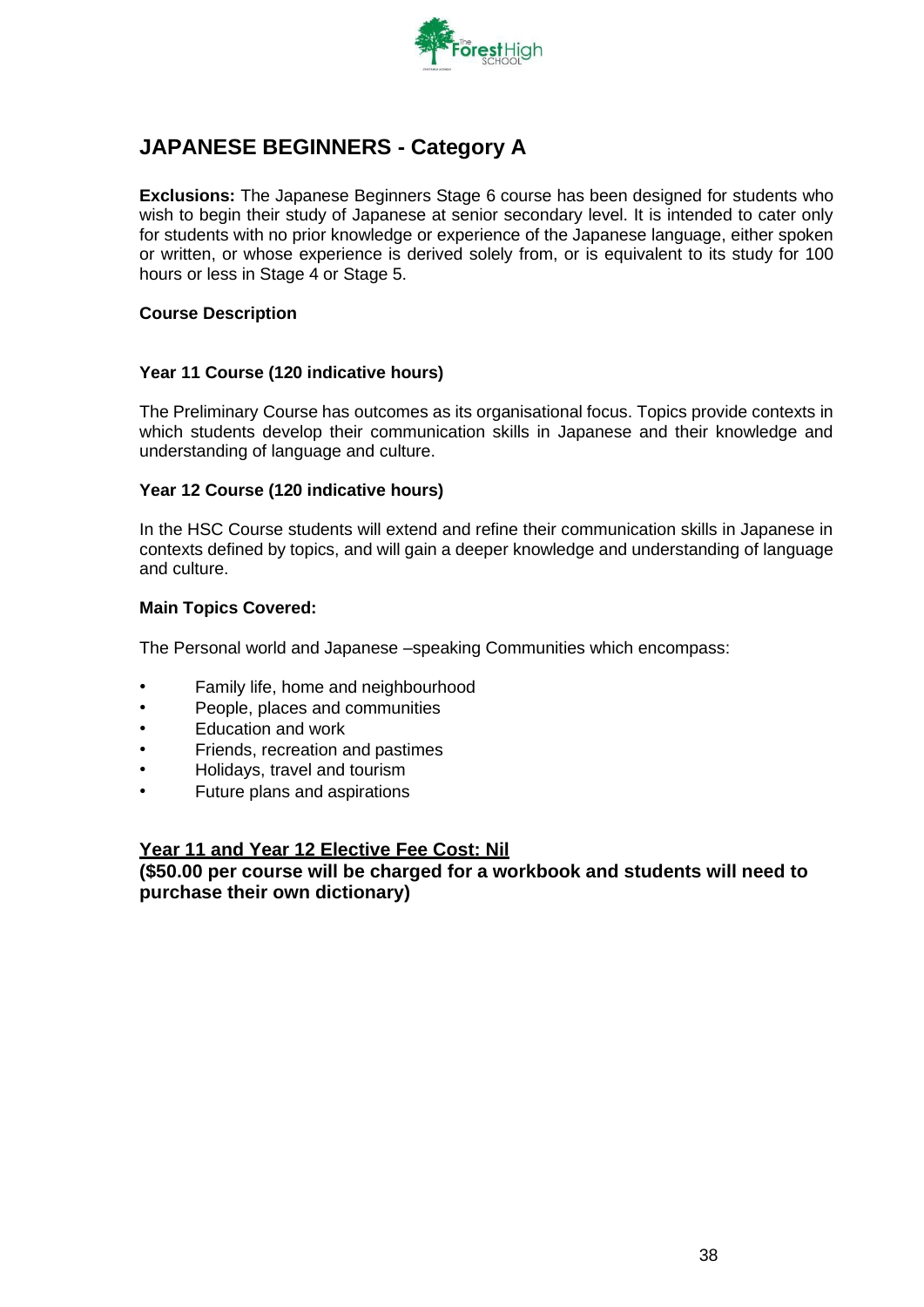

## **JAPANESE CONTINUERS - Category A**

**Prerequisites:** The Japanese Continuers Stage 6 Syllabus is designed for students who have studied Japanesefor 200 hours through stage 5 (Years 9 and 10). Some students with less formal experience will also be able to meet the requirements of the syllabus successfully.

**Exclusions:** Japanese Beginners; Japanese in Context; Japanese and Literature. Strict eligibility rules apply to the study of this subject*.*

### **Course Description**

### **Year 11 Course (120 indicative hours)**

The Preliminary Course has as its organisational focus, themes and associated topics. The student's skills in, and knowledge and understanding of Japanese will be developed through tasks associated with a range of texts and text types, that reflect the themes and topics. The student will also gain an insight into the culture and language of Japanese-speaking communities through the study of a range of texts.

### **Year 12 Course (120 indicative hours)**

The HSC Course focuses on the three prescribed themes and associated topics. Students will gain a broader and deeper understanding of Japanese and will extend and refine their communication skills in the language. As they expand the range of tasks, tests and test types studied, students' knowledge and understanding of the culture and the language of Japanese speaking communities will develop further.

### **Main Topics Covered:**

Theme: the individual

- Personal world e.g.: personal information, home and neighbourhood, family & friends, places of interest in Australia.
- Daily life e.g.: routine and school life
- Leisure e.g.: interests, sport, health & lifestyle, holiday/travel
- Future plans e.g.: education, careers, lifestyle

Theme: the Japanese's speaking communities

- Travelling in Japan e.g.: transport/directions, tickets/reservations, accommodation, places of interest in Japan
- Living in Japan e.g.: meeting/visiting people, shopping/eating, customs/etiquette
- Cultural life e.g.: traditional

Theme: the changing world

- The world of work e.g.: casual work, careers using Japanese
- Current issues e.g.: technology, youth issues, social issues

### **Year 11 and Year 12 Elective Fee Cost: Nil**

**(\$85.00 per course will be charged for a workbook and students will need to purchase their own dictionary)**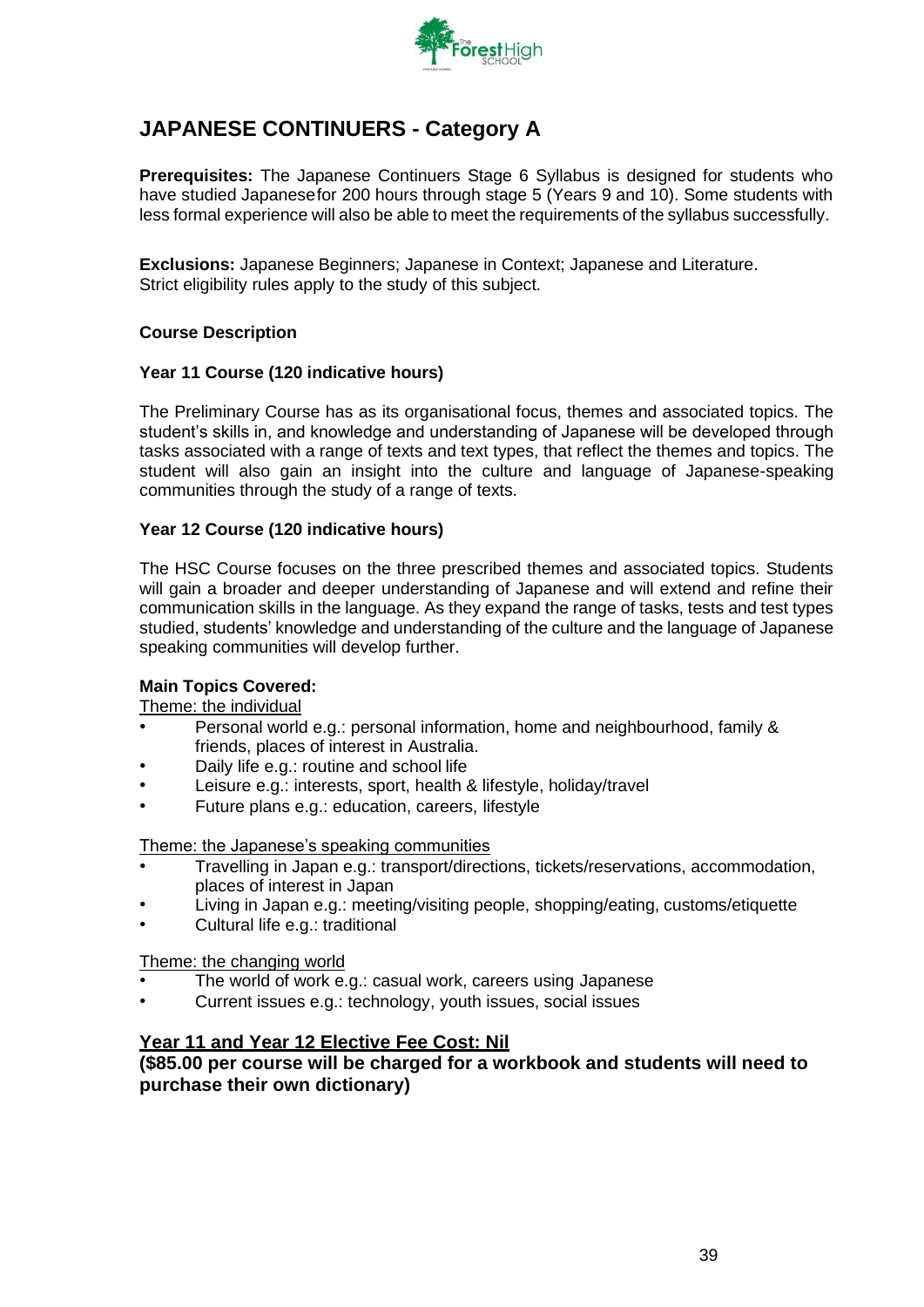

# **MATHEMATICS FACULTY**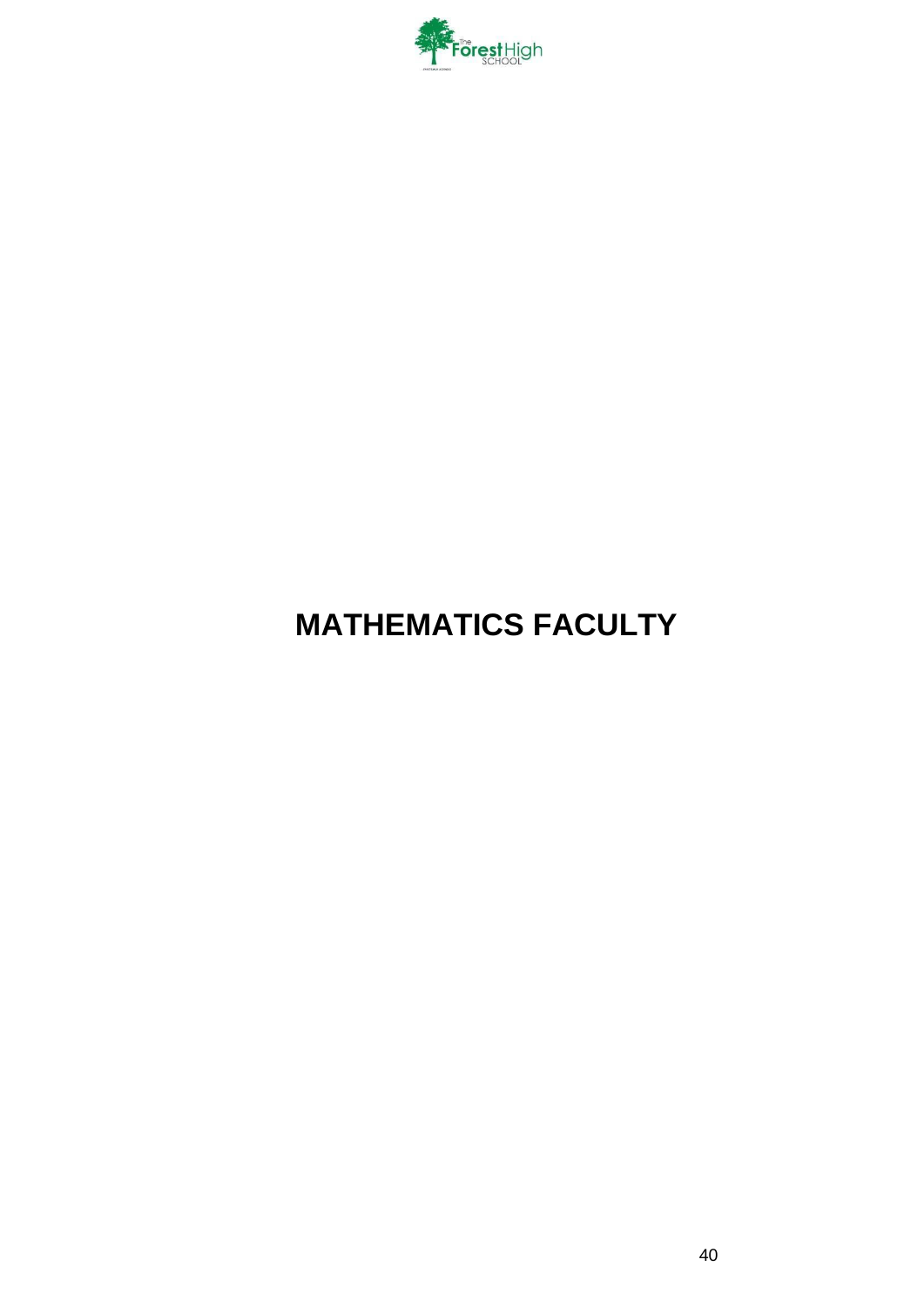

### **MATHEMATICS -STANDARD 1 – Category B**

### **Course Description**

Mathematics Standard 1 is a 2 unit Board-developed course.

Mathematics Standard students use mathematics to make informed decisions in their daily lives. Students develop understanding and competence in mathematics through real-world applications. These skills can be used in a range of concurrent HSC subjects.

Mathematics Standard 1 improves numeracy by building student confidence and making Mathematics meaningful. Numerate students can manage situations or solve problems in everyday life, work or further learning.

### **Course Content**

**Year 11 Content: (120 Indicative Hours)** Algebra – Formulae and Equations and Linear Relationships Measurement – Applications of Measurement, Working with Time Financial Mathematics – Money Matters Statistical Analysis – Data Analysis, Relative Frequency and Probability

### **Year 12 Content: (120 Indicative Hours)**

Algebra – Types of Relationships Measurement – Right Angled Triangles, Rates, Scale Drawing Financial Mathematics – Investment, Depreciation and Loans Statistical Analysis – Further Statistical Analysis Networks – Networks and Paths

Students studying Mathematics Standard 1 may elect to undertake an optional HSC examination. The examination mark may be used by the Universities Admissions Centre (UAC) to contribute to the student's Australian Tertiary Admission Rank (ATAR).

### **Prerequisites**

The Standard 1 course has been specially designed to better meet the needs of students who wish to study mathematics in Stage 6 but who would find the Standard 2 course toodifficult. Students who have successfully studied Mathematics at the 5.1 level are strongly recommended to consider enrolling in the Standard 1 course. Some 5.2 level students would also be suited to the Standard 1 course.

### **Elective Fee Cost: Nil**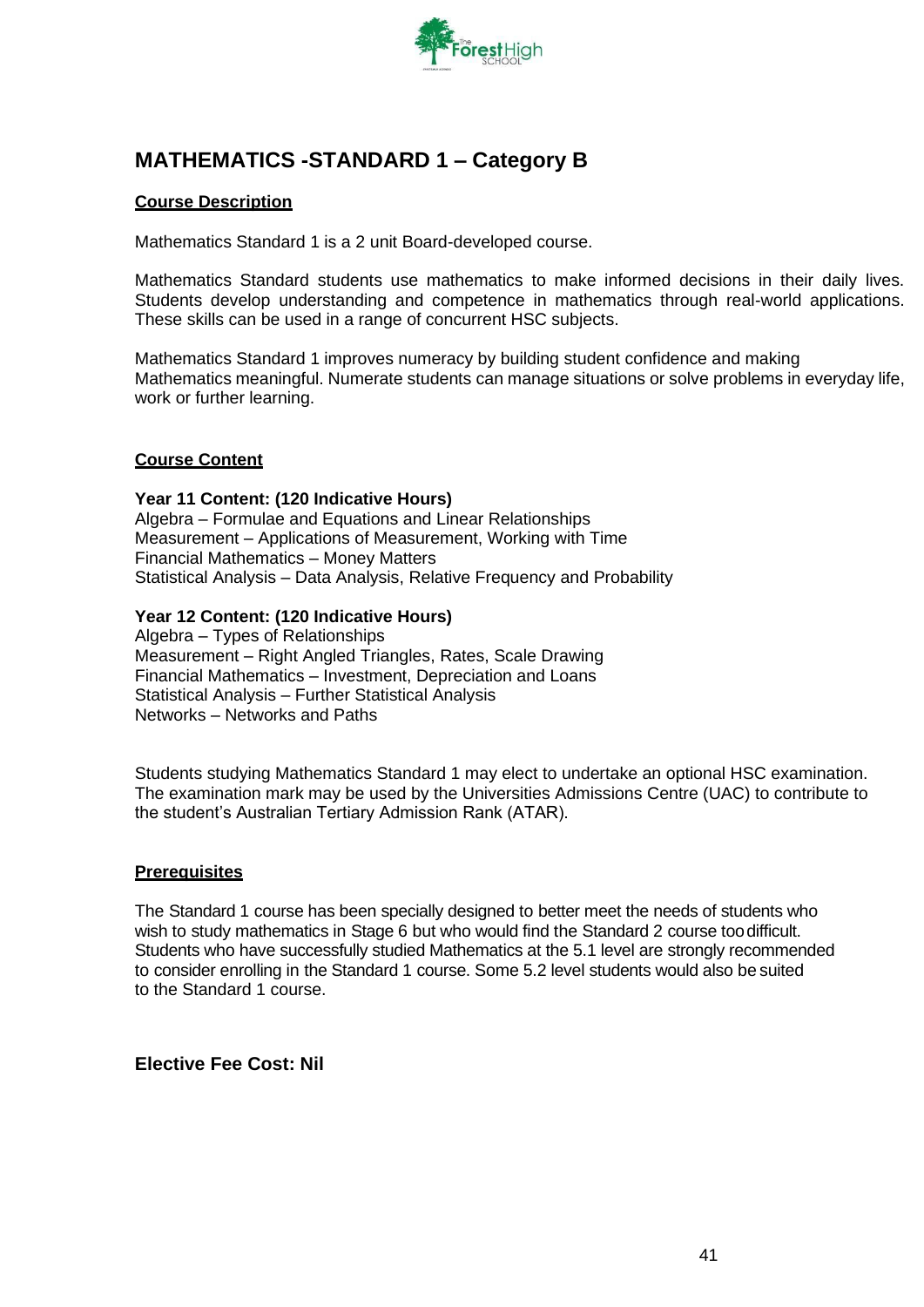

## **MATHEMATICS - STANDARD 2 – Category A**

### **Course Description**

Mathematics Standard 2 is a 2 unit Board-developed course.

Mathematics Standard students use mathematics to make informed decisions in their daily lives. Students develop understanding and competence in mathematics through real-world applications. These skills can be used in a range of concurrent HSC subjects.

In Mathematics Standard 2 students extend their mathematical skills beyond Stage 5 without the indepth knowledge of higher mathematics that the study of calculus would provide.

This course prepares students for a wide range of educational and employment aspirations, including continuing their studies at a tertiary level.

### **Course Content**:

### **Year 11 Content: (120 Indicative Hours)**

Algebra – Formulae and Equations and Linear Relationships Measurement – Applications of Measurement, Working with Time Financial Mathematics – Money Matters Statistical Analysis – Data Analysis, Relative Frequency and Probability

### **Year 12 Content: (120 Indicative Hours)**

Algebra – Types of Relationships Measurement – Non Right Angled Trigonometry, Rates and Ratios Financial Mathematics – Investments and Loans, Annuities Statistical Analysis – Bivariate Data Analysis, The Normal Distribution Networks – Network Concepts, Critical Path Analysis

All students studying Mathematics Standard 2 will sit for a HSC examination. The examination mark may be used by the Universities Admissions Centre (UAC) to contribute to the student's Australian Tertiary Admission Rank (ATAR).

#### **Prerequisites**

Students who have successfully studied Mathematics at the 5.2 level are strongly recommended to consider enrolling in the Standard 2 course. Some 5.3 level students would also be suited to the Standard 2 course.

### **Elective Fee Cost: Nil**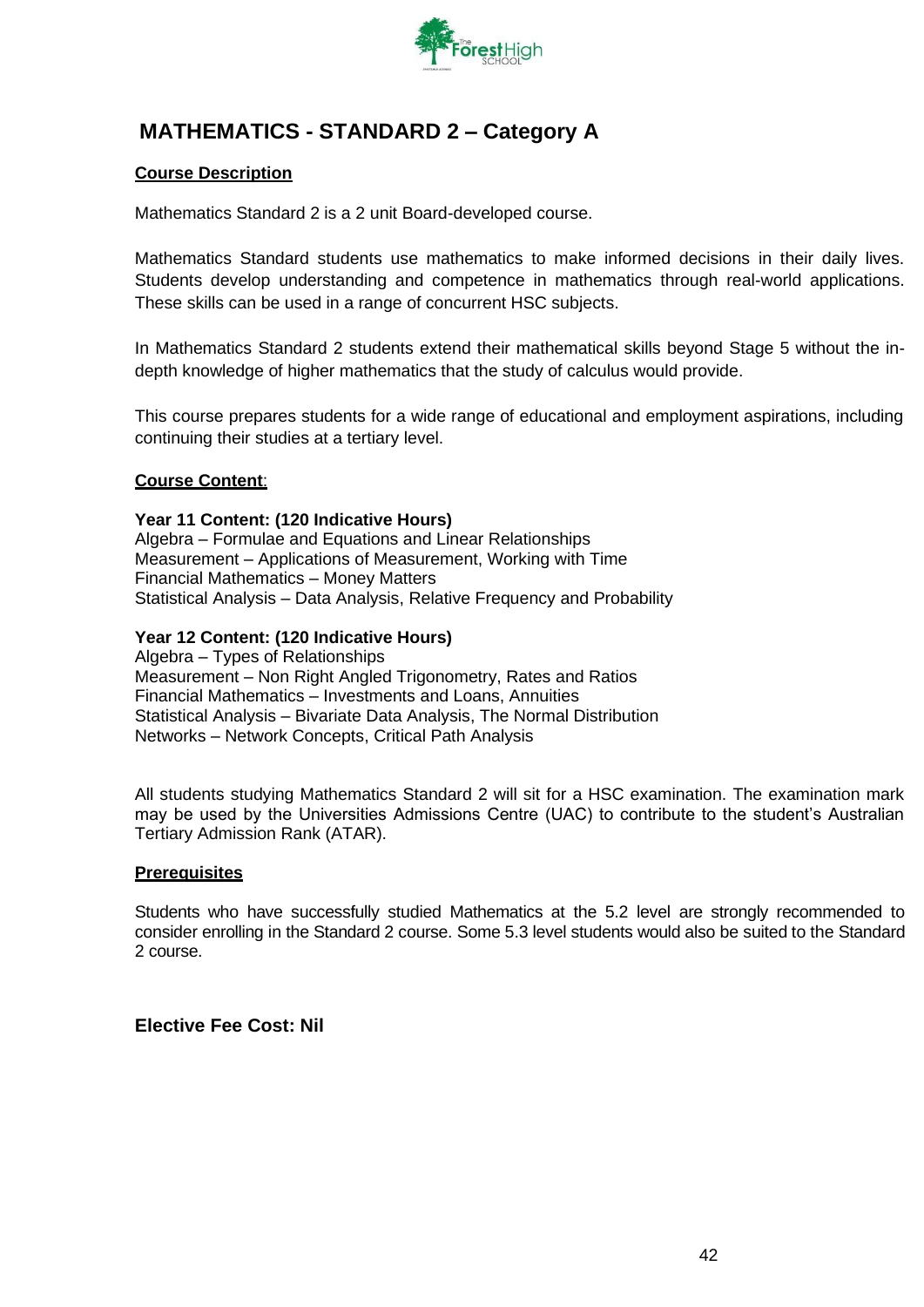

### **MATHEMATICS – ADVANCED – Category A**

### **Course Description**

The Mathematics Advanced course is a 2 unit Board-developed course focused on developing student awareness of mathematics as a unique and powerful way of viewing the world to investigate order, relation, pattern, uncertainty and generality. The course provides students with the opportunity to develop ways of thinking in which problems are explored through observation, reflection and reasoning.

The Mathematics Advanced course provides a basis for further studies in disciplines in which mathematics and the skills that constitute thinking mathematically have an important role. It is designed for those students whose future pathways may involve mathematics and its applications in a range of disciplines at the tertiary level.

### **Course Content**

**Year 11 Content: (120 Indicative Hours)** Functions – Working with Functions Trigonometric Functions – Trigonometry and Measures of Angles, Functions and Identities Calculus – Introduction to Differentiation Exponential and Logarithmic Functions – Logarithms and Exponentials Statistical Analysis – Probability, Discrete Probability Distributions

### **Year 12 Content: (120 Indicative Hours)**

Functions – Graphing Techniques Trigonometric Functions – Trigonometric Functions and Graphs Calculus – Differential Calculus, The Second Derivative, Integral Calculus Financial Mathematics – Modelling Financial Situations Statistical Analysis – Descriptive Statistics, Bivariate Data Analysis, Random Variables

All students studying Advanced Mathematics will sit for an HSC examination. The examination mark may be used by the Universities Admissions Centre (UAC) to contribute to the student's Australian Tertiary Admission Rank (ATAR).

### **Prerequisites**

The course requires a good standard of mathematics and has been designed on the assumption that students have achieved the outcomes in the 5.3 level of Mathematics.

### **Elective Fee Cost: Nil**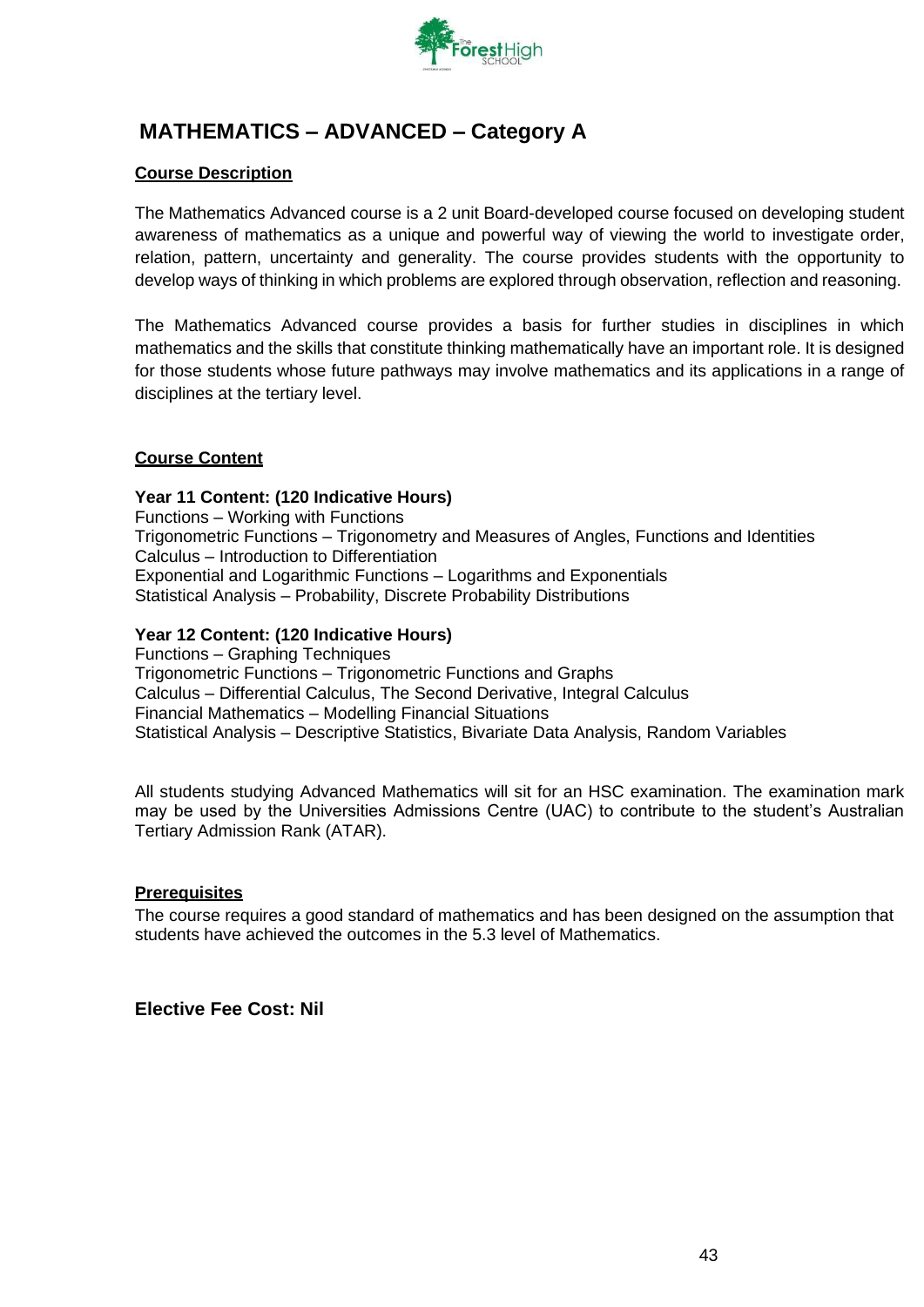

# **MATHEMATICS - EXTENSION 1 – Category A**

### **Course Description**

Mathematics Extension 1 is a 1 unit Board-developed course focused on enabling students to develop a thorough understanding of and competence in further aspects of mathematics. The course provides opportunities to develop rigorous mathematical arguments and proofs, and to use mathematical models more extensively.

Mathematics Extension 1 provides a basis for progression to further study in mathematics or related disciplines in which mathematics has a vital role at a tertiary level. It is designed for those students whose future pathways may involve mathematics and its applications in such areas as science, engineering, finance and economics.

### **Course Content**

### **Year 11 Content: (60 Indicative Hours)**

Functions – Further Functions, Polynomials Trigonometric Functions – Inverse Trigonometric Functions, Further Trigonometric Identities Calculus – Rates of Change Combinatorics – Working with Combinatorics

### **Year 12 Content: (60 Indicative Hours)**

Proof – Proof by Mathematical Induction Vectors – Introduction to Vectors Trigonometric Functions – Trigonometric Equations Calculus – Further Calculus Skills, Applications of Calculus Statistical Analysis – The Binomial Distribution

Students who achieve high outcomes in the Year 11 Extension 1 course will be invited to join the Extension 2 course in Year 12.

Students wishing to study Extension 1 Mathematics must also study Advanced Mathematics. All students studying Extension 1 Mathematics will sit for an HSC examination. The examination mark may be used by the Universities Admissions Centre (UAC) to contribute to the student's Australian Tertiary Admission Rank (ATAR).

### **Prerequisites**

The course requires a high standard of mathematics and has been designed on the assumption that students have achieved high results with the outcomes in the 5.3 level of Mathematics.

### **Elective fee cost: Nil**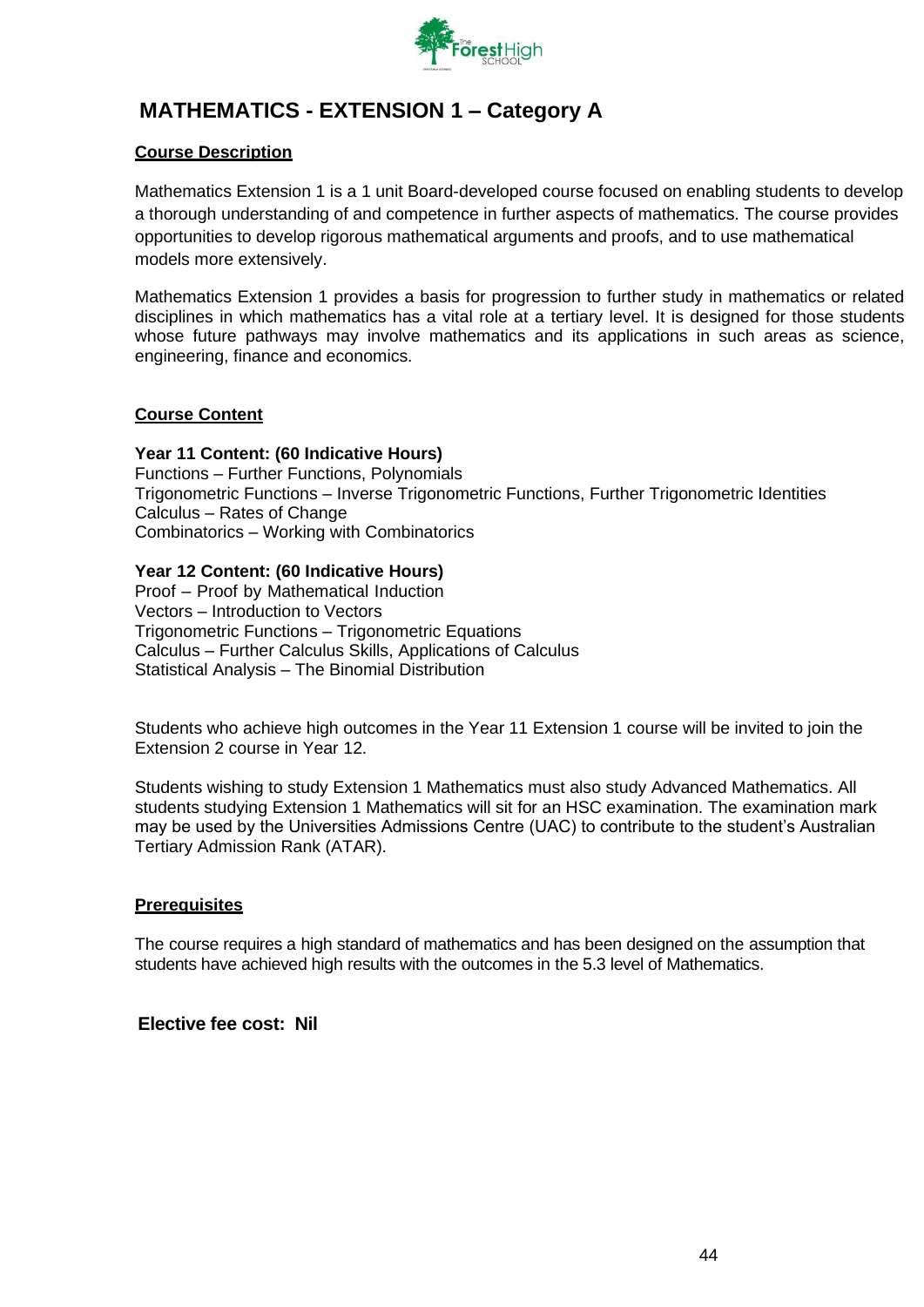

**PERSONAL DEVELOPMENT, HEALTH AND PHYSICAL EDUCATION FACULTY**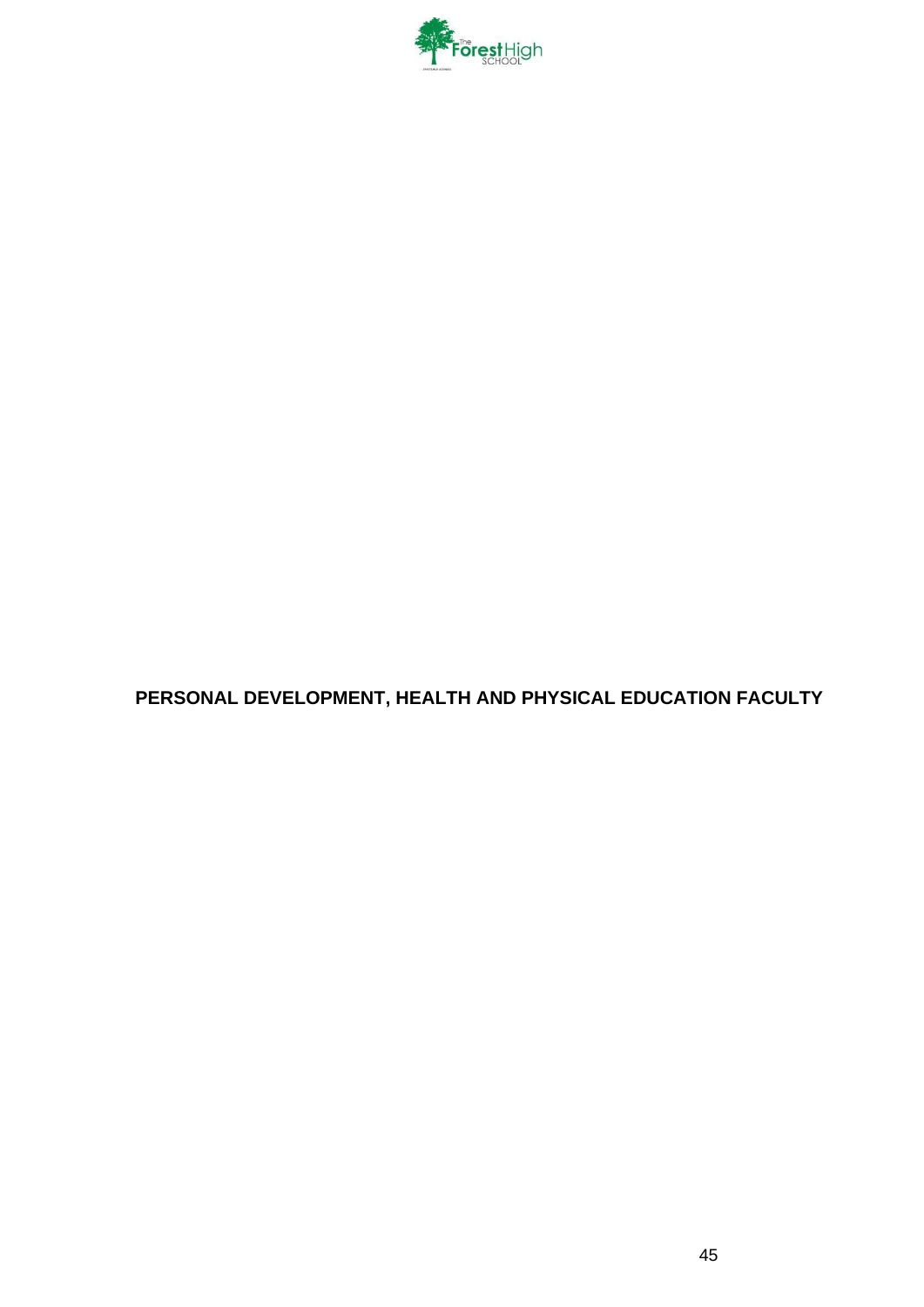

## **COMMUNITY AND FAMILY STUDIES - Category A**

### **Course Description**

Community and Family Studies is designed to build upon learning in Years 7–10

CAFS syllabus. The course provides greater opportunities for detailed study of families and communities. Resource management is a central theme due to its importance in enabling people to function effectively in their everyday lives in families and communities. Students develop research skills, applying various methodologies to the study of social issues. The development of an Independent Research Project, of relevance to all students, is a valued element of the Year 12 course.

The syllabus investigates the interactions among the individual, family, community and society. The Year 11 Course focuses on the individual and their interactions with personal groups, family and community. The Year 12 Course examines how the wellbeing of individuals, families and communities is affected by broader societal influences.

### **The Year 11 Course**

The Year 11 Course provides a core of foundation study. It does not have an option component.

The three course modules are:

- Resource Management (indicative course time 20%)
- Individuals and Groups (indicative course time 40%)
- Individuals and Families (indicative course time 40%)

### **The Year 12 Course**

The Year 12 Course consists of three core modules of equal weighting, representing 75% of course time:

- Research Methodology
- Groups in Context

• Parenting and Caring (As part of this core, students have the opportunity to take home and care for life-like babies)

Option components representing 25% of indicative course time include three modules of which students are to study one:

- Family and Societal Interactions
- Social Impact of Technology
- Individuals and Work

This course is an excellent preparation for students considering pursuing careers in health and community services, social work, and counselling, teaching or family law. In some courses TAFE will provide recognition of prior learning in some subjects if students have successfully completed Community and Family Studies at HSC level.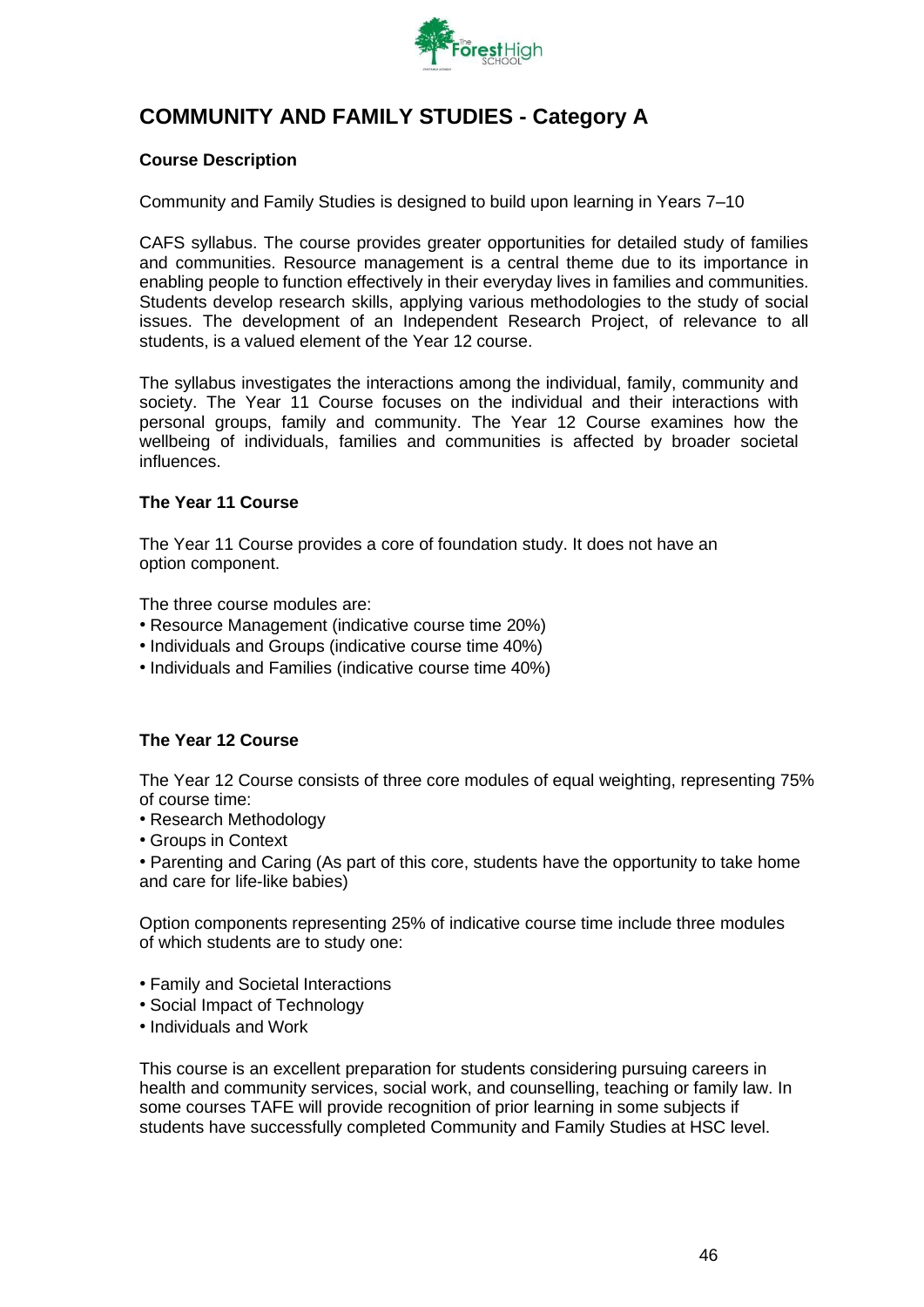

### **PERSONAL DEVELOPMENT, HEALTH AND PHYSICAL EDUCATION -Category A**

### **Course Description**

The Year 11 Course examines a range of areas that underpin health and physical activity. Students explore the body moves and why it moves in particular ways. Students focus on the relationships between anatomy, physiology, fitness, biomechanics and efficient human movement. Students will also examine the meanings of health, the perceptions individuals have about health and the range of factors and behaviours that influence health. Students are introduced to health promotion and investigate approaches and strategies that can assist individuals to achieve better health. Students will have the opportunity to gain Senior First Aid qualifications as part of this course.

In the Year 12 Course students explore the physical and psychological bases of performance. They experience and critically analyse approaches to training and skill development and investigate the contributions of psychology, nutrition and recovery strategies to performance. Students also examine the health status of Australians and investigate in depth the current health priority issues in Australia. Students identify and justify he choices of priority issues and examine the roles that the health system and health promotion play in achieving better health for all Australians.

### **Main Topics Covered**:

### **Year 11 Course**

Core Topics (60% of allocated time)

- Better Health for Individuals (30%)
- The Body in Motion (30%)

Optional Component (40% of allocated time)

Select two options from:

- First Aid (20%)
- Composition and Performance (20%)
- Fitness Choice (20%)
- Outdoor Recreation (20%)

#### **Year 12 Course**

Core Topics (60% of allocated time)

- Health Priorities in Australia (30%)
- Factors Affecting Performance (30%)

Optional Component (40% of allocated time)

Select two options from:

- The Health of Young People (20%)
- Sport and Physical Activity in Australian Society (20%)
- Sports Medicine (20%)
- Improving Performance (20%)
- Equity and Health (20%)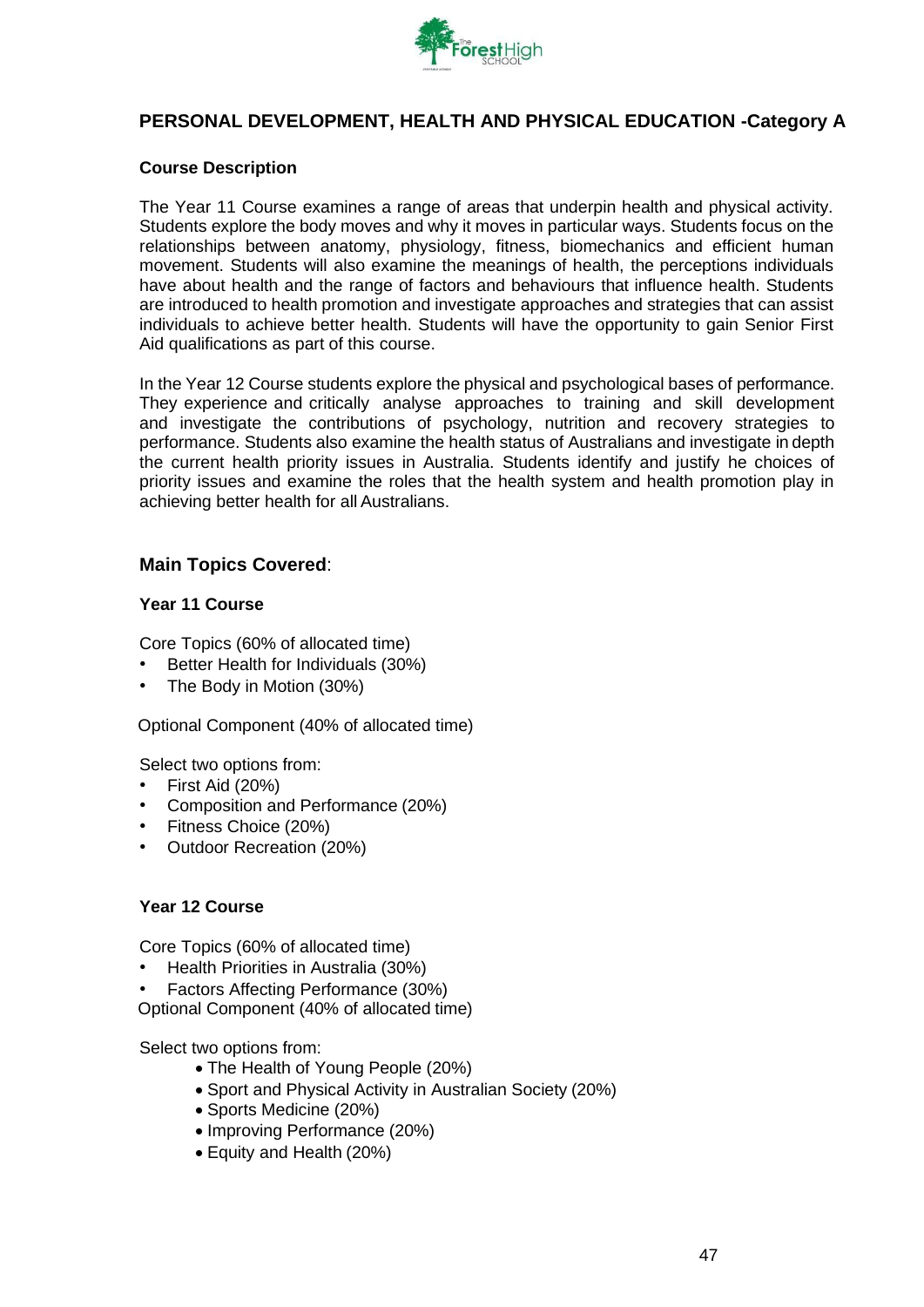

# **SCIENCE FACULTY**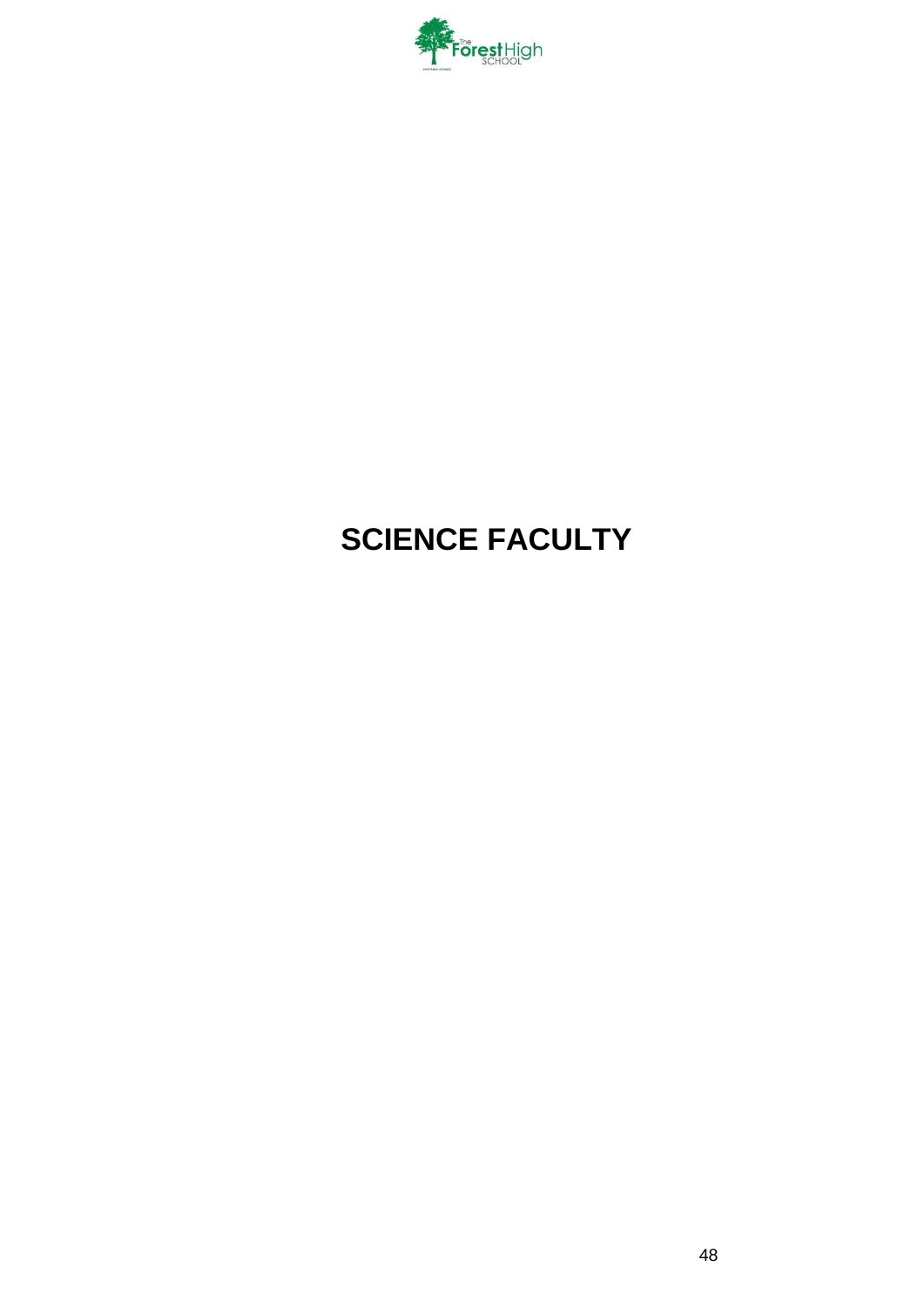

### **BIOLOGY - Category A**

### **Course Description**

The study of Biology in Stage 6 enables students to develop an appreciation and understanding of biological concepts that are used to explore the diversity of life, from a molecular to a biological systems level, and the interactions between living things and the environments in which they live. Through applying Working Scientifically skills processes and the use of biological technologies, the course aims to examine how biological practices are developed and used.

### **In Year 11, students**

- develop knowledge and understanding of the structure and function of organisms.
- develop knowledge and understanding of the Earth's biodiversity and the effect of evolution.
- will participate in a fieldwork study

### **In Year 12, students**

- develop knowledge and understanding of heredity and genetic technologies.
- develop knowledge and understanding of the effects of disease and disorders.

### **In addition, students**

- develop skills in applying the processes of Working Scientifically.
- develop positive, informed values and attitudes towardsbiology.
- recognise the importance and relevance of biology in theirlives.
- recognise the influence of economic, political and societal impacts on the development of scientific knowledge.
- develop an appreciation of the influence of imagination and creativity in scientific research.

### **Course Structure**

|                       |                                 | <b>Modules</b>                   | Indicative<br>hours | Depth studies |
|-----------------------|---------------------------------|----------------------------------|---------------------|---------------|
| Year 11               | Working                         | 1. Cells as the Basis of Life    | 60                  |               |
| course (120<br>hours) | Scientifically<br><b>Skills</b> | 2. Organisation of Living Things |                     | * 15 hours in |
|                       |                                 | 3. Biological Diversity          | 60                  | Modules 1-4   |
|                       |                                 | 4. Ecosystem Dynamics            |                     |               |

| Year 12<br>course (120<br>hours)<br><b>Skills</b> |                | <b>Modules</b>                          | Indicative<br>hours | Depth studies         |
|---------------------------------------------------|----------------|-----------------------------------------|---------------------|-----------------------|
|                                                   | Working        | 5. Heredity                             |                     |                       |
|                                                   | Scientifically | 6. Genetic Change                       | 60                  | $*$ 15 hours          |
|                                                   |                | 7. Infectious Disease                   |                     | in Modules<br>$5 - 8$ |
|                                                   |                | 8. Non-infectious Disease and Disorders | 60                  |                       |

### **Year 11 Elective Fee Cost: \$35 Year 12 Elective Fee Cost: \$35**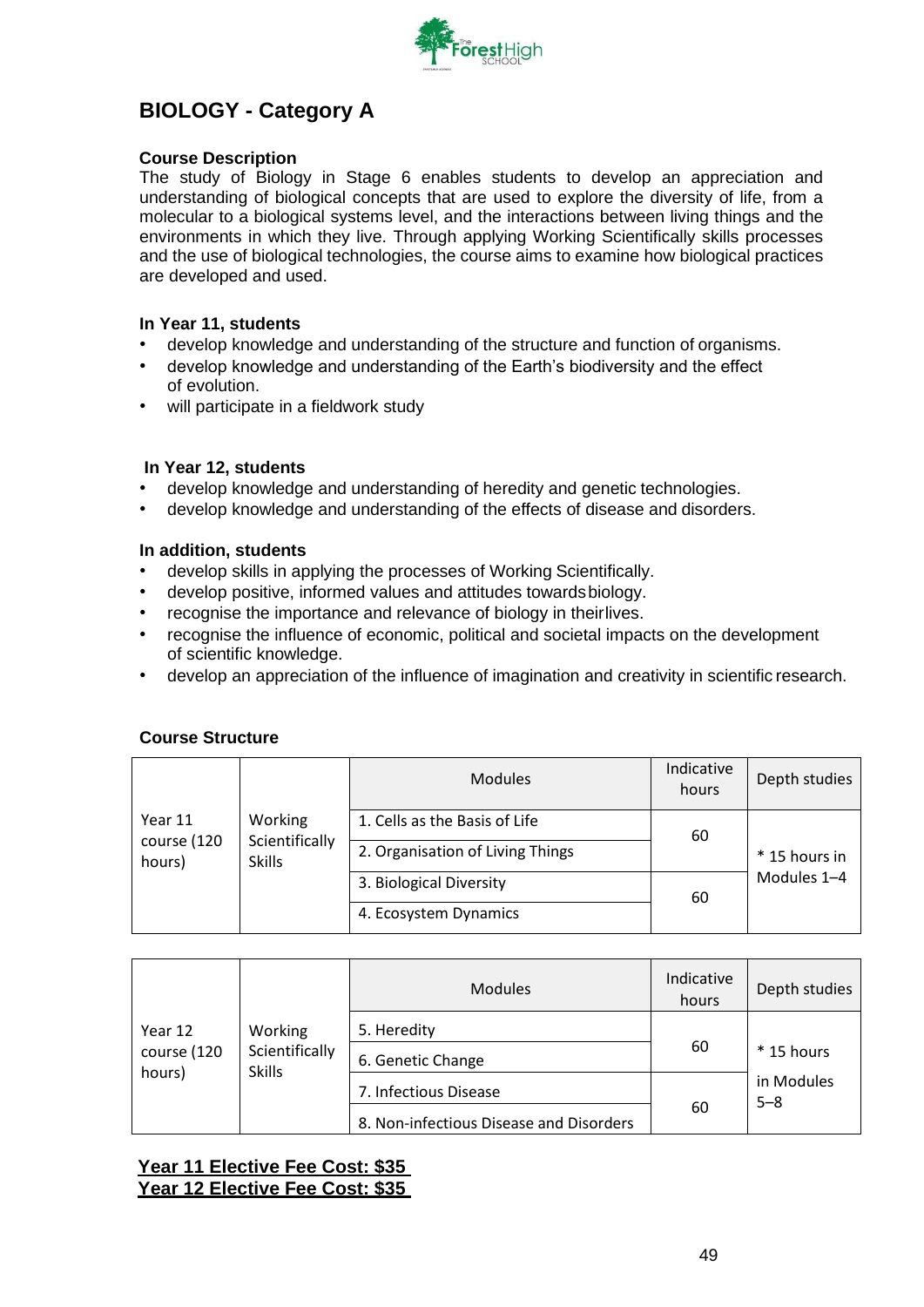

## **CHEMISTRY - Category A**

### **Course Description**

The study of Chemistry in Stage 6 enables students to develop an appreciation and understanding of materials and their properties, structures, interactions and related applications. Through applying Working Scientifically skills processes, the course aims to examine how chemical theories, models and practices are used and developed.

### **Year 11 students**:

- develop knowledge and understanding of the fundamentals of chemistry
- develop knowledge and understanding of the trends and driving forces in chemical interactions.

### **Year 12 students**:

- develop knowledge and understanding of equilibrium and acid reactions
- develop knowledge and understanding of the applications of chemistry.

### **In addition, students**:

- develop positive, informed values and attitudes towards chemistry
- recognise the importance and relevance of chemistry in their lives
- recognise the influence of economic, political and societal impacts on the development of scientific knowledge
- develop an appreciation of the influence of imagination and creativity in scientific research.

### **Course Structure**

|                       |                                 | <b>Modules</b>                               | <b>Indicative</b><br>hours | Depth<br>studies             |
|-----------------------|---------------------------------|----------------------------------------------|----------------------------|------------------------------|
| Year 11               | Working                         | 1. Properties and Structure of Matter        |                            |                              |
| course (120<br>hours) | Scientifically<br><b>Skills</b> | 2. Introduction to Quantitative<br>Chemistry | 60                         | * 15 hours in<br>Modules 1-4 |
|                       |                                 | 3. Reactive Chemistry                        | 60                         |                              |
|                       |                                 | 4. Drivers of Reactions                      |                            |                              |

|                        |                           | <b>Modules</b>                    | <b>Indicative hours</b> | Depth<br>studies            |
|------------------------|---------------------------|-----------------------------------|-------------------------|-----------------------------|
| Year 12<br>course (120 | Working<br>Scientifically | 5. Equilibrium and Acid Reactions | 60                      | *15 hours in<br>Modules 5-8 |
| hours)                 | <b>Skills</b>             | 6. Acid/base Reactions            |                         |                             |
|                        |                           | 7. Organic Chemistry              | 60                      |                             |
|                        |                           | 8. Applying Chemical Ideas        |                         |                             |

**Year 11 Elective Fee Cost: \$40 Year 12 Elective Fee Cost: \$40**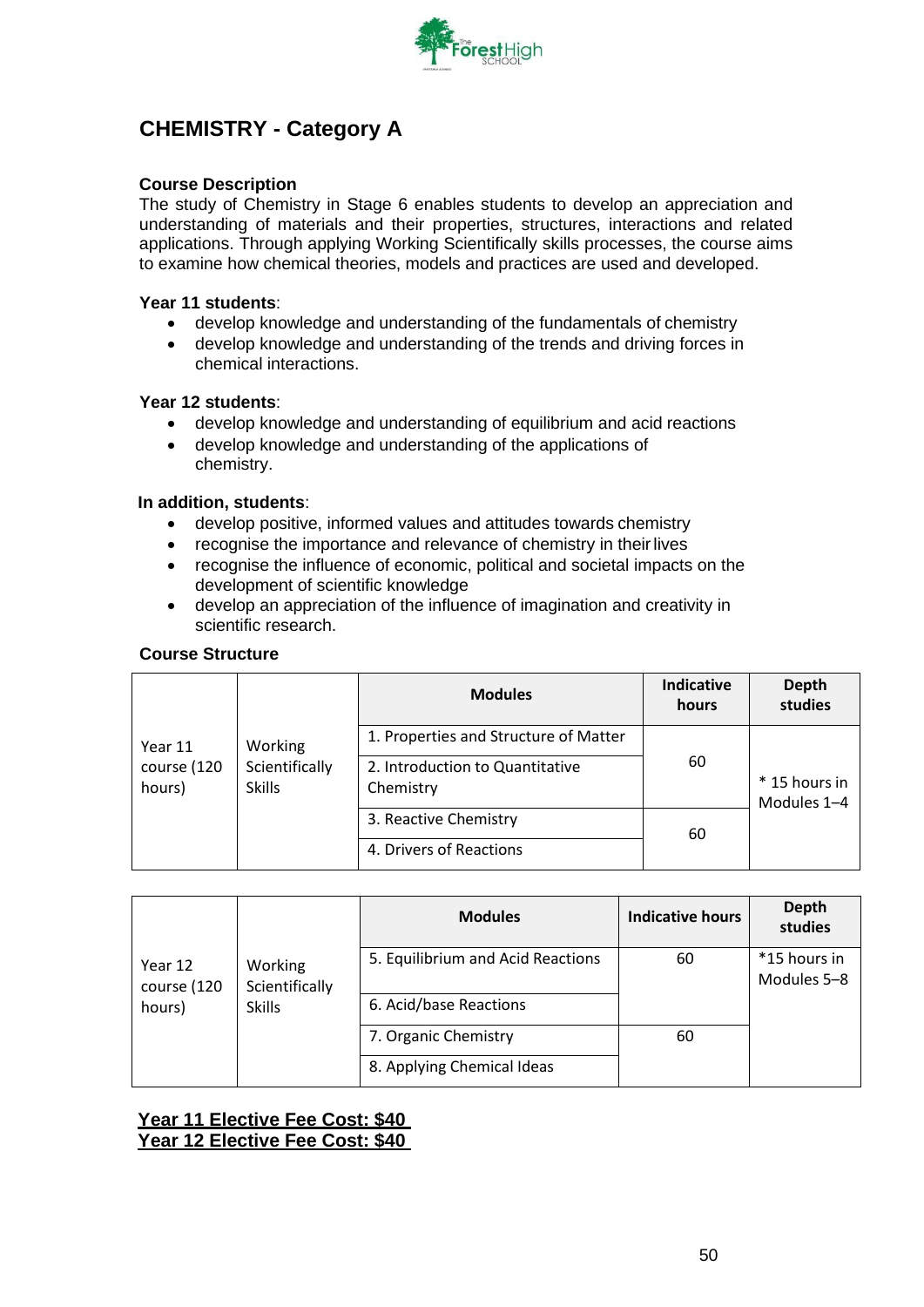

### **INVESTIGATING SCIENCE - Category A**

### **Course Description**

The study of Investigating Science in Stage 6 enables students to develop an appreciation and understanding of science as a body of knowledge and a set of valuable processes that provide humans with an ability to understand themselves and the world in which they live. Through applying Working Scientifically skills processes, the course aims to enhance students' analytical and problem-solving skills, in order to make evidence-based decisions and engage with and positively participate in an ever-changing, interconnected technological world.

As the course focuses strongly on working scientifically this course will complement other Science courses studied and it is advised **if students are taking multiple courses in Science they consider taking Investigating Science.** Furthermore, in Y12 students have the option to take up extension science as a one unit course. Extension Science requires students to have advanced working scientifically skills and again **studying Investigating Science is suggested for those considering Extension Science.**

### **Year 11 students:**

- develop knowledge and understanding of cause and effect
- develop knowledge and understanding of models, theories and laws

### **Year 12 students:**

- develop knowledge and understanding of science and technology
- develop knowledge and understanding of contemporary issues involving science

### **In addition, students:**

- develop positive, informed values and attitudes towards science
- recognise the importance and relevance of science in theirlives
- recognise the influence of economic, political and societal impacts on the development of scientific knowledge.
- develop an appreciation of the influence of imagination and creativity in scientific research

### **Course Structure**

| Year 11<br>course (120<br>hours) | Working<br>Scientifically<br>Skills | <b>Modules</b>                                                                             | Indicative<br>hours        | Depth<br>studies        |
|----------------------------------|-------------------------------------|--------------------------------------------------------------------------------------------|----------------------------|-------------------------|
|                                  |                                     | 1. Cause and Effect - Observing<br>2. Cause and Effect – Inferences and<br>Generalisations | 60                         | $*30$<br>hours in       |
|                                  |                                     | 3. Scientific Models<br>4. Theories and Laws                                               | - 4<br>60                  | Modules 1               |
|                                  |                                     |                                                                                            |                            |                         |
|                                  |                                     | <b>Modules</b>                                                                             | <b>Indicative</b><br>hours | <b>Depth</b><br>studies |
| Year 12                          | Working                             | 5. Scientific Investigations                                                               | 60                         | *30 hours in            |
| course (120<br>hours)            | Scientifically<br><b>Skills</b>     | 6. Technologies                                                                            |                            | Modules 5-<br>8         |
|                                  |                                     | 7. Fact or Fallacy?                                                                        | 60                         |                         |

### **Year 11 Elective Fee Cost: \$40 Year 12 Elective Fee Cost: \$40**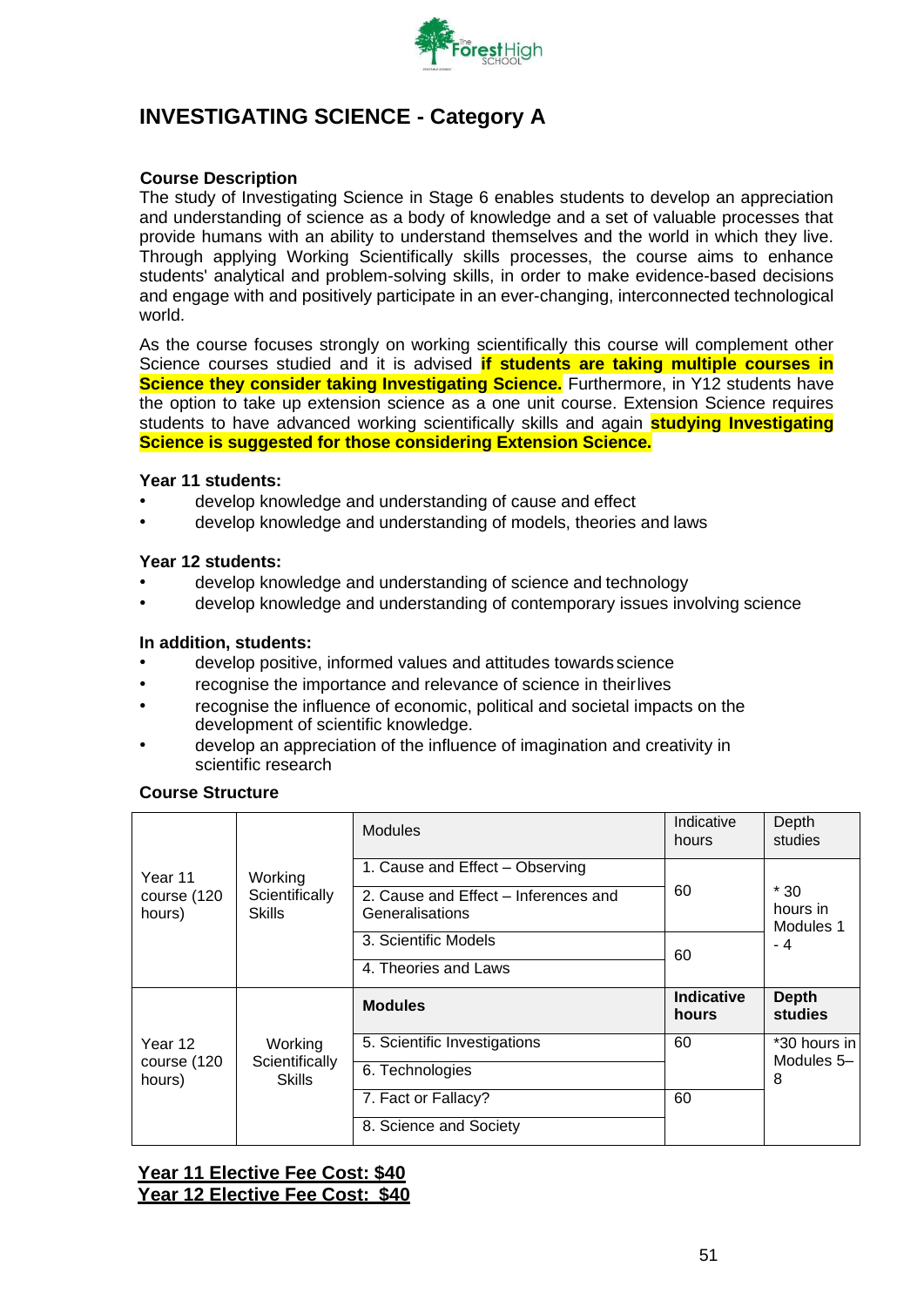

### **PHYSICS - Category A**

### **Course Description**

The study of Physics in Stage 6 aims to enable students to develop an appreciation and understanding of the application of the principles of physics, and of the theories, laws, models, systems and structures of physics. It also enables students to apply Working Scientifically skills processes to examine physics models and practices and their applications.

### **Year 11 students:**

- develop knowledge and understanding of fundamental mechanics
- develop knowledge and understanding of energy

### **Year 12 students**:

- develop knowledge and understanding of advanced mechanics and electromagnetism
- develop knowledge and understanding of the role of evidence and prediction in the development of theories in physics.

### **In addition, students:**

- develop positive, informed values and attitudes towardsphysics
- recognise the importance and relevance of physics in theirlives
- recognise the influence of economic, political and societal impacts on the development of scientific knowledge
- develop an appreciation of the influence of imagination and creativity in scientific research.

### **Course Structure**

|                       |                                 | <b>Modules</b>               | <b>Indicative</b><br>hours | <b>Depth</b><br>studies            |
|-----------------------|---------------------------------|------------------------------|----------------------------|------------------------------------|
| Year 11               | Working                         | 1. Kinematics                | 60                         |                                    |
| course (120<br>hours) | Scientifically<br><b>Skills</b> | 2. Dynamics                  |                            | *15 hours<br>in Modules<br>$1 - 4$ |
|                       |                                 | 3. Waves and Thermodynamics  |                            |                                    |
|                       |                                 | 4. Electricity and Magnetism | 60                         |                                    |

| Year 12<br>course (120<br>hours) |                                            | <b>Modules</b>                   | <b>Indicative</b><br>hours | <b>Depth</b><br>studies            |
|----------------------------------|--------------------------------------------|----------------------------------|----------------------------|------------------------------------|
|                                  | Working<br>Scientifically<br><b>Skills</b> | 5. Advanced Mechanics            |                            | *15 hours<br>in Modules<br>$5 - 8$ |
|                                  |                                            | 6. Electromagnetism              | 60                         |                                    |
|                                  |                                            | 7. The Nature of Light           | 60                         |                                    |
|                                  |                                            | 8. From the Universe to the Atom |                            |                                    |

### **Year 11 Elective Fee Cost: \$35**

**Year 12 Elective Fee Cost: \$35**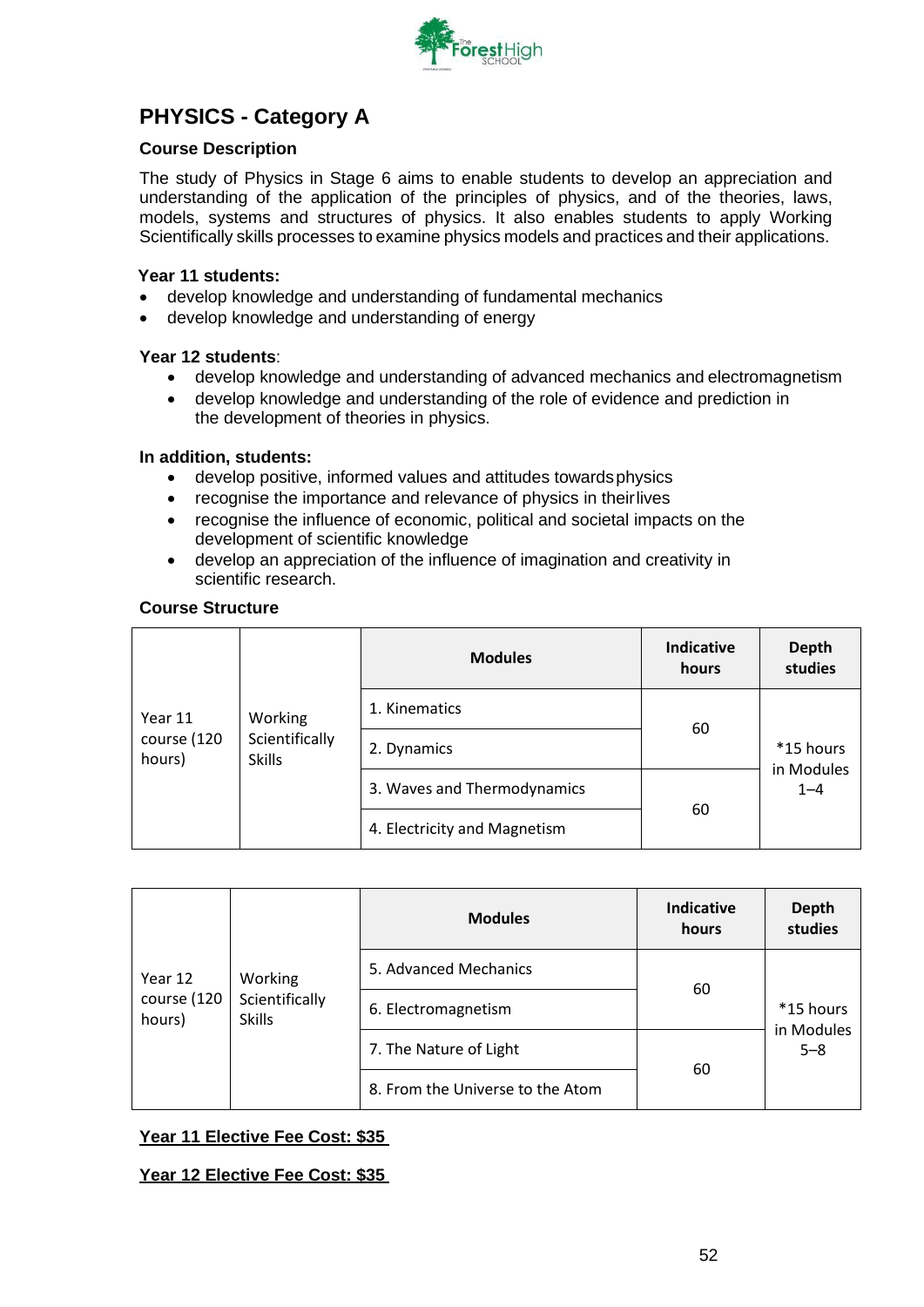

# **TECHNOLOGICAL AND APPLIED STUDIES FACULTY**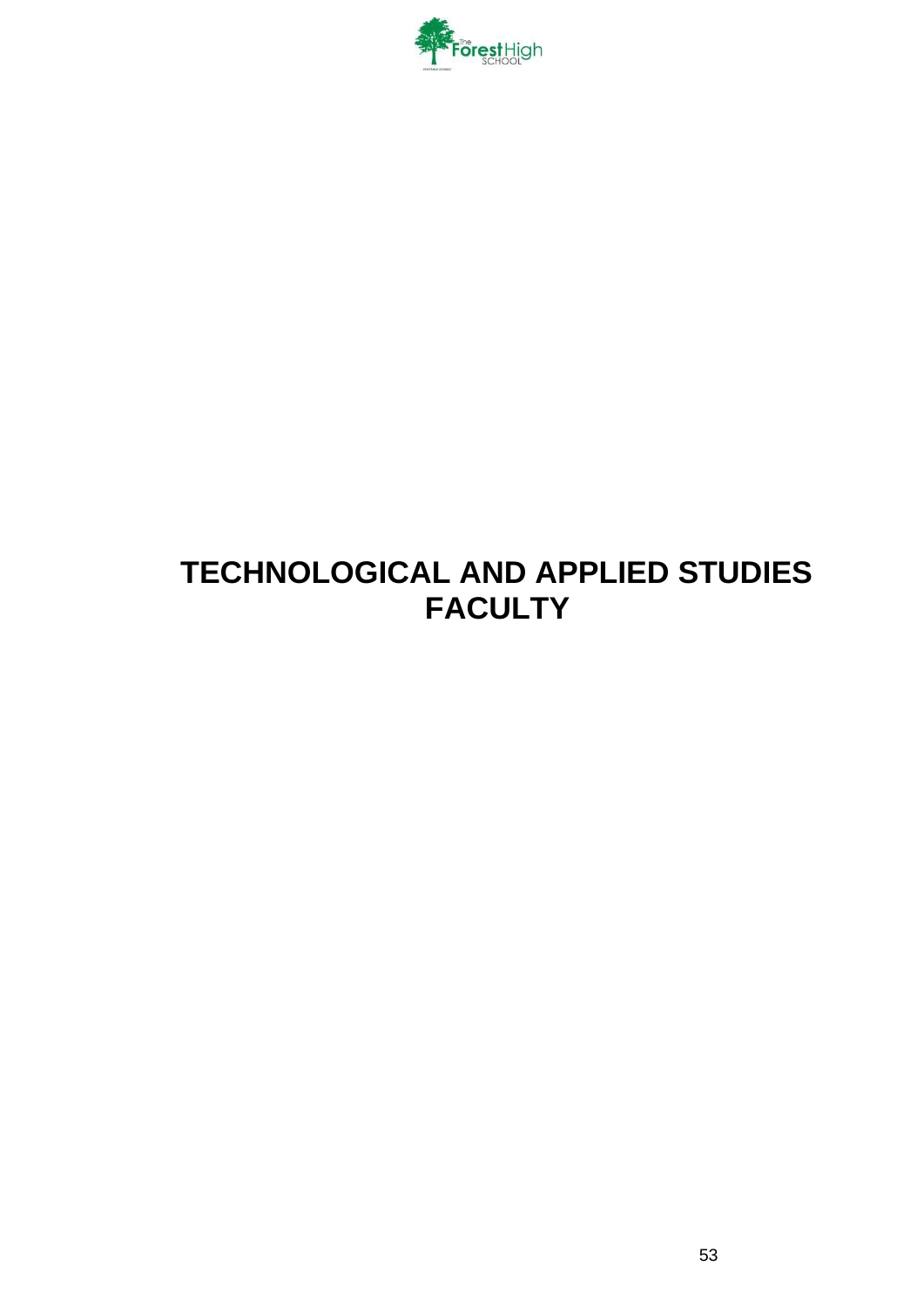

### **DESIGN AND TECHNOLOGY - Category A**

### **Course Description**

Students study design processes, design theory and factors in relation to design projects. In the Preliminary course, students study designing and producing which includes the completion of at least two design projects. Students may choose graphic or computer based presentations or actual product prototype projects.

In the HSC Course students undertake a study of innovation and emerging technologies, which includes a case study of an innovation. They also study designing and producing which includes the completion of a Major Design Project.

### **Main Topics Covered**

#### **Year 11 Course**

• Designing and Producing including the study of design theory, design processes, creativity, collaborative design, research, management, using resources, communication, manufacturing and production, computer-based technologies, safety, evaluation, environmental issues, analysis, marketing and manipulation of materials, tools and techniques.

### **Year 11 Elective Fee Cost: \$50**

### **Year 12 Course**

• Innovation and Emerging Technologies including a case study of innovation. The study of designing and producing includes a Major Design Project. The project folio includes a project proposal and management, project development and realisation, and project evaluation.

### **Year 12 Elective Fee Cost: \$75 plus own materials**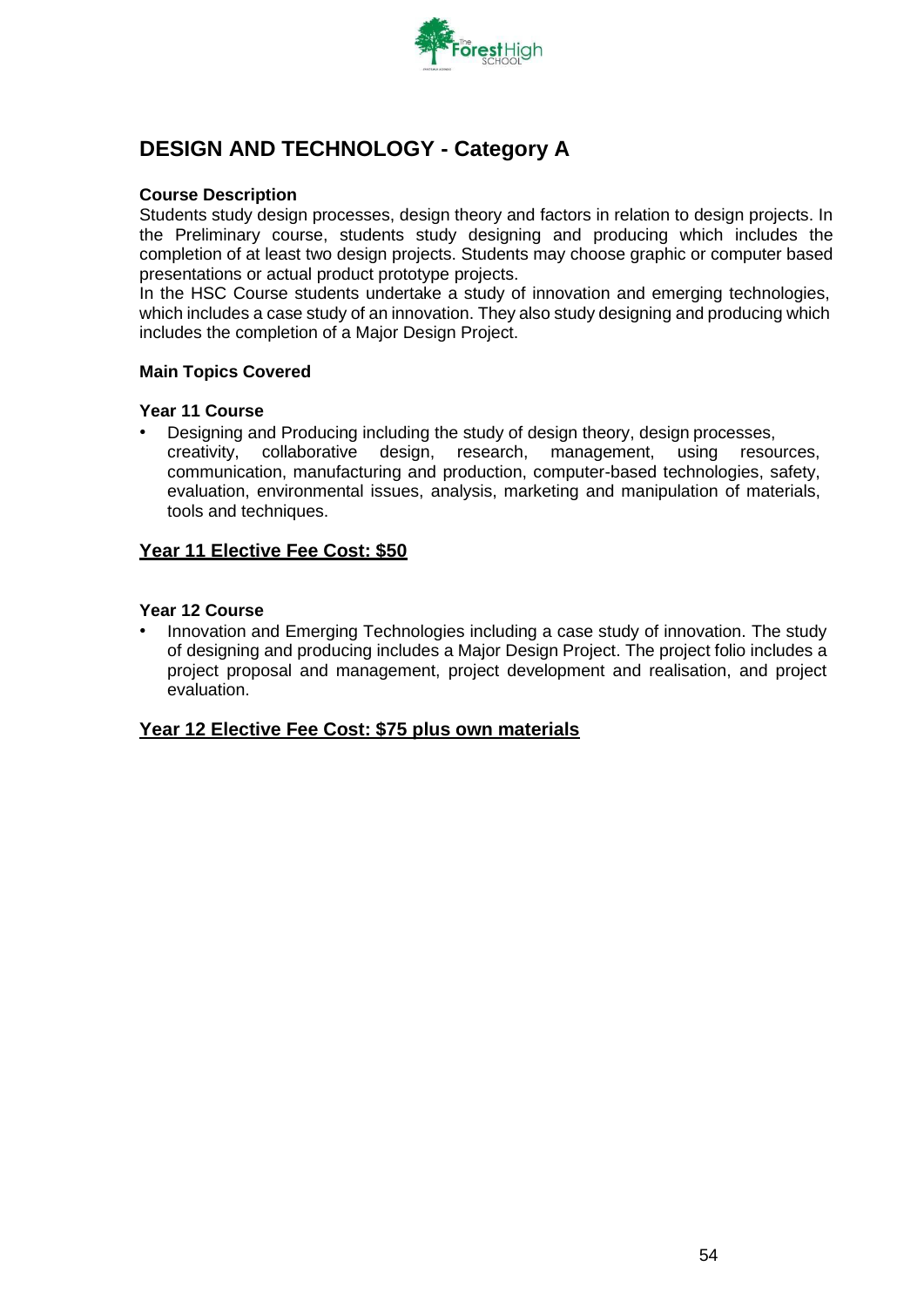

### **ENGINEERING STUDIES - Category A**

### **Course Description**

The aim of the Engineering Studies Stage 6 course is to develop students' understanding and appreciation of the nature, significance and methodology of engineering and its impact on society.

Both Preliminary and HSC Courses offer students' knowledge, understanding and skills in aspects of engineering that include communication, engineering mechanics/hydraulics, engineering materials, historical/societal influences, engineering electricity/electronics, and the scope of the profession. Students study engineering by investigating a range of applications in different fields of engineering.

### **Main Topics Covered**

### **Year 11 Course**

Students undertake the study of 4 modules:

- Three *application* modules. At least one product is studied from each of thefollowing categories:
	- 1. Engineering Fundamentals understanding the basic principles associated with engineering.
	- 2. Engineering Products an introduction to engineering applications through studying engineered products, e.g. Toasters, kettles, power toolsetc.
	- 3. Braking Systems an introduction to engineering applications through studying braking systems, e.g. Disc brakes etc.
- One *focus* module relating to the field of:
	- 4. Bio-Engineering, e.g. artificial heart, cochlear implant.
- In the Year 11 Course students will learn to understand the significance of an Engineering Report and then develop an EngineeringReport.

### **Year 11 Elective Fee Cost: \$30 (for testing materials)**

### **Year 12 Course**

Students undertake the study of 4 modules:

- Two *application* modules (based on engineered products). At least one product is studied from each of the following categories:
	- 1. Civil structures understanding engineering applications through studying civil structures, e.g. Bridges, roads, buildingsetc.
	- 2. Personal and public transport understanding engineering applications through studying forms of transport, e.g. Buses, bicycles, boats etc.
- Two *focus* modules relating to the fields of:
	- 3. Aeronautical Engineering understanding the scope and nature of this profession through studying aeronautical design situations, e.g. Commercial aircraft, space craft, helicoptersetc.
	- 4. Telecommunications Engineering understanding the scope and nature of this profession through studying telecommunications systems, e.g. Television, radio, telephone etc.
- In the Year 12 Course students must produce two Engineering Reports.

### **Year 12 Elective Fee Cost: \$30.00 (for testing materials)**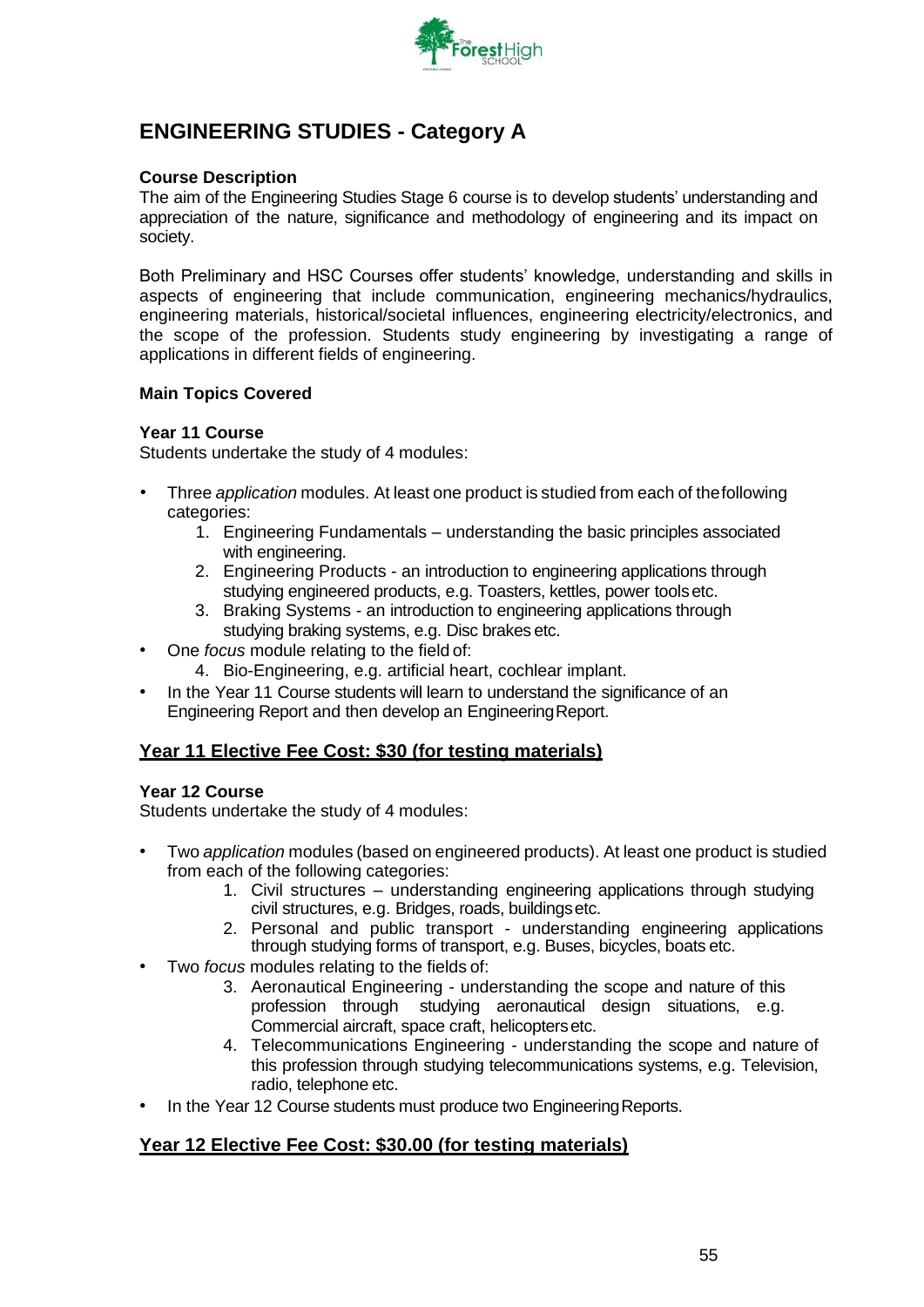

# **FOOD TECHNOLOGY - Category A**

### **Course Description**

Students will develop knowledge and understanding about the production, processing and consumption of food, the nature of food and human nutrition and an appreciation of the importance of food to health and its impact on society. Skills will be developed in researching, analysing and communicating food issues, practical food preparation, and the design, implementation and evaluation of solutions to food situations.

### **Main Topics Covered**

### **Year 11 Course**

- Food Availability and Selection
- Food Quality
- Nutrition

### **Year 11 Elective Fee Cost: \$175**

### **Year 12 Course**

- The Australian Food Industry
- Food Manufacture
- Food Product Development
- Contemporary Food Issues in Nutrition

### **Year 12 Elective Fee Cost: \$175**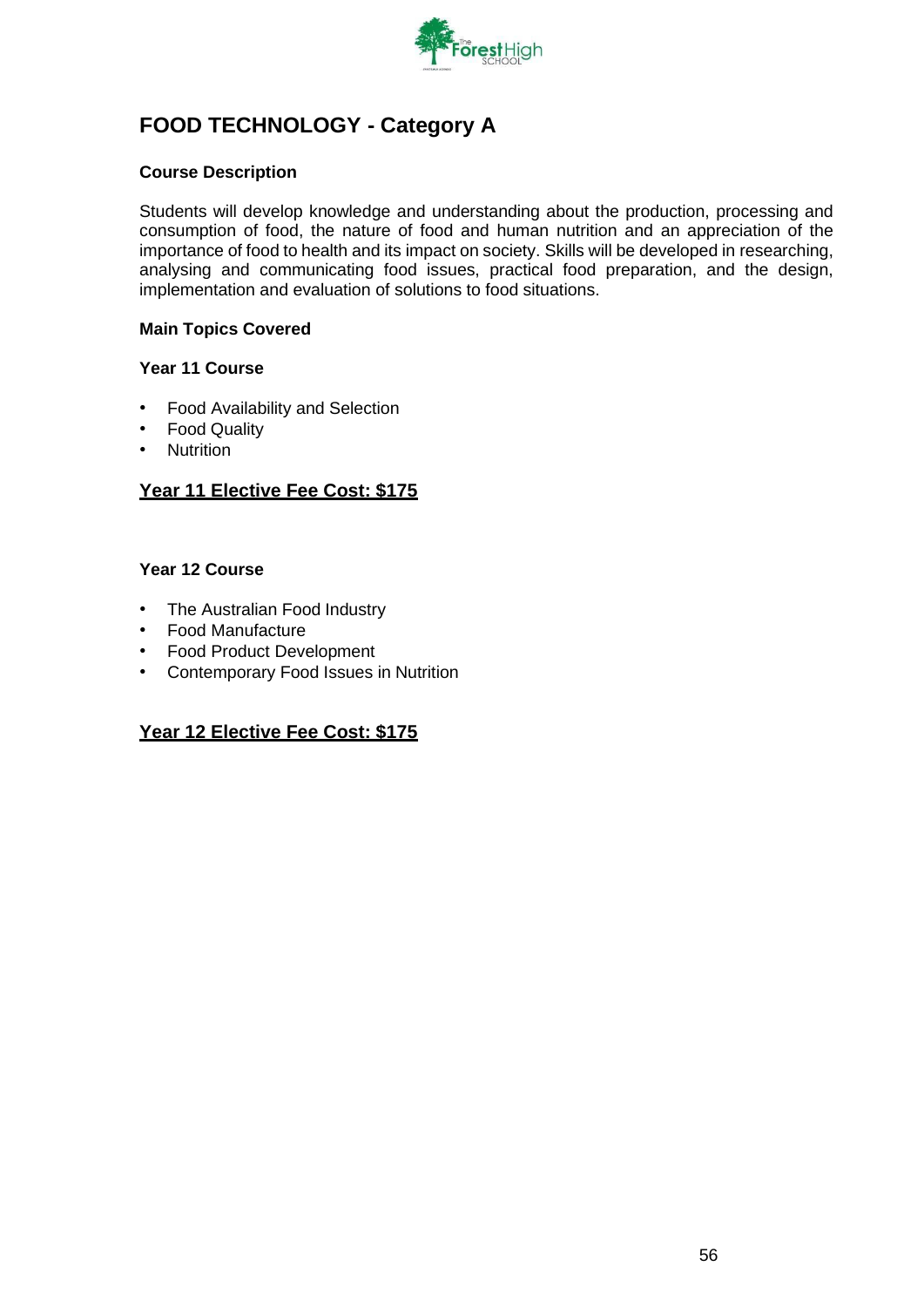

### **INDUSTRIAL TECHNOLOGY - Option 1: MULTIMEDIA - Category A**

### **Course Description**

Industrial Technology Multimedia at Stage 6 is designed to develop in students a knowledge and understanding of the industry and its related technologies with an emphasis on design, management and production through practical applications. *You can only study ONE Industrial Technology course.*

### **Main Topics Covered**

### **Year 11 Course**

The Year 11 course consists of project work **and** an industry study, both providing a broad range of skills and knowledge related to the multimedia industry, and an introduction to industrial processes and practices.

The Preliminary course is organised around four sections:

- **Industry Study**
- Design, Management and Communication
- **Production**
- Industry Related Manufacturing Technology

### **Year 11 Elective Fee Cost: \$50**

#### **Year 12 Course**

The Year 12 course consists of the development, management and communication of an industry study, **and** a major practical project and folio that contribute to the development of knowledge, skills and understanding related to the multimedia industry.

The Year 12 course is organised around four sections:

- **Industry Study**
- Design, Management and Communication
- Production
- Industry Related Manufacturing Technology

### **Year 12 Elective Fee Cost: \$50.00**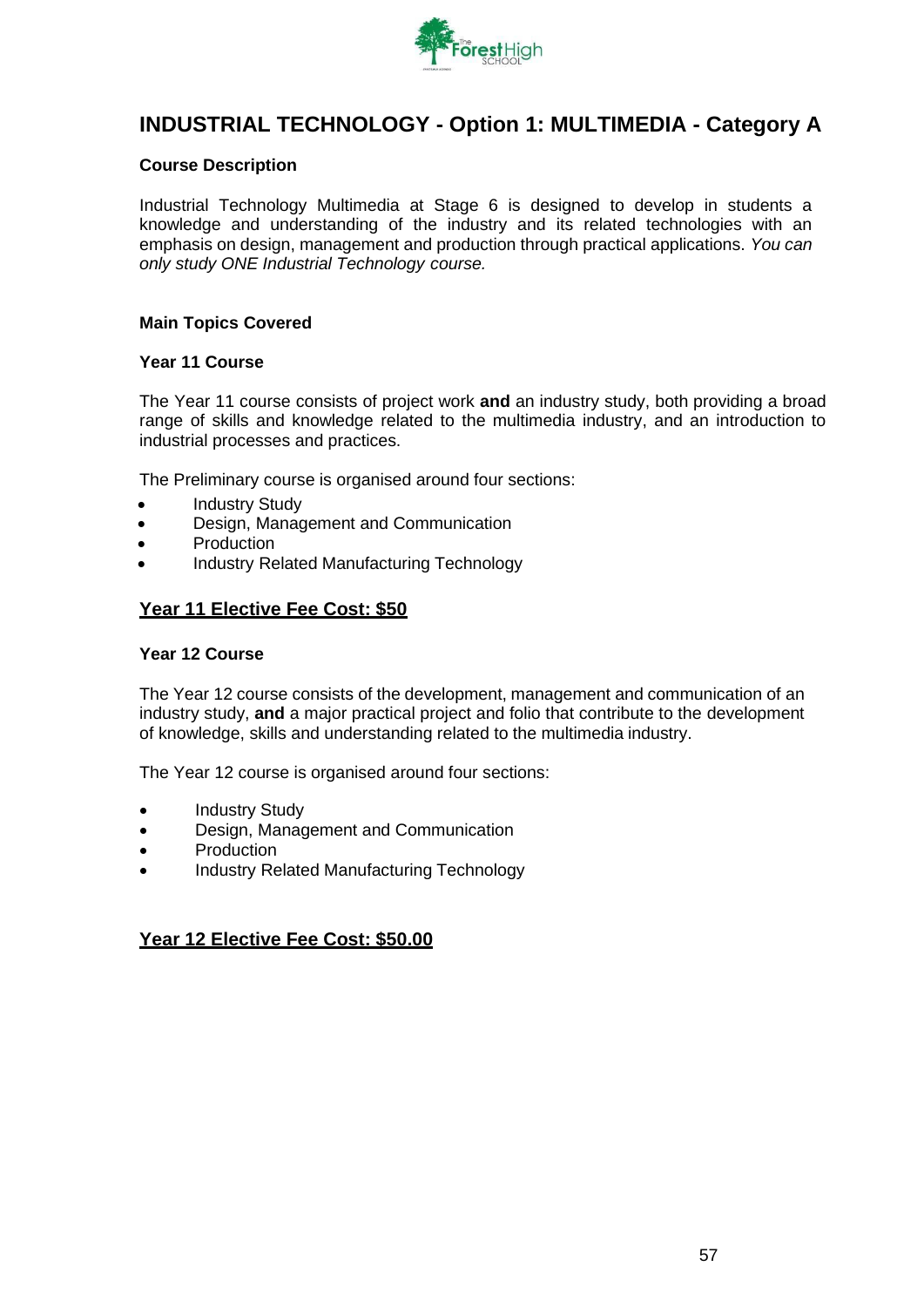

### **INDUSTRIAL TECHNOLOGY - Option 2: TIMBER PRODUCTS AND FURNITURE TECHNOLOGIES - Category A**

### **Course Description**

Industrial Technology Stage 6 consists of project work and industry study that develops a broad range of skills and knowledge related to the industry focus area chosen, and an introduction to industrial processes and practices. *You can only study ONE Industrial Technology course.*

**Industrial Technology – Timber Products and Furniture Technologies** allows students to use a wide range of woodworking equipment, materials and processes to create a major HSC presentation of their own design.

### **Main Topics Covered**

### **Year 11 Course**

The following sections are taught in relation to the relevant focus area:

- Industry Study structural, technical, environmental and sociological, personnel, Occupational Health and Safety
- Design and Management designing, drawing, computer applications, project management
- Workplace Communication literacy, calculations, graphics
- Industry Specific Content and Production

### **Year 11 Elective Fee Cost: \$120**

#### **Year 12 Course**

The following sections are taught in relation to the relevant focus area through the development of a Major Project and a study of the relevant industry:

- **Industry Study**
- Design and Management
- Workplace Communication
- Industry Specific Content and Production

### **Year 12 Elective Fee Cost: \$75 plus own material**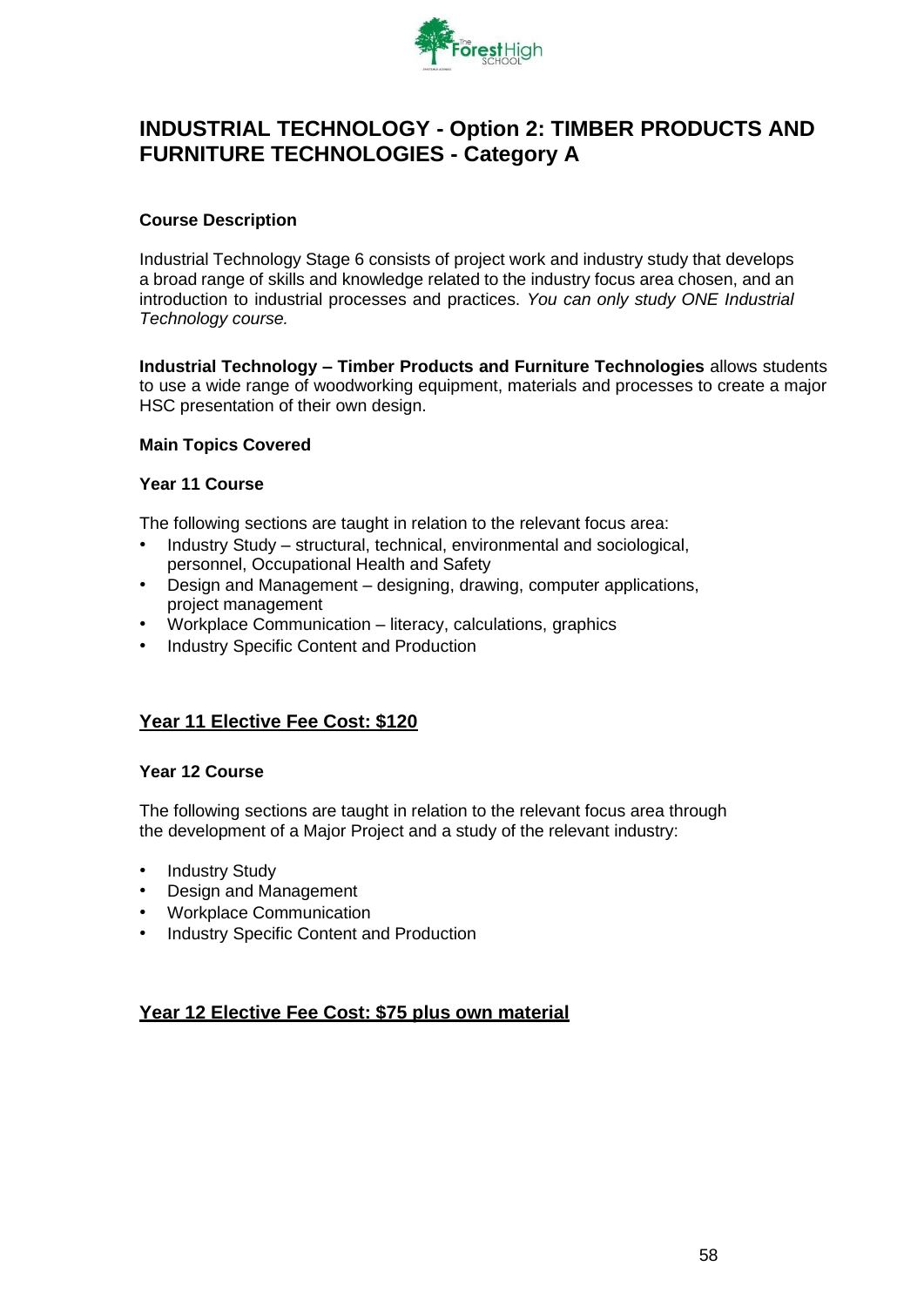

# **INFORMATION PROCESSES AND TECHNOLOGY – Category A**

It is not necessary for students contemplating the study of Information Processes and Technology to have studied Information and Software Technologies in Years 9 and 10.

### **Course Description**

Information systems and the role they play in society have increased in significance in recent years.

The raw ingredients – information, information technology and participants – combine to form information processes within information systems.

The area of information systems has provided major jobs growth for both women and men in recent years. Moreover, fields which have not traditionally been associated with computers – but in which processing information is a vital function – have emerged as exciting new areas of employment. These include music, the arts, science and technology as well as new and fast-growing industries that use multimedia.

Information Processes and Technology is the study of computer based information systems. It focuses on information processes performed by these systems and the information technology that allows them to take place. Different types of information systems are studied. Through project work, students will manage the development of an information system to meet an identified need. Students will use different applications such as word processing, spreadsheets, databases, multimedia (Dreamweaver, Flash), graphics, etc. at an advanced level gaining knowledge and skills that will make them very employable.

### **Main topics covered**

### **Year 11 Course**

- Principles of Information Process
- Tools for Information Processes
- Developing Information Systems

### **Year 11 Elective Fee Cost: \$10.00**

### **Year 12 Course**

- Project Management
- Information systems and databases
- Communication based information systems
- Options strands. The study of two information systems from:
	- Decision Support Systems
	- Transaction Processing Systems
	- Automated Manufacturing Systems
	- Multimedia

### **Year 12 Elective Fee Cost: \$10.00**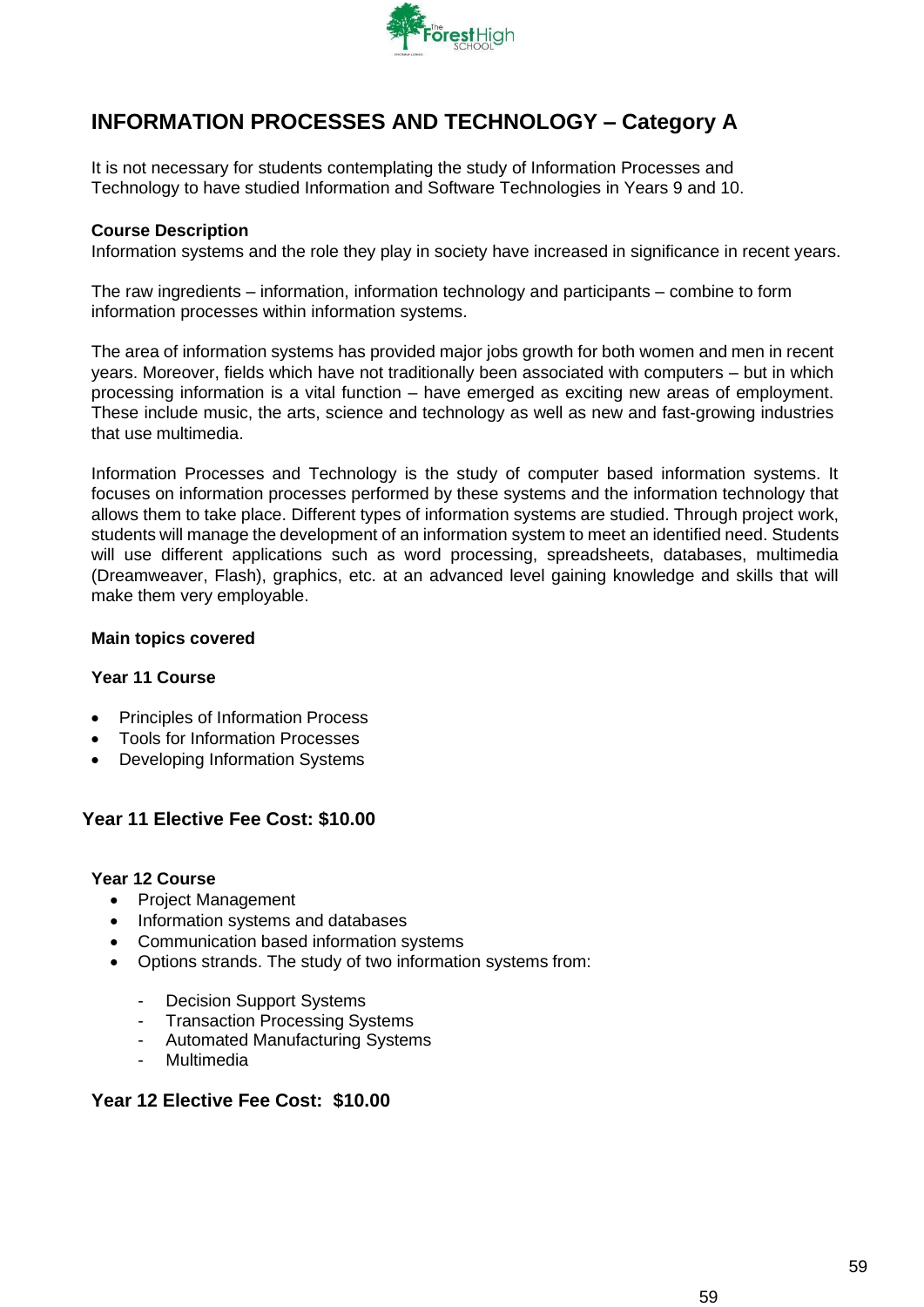

### **SOFTWARE DESIGN AND DEVELOPMENT - Category A**

It is **not necessary** for students contemplating the study of Software Design and Development to have studied Computing Studies in Years 9 and 10.

### **Course Description**

Software Design and Development refers to the creativity, knowledge, values and communication skills required to develop computer software. The subject provides students with a systematic approach to problem-solving, an opportunity to be creative, excellent career prospects and interesting content. Software Design and Development promotes intellectual, social and ethical growth in students.

The computing field, particularly in the area of software design and development, offers opportunities for creativity and problem-solving and a collaborative work environment where working with people and exploring issues is an integral part. It is important that students have the knowledge, understanding and skills necessary to pursue the many new, exciting and highly paid employment opportunities that exist in the field.

The Preliminary course introduces students to the basic concepts of computer software design and development. It does this by looking at the different ways in which software can be developed, the tools that can be used to assist in this process and by considering the interaction between software and the other components of the computer system. The students create their own software games as part of the course.

The HSC course builds on the Preliminary course, and asks students to develop and document software. Students will design and develop different software projects including games.

#### **Main Topics Covered**

#### **Year 11 Course**

Concepts and issues in the design and development of software:

- Social and ethical issues
- Hardware and software
- Software development approaches

Introduction to software development

- Defining the problem and planning software solutions
- Building software solutions
- Checking software solutions
- Modifying software solutions

Developing software solutions / project management techniques

### **Year 11 Elective Fee Cost: \$50**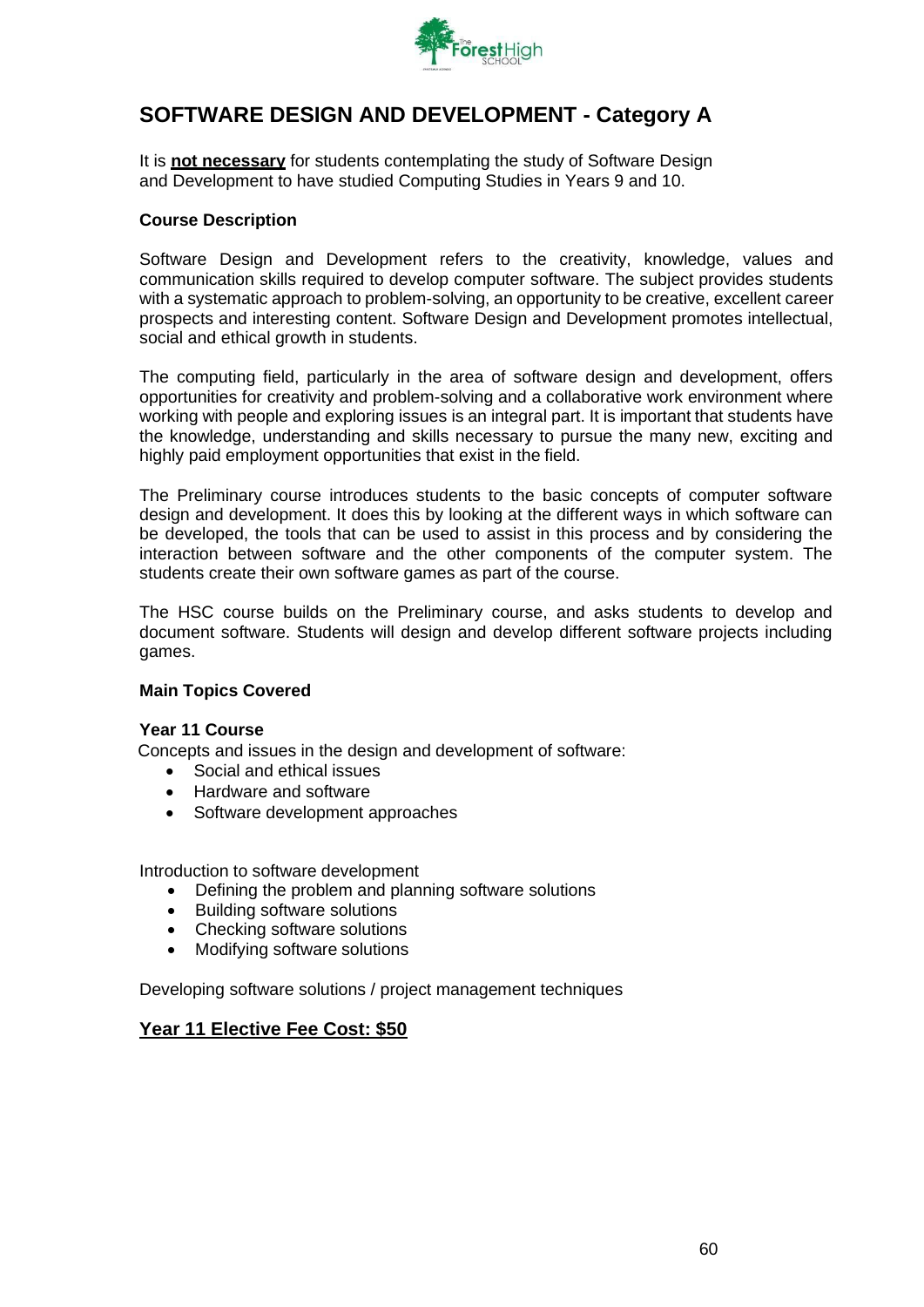

### **Year 12 Course**

- Development and impact of software solutions
- Social and ethical issues
- Application of software development approaches
- Software Development Cycle
- Understanding the problem
- Planning and designing of software solutions
- Implementation of software solutions
- Testing and evaluation of software solutions
- Maintaining of software solutions
- Developing a solution package
- Options strands
- Programming Paradigms
- The interrelationship between software and hardware

This course complements the Stage 6 course Information Processes and Technology.

On completion, the subject provides students with options in the workforce, TAFE and university study.

### **Year 12 Elective Fee Cost: \$50.00**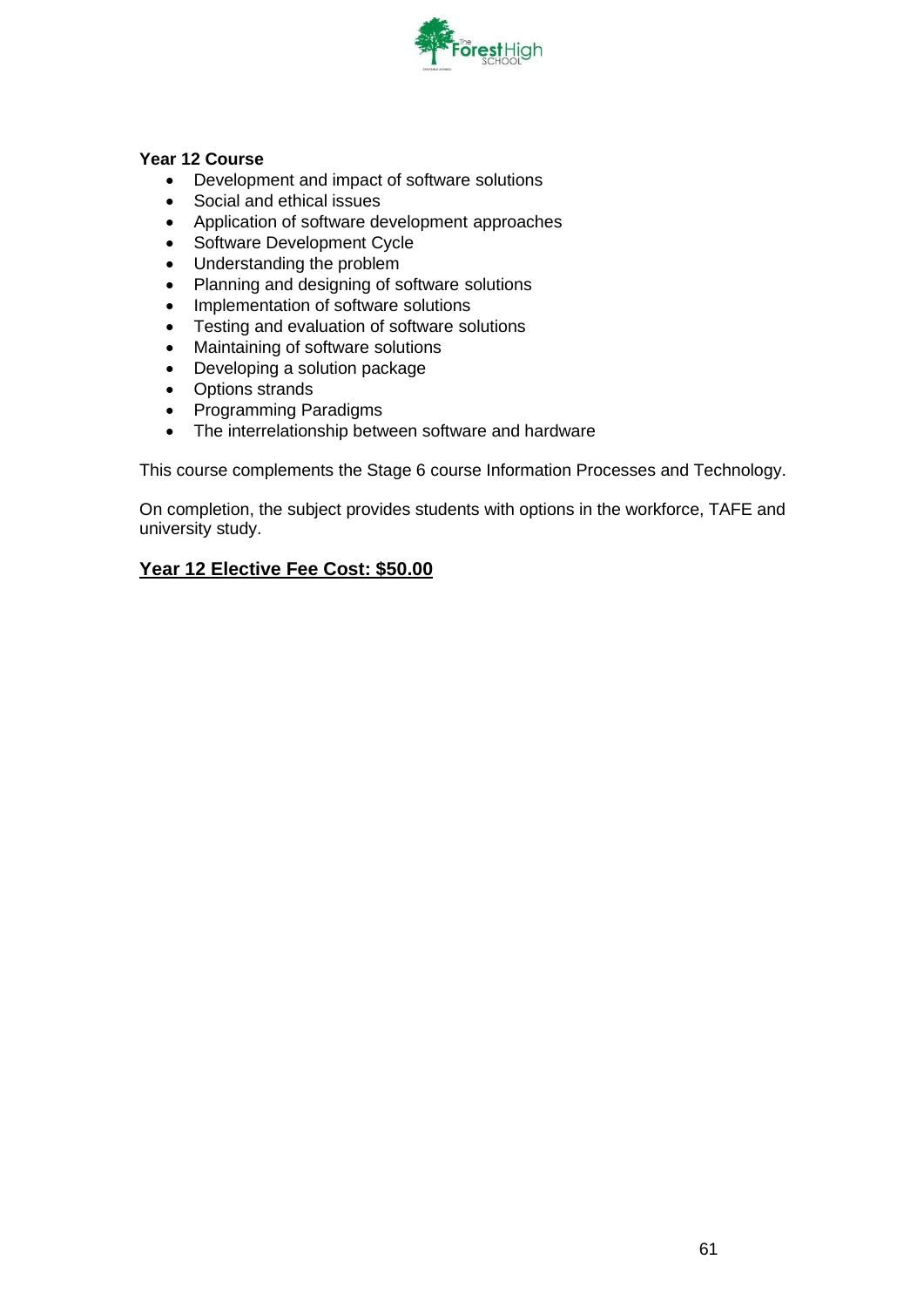# **TEXTILES AND DESIGN – Category A**

### **Course Description**

This course provides students with the opportunity to learn about design including fabric colouration, historical design, cultural design factors and contemporary designers. Students learn about fibres, yarns, fabrics, innovations and emerging textile technologies, environmental sustainability, current issues and the Australian Textile Industry. Practical experiences, experimenting and product manufacturing are integrated throughout the content areas and include the completion of textile projects. Throughout Year 12 students develop a Major Textiles Project including supporting documentation.

### **Year 11 Course**

The Year 11 course involves the study of design, communication techniques, manufacturing methods, fibres, yarns, fabrics and the Australian Textile Clothing, Footwear and Allied Industries. Practical experiences, experimenting and product manufacturing are integrated throughout the content areas and includes the completion of two preliminary textile projects. These projects develop each student's creative abilities and skills in designing, manipulating, experimenting and selecting appropriate fabrics for an end use.

### **MAIN TOPICS COVERED**

- Design (40%)
- Properties and Performance of Textiles (50%)
- The Australian Textiles, Clothing, Footwear and Allied Industries (10%).

### **Year 11 Elective Fee Cost: \$70 plus own materials**

### **Year 12 Course**

The HSC course builds upon the year 11 course and involves the study of fabric colouration and decoration, historical design development, cultural factors that influence design and designers, contemporary designers, end-use applications of textiles, innovations and emerging textile technologies, appropriate textile technology and environmental sustainability, current issues and the marketplace.

This course involves the development of a Major Textiles Project, worth 50% of the HSC mark. The project is selected from one of the five focus areas and enables students to explore an area of interest. The project has two components: the supporting documentation and textile item/s.

### **HSC Course**

- Design (20%)
- Properties and Performance of Textiles (20%)
- The Australian Textiles, Clothing, Footwear and Allied Industries (10%) Major Textiles Project (50%)

### **Year 12 Elective Fee Cost: \$90 plus own materials**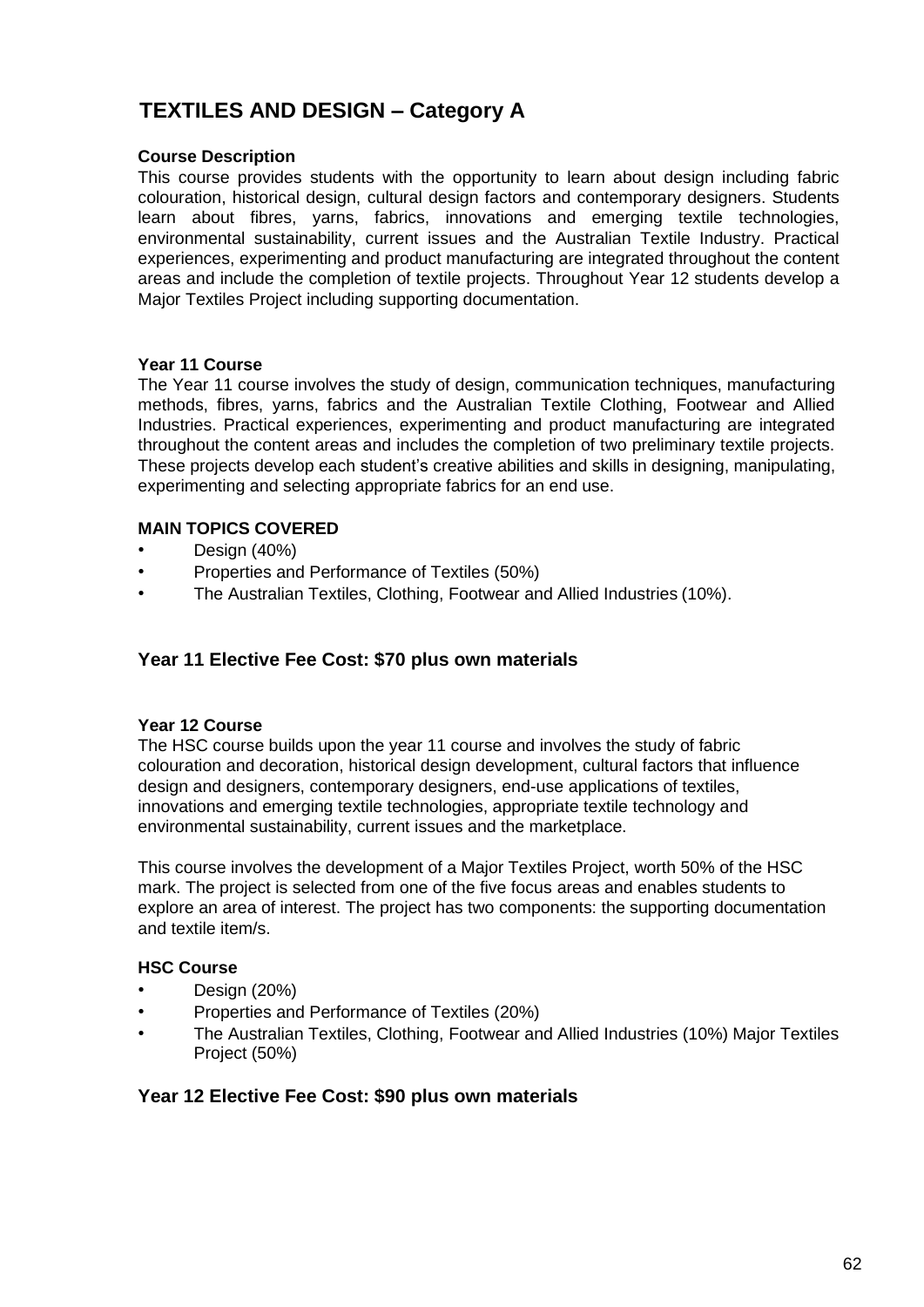

# **VOCATIONAL EDUCATION AND TRAINING**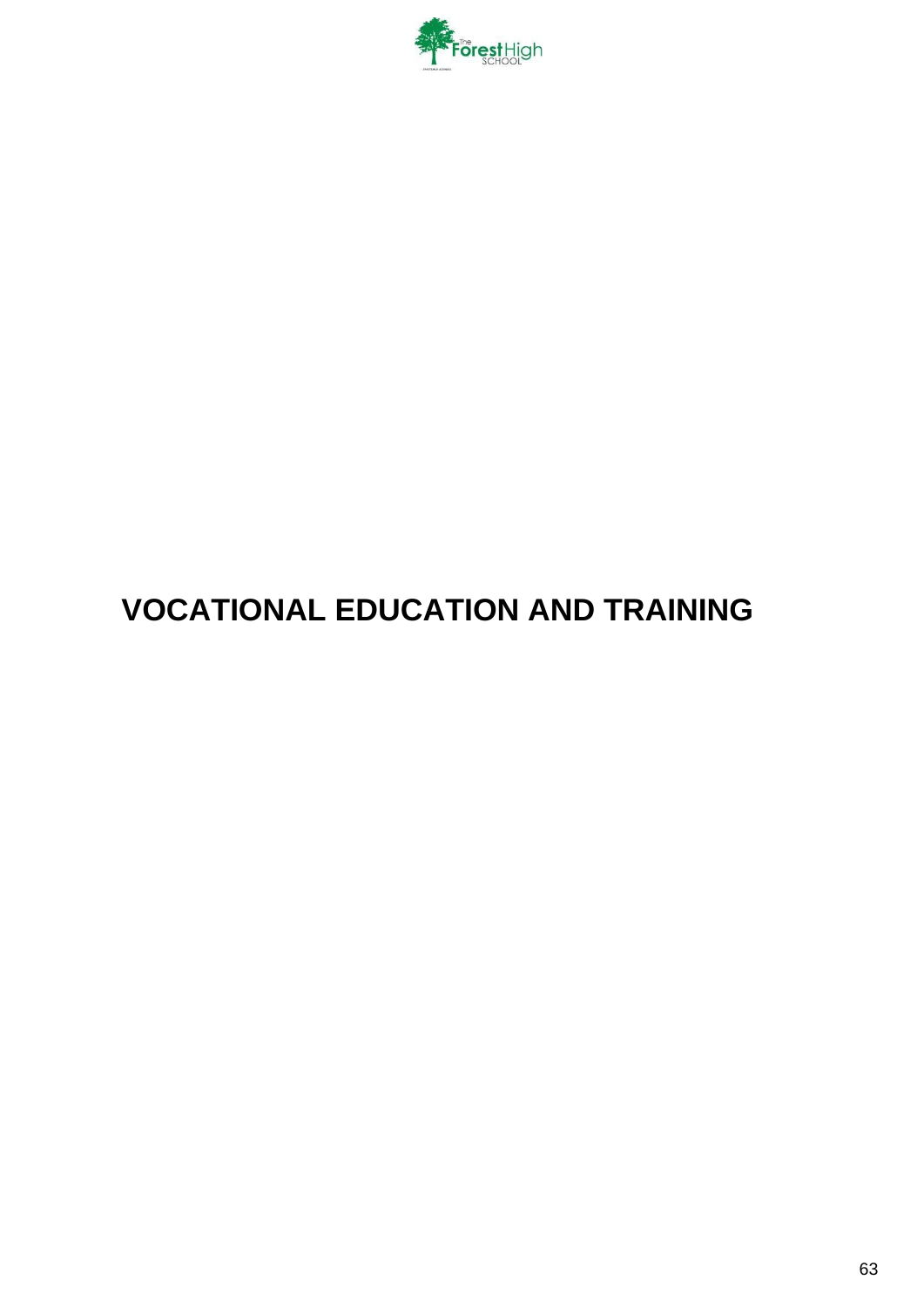

### **VET Curriculum Frameworks**

### **Vocational Education and Training (VET) Courses**

Public Schools NSW, Macquarie Park RTO 90222 is accredited as a Registered Training Organisation (RTO) to deliver and assess VET qualifications to secondary students.

By enrolling in a VET qualification in NSW Public Schools Macquarie Park RTO 90222, you are choosing to participate in a program of study that will give you the best possible direction towards a nationally recognised qualification. To receive the AQF VET qualification Certificate I, II or III, students must meet the assessment requirements of the Industry Training Package [\(http://training.gov.au\)](http://training.gov.au/).

Students will also be expected to complete all requirements relevant to the HSC and adhere to the requirements of NESA. When a student achieves a unit of competency it is signed off by a qualified assessor. To achieve the qualification students must be deemed competent in all units of competency.

Vocational Education and Training (VET) courses are offered as part of the Higher School Certificate (HSC) or Record of School Achievement (RoSA). VET courses are designed to deliver workplacespecific skills and knowledge and cover a wide range of careers and industries. VET courses for secondary students are developed by the NSW Educational Standards Authority (NESA) and are based on National Training packages.

VET courses allow students to gain both HSC or RoSA qualifications and a national qualification or a statement of attainment recognised throughout Australian as part of the Australian Qualification Framework (AQF). These qualifications are widely recognised by industry, employers and tertiary training providers and will assist students to move to various education and training sectors and employment.

Board Developed VET courses are classified as Category B subjects and ONLY ONE may contribute to the calculation of the Australian Tertiary Admission Rank (ATAR). These courses have an optional HSC examination. Students wishing to include a VET course in the ATAR calculation must sit the HSC examination after they have completed a minimum of 4 Preliminary and/or HSC units.

Board Developed VET courses have specified workplace requirement and include 70 hours of industry specific **mandatory work placement** or simulated workplace hours at school as specified by NESA.

Board Endorsed VET Courses count towards the HSC or RoSA but do not have HSC examinations and therefore do not count in the calculations of the ATAR. Some Board Endorsed VET Courses have mandatory industry specific work placement.

Assessment in all VET courses is competency based. The student is assessed on what they can do (the skills) and what they know (the knowledge) that will equip them in the workplace. Students who have successfully achieved competency will have the skills and knowledge to complete workplace activities in a range of different situations and environments, to an industry standard of performance expected in the workplace.

Competency-based assessment materials are designed to ensure each learner has achieved all the outcomes (skills and knowledge) to the level of the qualification. Competency-based training is based on performance standards that have been set by industry.

Students will receive documentation showing any competencies achieved for the VET course undertaken (Transcript).

Due to the specific requirements of a VET course it is recommended students speak to the VET Coordinator, VET Teacher or Careers Adviser before choosing the course to ensure they are fully aware of the requirements and that the course is suitable for their individual needs, knowledge and skills.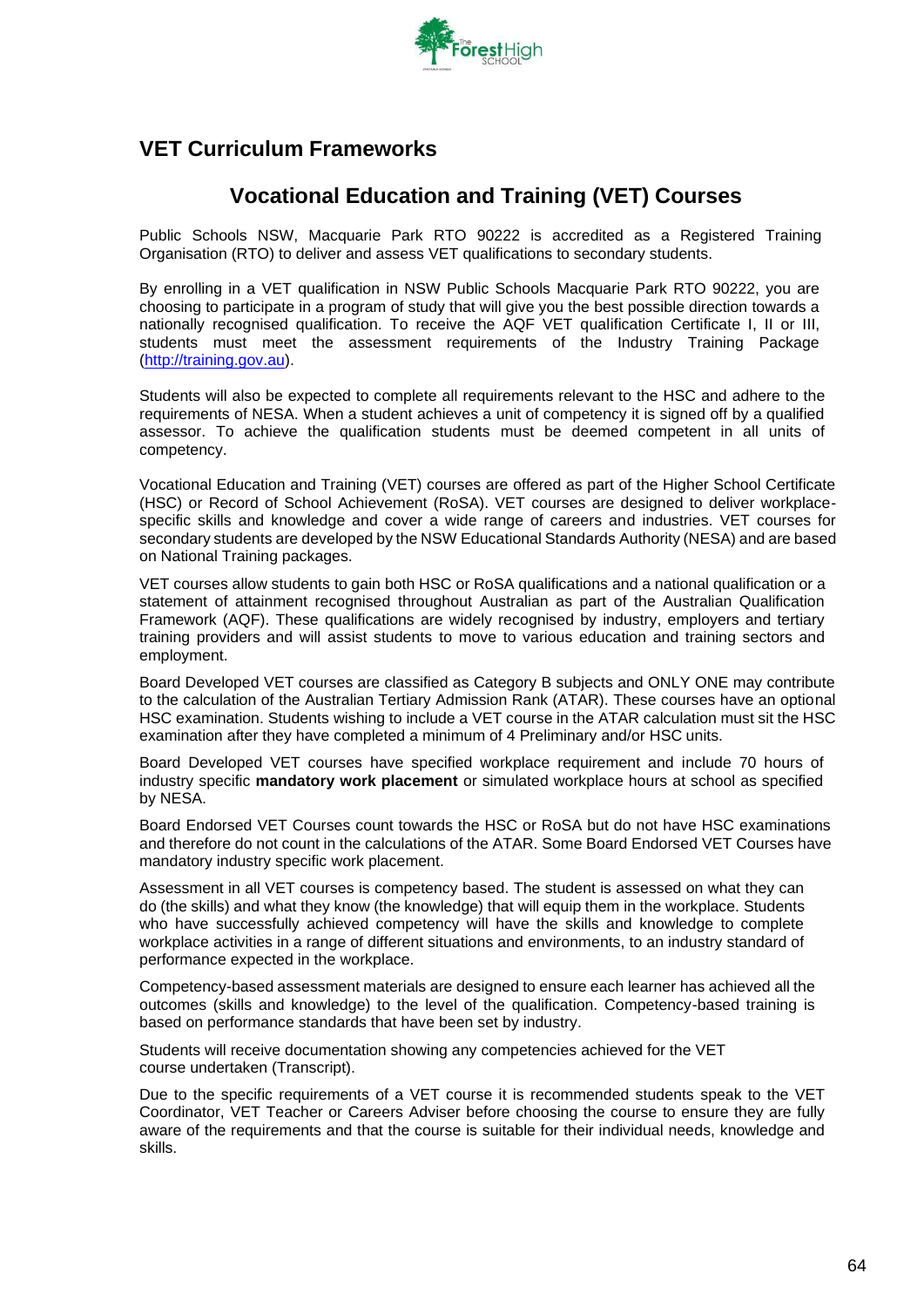



### **[ENTERTAINMENT I](http://www.boardofstudies.nsw.edu.au/syllabus_hsc/business-services.html)NDUSTRY COURSE DESCRIPTORS 2022 - Category B**

| Course: Entertainment Industry (240 indicative hours)<br>Board Developed Course Number: 26401                                                                                                                                                                                                                                                                                                                                                                                                                                                                                                                                                                                                                                                                                                                                                                                                                                        |                                                                                                                                                                                                                                                                          |                                                       | Total of 4 units of credit - Preliminary and/or HSC<br>Category B status for Australian Tertiary Admission Rank (ATAR)                                |  |  |  |
|--------------------------------------------------------------------------------------------------------------------------------------------------------------------------------------------------------------------------------------------------------------------------------------------------------------------------------------------------------------------------------------------------------------------------------------------------------------------------------------------------------------------------------------------------------------------------------------------------------------------------------------------------------------------------------------------------------------------------------------------------------------------------------------------------------------------------------------------------------------------------------------------------------------------------------------|--------------------------------------------------------------------------------------------------------------------------------------------------------------------------------------------------------------------------------------------------------------------------|-------------------------------------------------------|-------------------------------------------------------------------------------------------------------------------------------------------------------|--|--|--|
|                                                                                                                                                                                                                                                                                                                                                                                                                                                                                                                                                                                                                                                                                                                                                                                                                                                                                                                                      | The CUA30415 Statement of Attainment towards Certificate III in Live Production and Services is accredited for the HSC and provides students<br>with the opportunity to obtain this nationally recognised vocational qualification. This is known as dual accreditation. |                                                       |                                                                                                                                                       |  |  |  |
| By enrolling in a VET qualification in NSW Public Schools Macquarie Park RTO 90222, you are choosing to participate in a program of study that will<br>give you the best possible direction towards a nationally recognised qualification. To receive this AQF VET qualification, students must meet the<br>assessment requirements of the CUA Creative Arts and Culture Training Package (Release 4.1) (https:/training.gov.au)You will also be expected to<br>complete all requirements relevant to the HSC and adhere to the requirements of NESA.                                                                                                                                                                                                                                                                                                                                                                                |                                                                                                                                                                                                                                                                          |                                                       |                                                                                                                                                       |  |  |  |
|                                                                                                                                                                                                                                                                                                                                                                                                                                                                                                                                                                                                                                                                                                                                                                                                                                                                                                                                      |                                                                                                                                                                                                                                                                          | <b>Units of Competency</b>                            |                                                                                                                                                       |  |  |  |
| 4 Core<br>8 Electives (cont.)<br>CPCCOHS1001A<br>CUASTA301 Assist with production operations for live performances Grp A<br>Work safely in the construction industry<br>Work effectively in the creative arts industry<br>CUAVSS302 Operate vision systems Group A<br>CUAIND301<br>Apply work health and safety practices<br>ICTTEN202 Use hand and power tools<br>CUAWHS302<br>SITXCCS303<br>Provide service to customers<br>CUASOU306 Operate sound reinforcement systems Group A<br>CUASMT301 Work effectively backstage during performances Group A<br>8 Electives<br>CUASOU301<br>CUASTA202 Assist with bump in and bump out of shows Group C<br>Undertake live audio operations Group A<br>CUALGT301<br>Operate basic lighting Group A<br>N. B. 2 core and 1 elective additional units of competency are required<br>to achieve the full qualification. Refer to Specialisation Course<br>Descriptor.                          |                                                                                                                                                                                                                                                                          |                                                       |                                                                                                                                                       |  |  |  |
| Students may apply for Recognition of Prior Learning (RPL) and/or Credit Transfer provided suitable evidence is submitted                                                                                                                                                                                                                                                                                                                                                                                                                                                                                                                                                                                                                                                                                                                                                                                                            |                                                                                                                                                                                                                                                                          |                                                       |                                                                                                                                                       |  |  |  |
|                                                                                                                                                                                                                                                                                                                                                                                                                                                                                                                                                                                                                                                                                                                                                                                                                                                                                                                                      |                                                                                                                                                                                                                                                                          | involves:                                             | Pathways to Industry Skills gained in this course transfer to other occupations. Working in the entertainment industry                                |  |  |  |
| Lighting and sound operations<br>Set and props construction and staging<br>Audio visual operations<br>Creative projects<br>٠                                                                                                                                                                                                                                                                                                                                                                                                                                                                                                                                                                                                                                                                                                                                                                                                         |                                                                                                                                                                                                                                                                          |                                                       |                                                                                                                                                       |  |  |  |
|                                                                                                                                                                                                                                                                                                                                                                                                                                                                                                                                                                                                                                                                                                                                                                                                                                                                                                                                      |                                                                                                                                                                                                                                                                          | Examples of occupations in the Entertainment Industry |                                                                                                                                                       |  |  |  |
| <b>Technical Assistant (Productions)</b><br>Sound Technician                                                                                                                                                                                                                                                                                                                                                                                                                                                                                                                                                                                                                                                                                                                                                                                                                                                                         | Assistant venue technician<br>٠<br>• Follow spot operator                                                                                                                                                                                                                |                                                       | <b>Special Effects Assistant</b><br>٠                                                                                                                 |  |  |  |
| Mandatory course requirements to attain a HSC credential in this course<br>the work placement requirement to be undertaken in a simulated work environment.                                                                                                                                                                                                                                                                                                                                                                                                                                                                                                                                                                                                                                                                                                                                                                          |                                                                                                                                                                                                                                                                          |                                                       | Students must complete a minimum of 70 hours work placement over two years to practise and extend their learning. It is permissible for up to 50% of  |  |  |  |
| <b>Admission Requirements</b><br>To enrol in CUA30415 Statement of Attainment towards Certificate III in Live Production, students who are interested in lighting, sound, staging,<br>set design and dealing with patrons would be suited to this course. Prior to enrolment, students will be advised individually of their suitability.<br>will be involved in performances and productions.                                                                                                                                                                                                                                                                                                                                                                                                                                                                                                                                       |                                                                                                                                                                                                                                                                          |                                                       | Reasonable adjustments and support are available for all students. There will be out of class homework, research activities, assignments and students |  |  |  |
| Competency-Based Assessment: Students in this course work to develop the competencies, skills and knowledge described by each unit of<br>competency listed above. To be assessed as competent a student must demonstrate to a qualified assessor that they can effectively carry out tasks to<br>industry standard. Students will be progressively assessed as 'competent' or 'not yet competent' in individual units of competency. When a student<br>achieves a unit of competency it is signed off by the qualified assessor.<br>Complaints and Appeals: Students may lodge an appeal about assessment or any other decisions through the VET teacher.<br>Optional HSC examination for ATAR purposes: The optional Higher School Certificate Examination is independent of the competency based<br>assessment undertaken during the course and has no impact of the eligibility of the student to receive this AQF qualification. |                                                                                                                                                                                                                                                                          |                                                       |                                                                                                                                                       |  |  |  |
| Course consumables: Year 11 elective fee: \$35. Year 12 elective fee: \$35<br>Course contributions are made to cover the ongoing costs of consumables and materials used as part of this course and are paid to the school.<br>If you are unable to make contributions or are experiencing financial difficulty, please contact your school.<br>Refunds: Students who exit the course before completion may be eligible for a partial refund of fees. The amount of the refund will be pro-rata,<br>dependent upon the time the student has been enrolled in the course. Please discuss any matters relating to refunds with your school                                                                                                                                                                                                                                                                                             |                                                                                                                                                                                                                                                                          |                                                       |                                                                                                                                                       |  |  |  |
| A school-based traineeship is available in this course. For more information, contact the school's Careers Adviser.                                                                                                                                                                                                                                                                                                                                                                                                                                                                                                                                                                                                                                                                                                                                                                                                                  |                                                                                                                                                                                                                                                                          |                                                       |                                                                                                                                                       |  |  |  |
| <b>Exclusions:</b> VET course exclusions can be confirmed with the school.                                                                                                                                                                                                                                                                                                                                                                                                                                                                                                                                                                                                                                                                                                                                                                                                                                                           |                                                                                                                                                                                                                                                                          |                                                       |                                                                                                                                                       |  |  |  |
|                                                                                                                                                                                                                                                                                                                                                                                                                                                                                                                                                                                                                                                                                                                                                                                                                                                                                                                                      |                                                                                                                                                                                                                                                                          |                                                       |                                                                                                                                                       |  |  |  |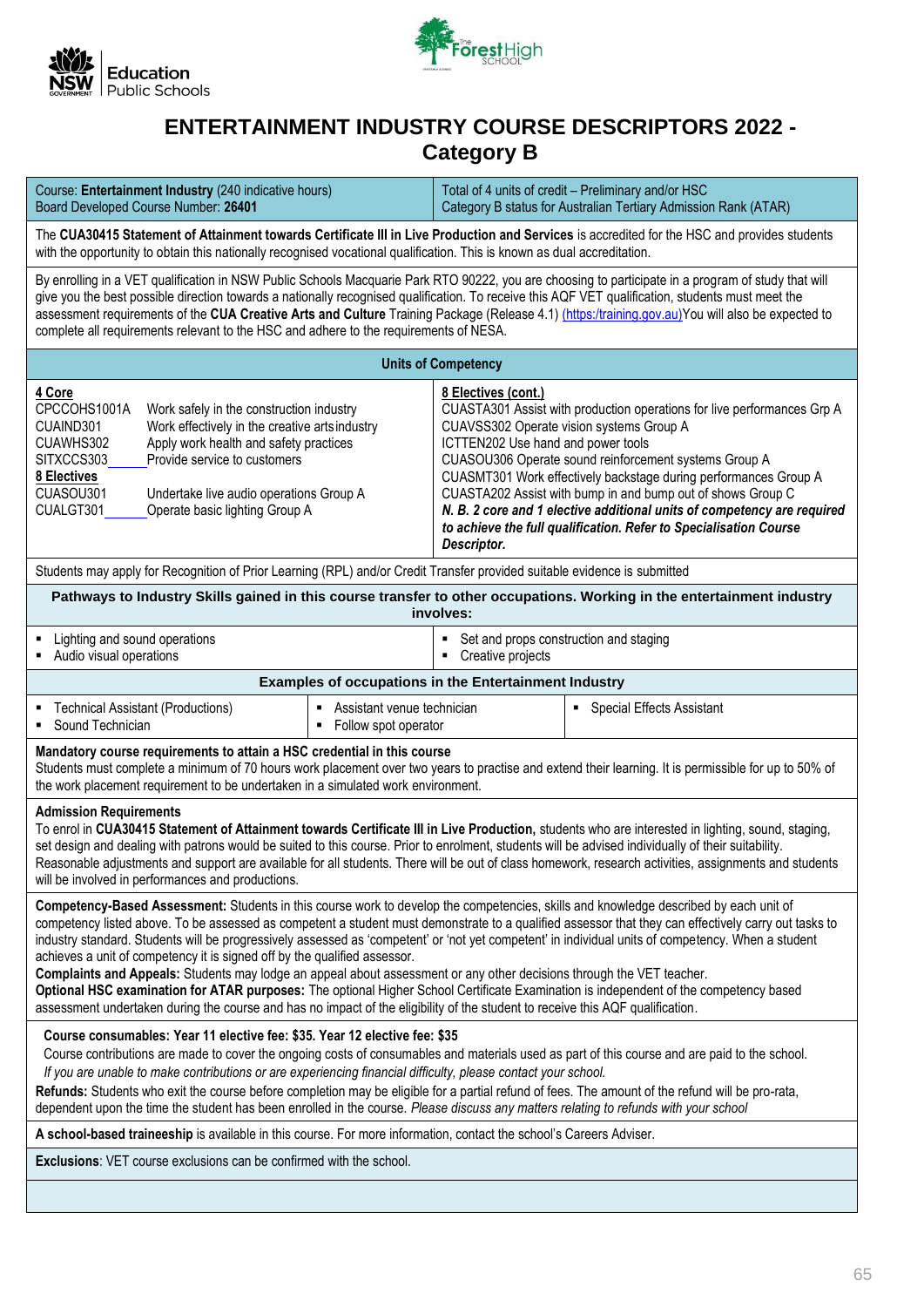



## **[BUSINESS SERVICES C](http://www.boardofstudies.nsw.edu.au/syllabus_hsc/business-services.html)OURSE DESCRIPTORS 2022 - Category B**

| Course: <b>Business Services</b> (240 indicative hours) | Total 4 of units of credit - Preliminary and/or HSC             |
|---------------------------------------------------------|-----------------------------------------------------------------|
| Board Developed Course Number: 26101                    | Category B status for Australian Tertiary Admission Rank (ATAR) |

The **BSB20115 Certificate II in Business** is accredited for the HSC and provides students with the opportunity to obtain this nationally recognised vocational qualification. This is known as dual accreditation.

By enrolling in a VET qualification in NSW Public Schools Macquarie Park RTO 90222, you are choosing to participate in a program of study that will give you the best possible direction towards a nationally recognised qualification. To receive this AQF VET qualification, students must meet the assessment requirements of the **BSB Business Services** Training Package (Release 5[\) \(http://training.gov.au\)](http://training.gov.au/).You will also be expected to complete all requirements relevant to the HSC and adhere to the requirements of NESA.

| <b>Units of Competency</b>                                                        |                                                                                                                                                                                                                                                |                                                                     |                                                                                                                                                                                         |  |  |  |
|-----------------------------------------------------------------------------------|------------------------------------------------------------------------------------------------------------------------------------------------------------------------------------------------------------------------------------------------|---------------------------------------------------------------------|-----------------------------------------------------------------------------------------------------------------------------------------------------------------------------------------|--|--|--|
| 1 Core<br>BSBWHS201<br><b>11 Electives</b><br>BSBIND201<br>BSBINM201<br>BSBSUS201 | Contribute to health and safety of self and others<br>Work effectively in a business environment<br>Process and maintain workplace information<br>Participate in environmentally sustainable work<br>practices<br>Work effectively with others | <b>TLIP2029</b><br>BSBCMM201<br>BSBITU211<br>BSBITU212<br>BSBWOR202 | Prepare and process financial documents<br>Communicate in the workplace<br>Produce digital text documents<br>Create and use spreadsheets<br>Organise and complete daily work activities |  |  |  |
| BSBWOR203                                                                         |                                                                                                                                                                                                                                                | BSBWOR204                                                           | Use business technology<br>Additional units required to attain an HSC credential in this course                                                                                         |  |  |  |
| BSBITU307                                                                         | Develop keyboarding speed and accuracy                                                                                                                                                                                                         | BSBINN201<br>BSBCUS201                                              | Contribute to workplace innovation<br>Deliver a service to customers                                                                                                                    |  |  |  |

| Students may apply for Recognition of Prior Learning (RPL) and/or Credit Transfer provided suitable evidence is submitted.                                                                   |                                                                  |  |  |  |  |
|----------------------------------------------------------------------------------------------------------------------------------------------------------------------------------------------|------------------------------------------------------------------|--|--|--|--|
| <b>Pathways to Industry</b><br>Skills gained in this course transfer to other occupations. Working in the business services industry involves:                                               |                                                                  |  |  |  |  |
| teamwork<br>п<br>customer (client) service<br>using technologies<br>organising information and records in both paper and electronic<br>creating documents<br>forms                           |                                                                  |  |  |  |  |
|                                                                                                                                                                                              | <b>Examples of occupations in the Business Services Industry</b> |  |  |  |  |
| office junior<br>administration assistant<br>information desk operator<br>clerical worker<br>receptionist<br>data entry operator                                                             |                                                                  |  |  |  |  |
| Mandatory course requirements to attain a HSC credential in this course<br>Students must complete a minimum of 70 hours work placement over two years to practise and extend their learning. |                                                                  |  |  |  |  |

#### **Admission Requirements**

To enrol in **BSB20115 Certificate II in Business,** students require the physical ability to touch type with speed and accuracy. This is an inherent skill requirement for the unit of competency**.** Prior to enrolment, students will be advised **i**ndividually of the suitability of this course. Reasonable adjustments and support are available for all students. There will be out of class homework, research activities, and assignments.

#### **Competency-Based Assessment**

Students in this course work to develop the competencies, skills and knowledge described by each unit of competency listed above. To be assessed as competent a student must demonstrate to a qualified assessor that they can effectively carry out tasks to industry standard. Students will be progressively assessed as 'competent' or 'not yet competent' in individual units of competency. When a student achieves a unit of competency it is signed off by the qualified assessor. To achieve the qualification above students must be deemed competent in all units.

**Complaints and Appeals** Students may lodge an appeal about assessment or any other decisions through the VET teacher.

#### **Optional HSC examination for ATAR purposes**

The optional Higher School Certificate Examination is independent of the competency based assessment undertaken during the course and has no impact on the eligibility of the student to receive this AQF qualification.

#### **Course consumables: NIL**

Course contributions are made to cover the ongoing costs of consumables and materials used as part of this course and are paid to the school.

*If you are unable to make contributions or are experiencing financial difficulty, please contact your school.*

**Refunds:** Students who exit the course before completion may be eligible for a partial refund of fees. The amount of the refund will be pro-rata, dependent upon the time the student has been enrolled in the course. *Please discuss any matters relating to refunds with your school*.

#### **A school-based traineeship** is available in this course. For more information contact the school's Careers Adviser.

**Exclusions**: VET course exclusions can be confirmed with the school.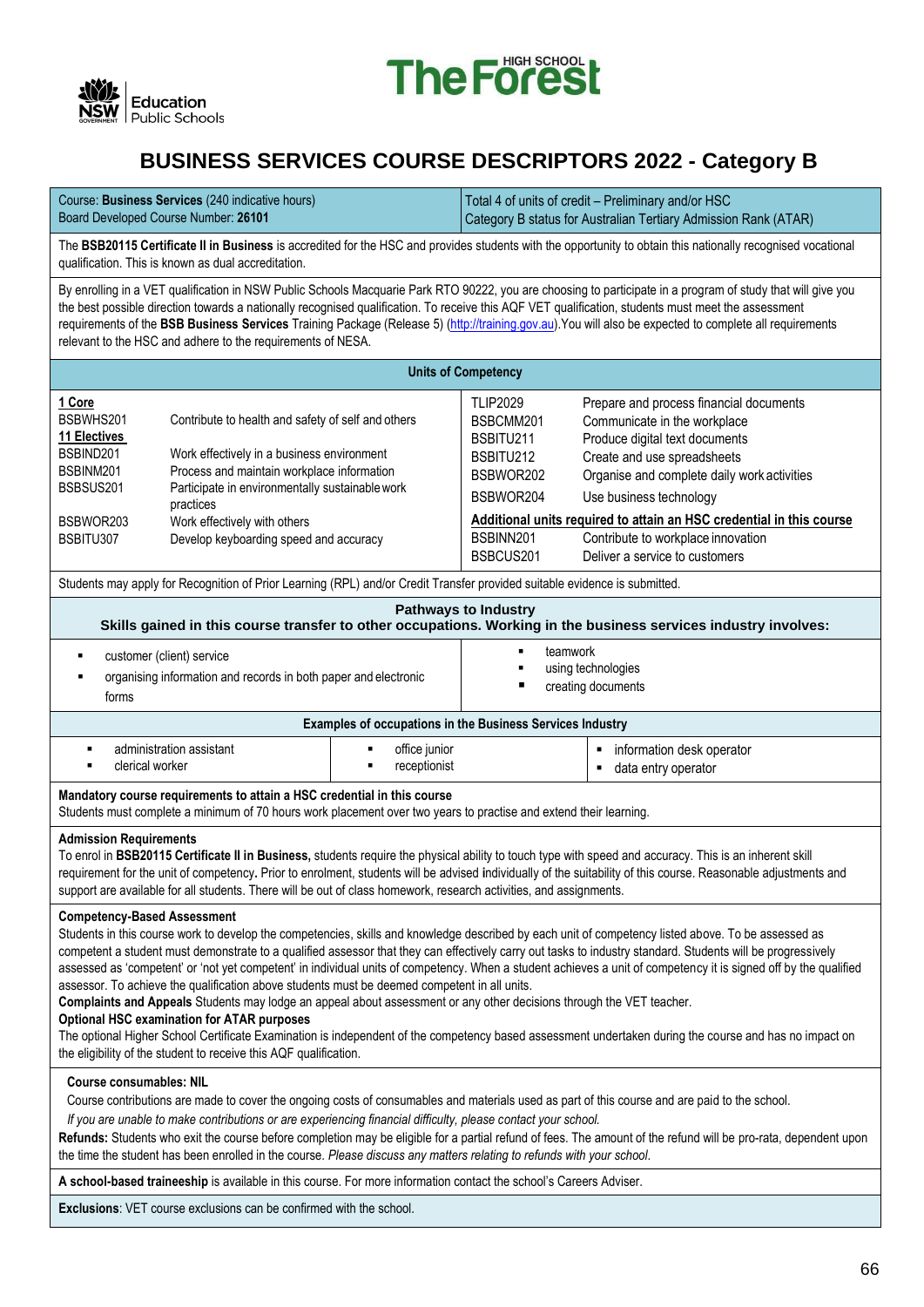

# **CONSTRUCTION PATHWAYS COURSE DESCRIPTORS 2022 Category B**

| Course: Construction (240 indicative hours)<br>Total of 4 units of credit - Preliminary and/or HSC<br>Board Developed Course Number: 26201<br>Category B status for Australian Tertiary Admission Rank (ATAR)                                                                                                                                                                                                                                                                                                                                                                                                                                                                                                                                                                                                                                                                                                                                                                                           |                                                                                                                                                                                                                                                                                                                                                                                                                                                                                                                                                                                                                                         |                            |                 |                                                                  |  |
|---------------------------------------------------------------------------------------------------------------------------------------------------------------------------------------------------------------------------------------------------------------------------------------------------------------------------------------------------------------------------------------------------------------------------------------------------------------------------------------------------------------------------------------------------------------------------------------------------------------------------------------------------------------------------------------------------------------------------------------------------------------------------------------------------------------------------------------------------------------------------------------------------------------------------------------------------------------------------------------------------------|-----------------------------------------------------------------------------------------------------------------------------------------------------------------------------------------------------------------------------------------------------------------------------------------------------------------------------------------------------------------------------------------------------------------------------------------------------------------------------------------------------------------------------------------------------------------------------------------------------------------------------------------|----------------------------|-----------------|------------------------------------------------------------------|--|
| The CPC20211 Certificate II in Construction Pathways is accredited for the HSC and provides students with the opportunity to obtain this nationally<br>recognised vocational qualification. This is known as dual accreditation.                                                                                                                                                                                                                                                                                                                                                                                                                                                                                                                                                                                                                                                                                                                                                                        |                                                                                                                                                                                                                                                                                                                                                                                                                                                                                                                                                                                                                                         |                            |                 |                                                                  |  |
| By enrolling in a VET qualification in NSW Public Schools Macquarie Park RTO 90222, you are choosing to participate in a program of study that will<br>give you the best possible direction towards a nationally recognised qualification. To receive this AQF VET qualification, students must meet the<br>assessment requirements of the CPC08 Construction, Plumbing and Services Training Package (Release 9.7)<br>(https://training.gov.au/Training/Details/CPC08). You will also be expected to complete all requirements relevant to the HSC and adhere to the<br>requirements of NESA.                                                                                                                                                                                                                                                                                                                                                                                                          |                                                                                                                                                                                                                                                                                                                                                                                                                                                                                                                                                                                                                                         |                            |                 |                                                                  |  |
|                                                                                                                                                                                                                                                                                                                                                                                                                                                                                                                                                                                                                                                                                                                                                                                                                                                                                                                                                                                                         |                                                                                                                                                                                                                                                                                                                                                                                                                                                                                                                                                                                                                                         | <b>Units of Competency</b> |                 |                                                                  |  |
| 6 Core<br>6 Electives (cont.)<br>CPCCOHS2001A Apply OHS requirements, policies and procedures in<br>CPCCCA2011A Handle carpentry materials-Group B<br>CPCCCM2006B Apply basic levelling procedures-Group H<br>the construction industry<br>CPCCCM1012A Work effectively and sustainably in the construction<br>CPCCCO2013A Carry out concreting to simple forms-Group H<br>CPCCJN2001A Assemble components-Group F<br>industry<br>CPCCCM1013A Plan and organise work<br>CPCCJN2002B Prepare for offsite manufacturing processes-Group F<br>CPCCCM1014A Conduct workplace communication<br>Additional units required to attain an HSC credential in this course<br>CPCCCM1015A Carry out measurements and calculations<br>CPCCCA2003A Erect and dismantle formwork for footings and slabs on<br>CPCCCM2001A Read and interpret plans and specifications<br>the ground<br><b>6 Electives</b><br>CPCCCM2005B Use construction tools and equipment<br>CPCCCA2002B Use carpentry tools and equipment-Group B |                                                                                                                                                                                                                                                                                                                                                                                                                                                                                                                                                                                                                                         |                            |                 | #CPCCWHS1001 Prepare to work safely in the construction industry |  |
|                                                                                                                                                                                                                                                                                                                                                                                                                                                                                                                                                                                                                                                                                                                                                                                                                                                                                                                                                                                                         | #Successful completion CPCCWHS1001 Prepare to work safely in the construction industry will lead to a General Construction Induction Card (White<br>Card) issued by SafeWork NSW. This is a legal requirement before entering a construction site across Australia.                                                                                                                                                                                                                                                                                                                                                                     |                            |                 |                                                                  |  |
|                                                                                                                                                                                                                                                                                                                                                                                                                                                                                                                                                                                                                                                                                                                                                                                                                                                                                                                                                                                                         | Students may apply for Recognition of Prior Learning (RPL) and/or Credit Transfer provided suitable evidence is submitted.                                                                                                                                                                                                                                                                                                                                                                                                                                                                                                              |                            |                 |                                                                  |  |
|                                                                                                                                                                                                                                                                                                                                                                                                                                                                                                                                                                                                                                                                                                                                                                                                                                                                                                                                                                                                         | Skills gained in this course transfer to other occupations. Working in the construction industry involves:                                                                                                                                                                                                                                                                                                                                                                                                                                                                                                                              | Pathways to Industry       |                 |                                                                  |  |
| communication                                                                                                                                                                                                                                                                                                                                                                                                                                                                                                                                                                                                                                                                                                                                                                                                                                                                                                                                                                                           | problem-solving<br>$\blacksquare$                                                                                                                                                                                                                                                                                                                                                                                                                                                                                                                                                                                                       | <b>u</b> teamwork          |                 | • initiative and enterprise                                      |  |
|                                                                                                                                                                                                                                                                                                                                                                                                                                                                                                                                                                                                                                                                                                                                                                                                                                                                                                                                                                                                         | Examples of occupations in the construction industry                                                                                                                                                                                                                                                                                                                                                                                                                                                                                                                                                                                    |                            |                 |                                                                  |  |
| <b>Builder</b>                                                                                                                                                                                                                                                                                                                                                                                                                                                                                                                                                                                                                                                                                                                                                                                                                                                                                                                                                                                          | Shopfitter and joiner<br>٠                                                                                                                                                                                                                                                                                                                                                                                                                                                                                                                                                                                                              |                            | Bricklayer<br>٠ |                                                                  |  |
|                                                                                                                                                                                                                                                                                                                                                                                                                                                                                                                                                                                                                                                                                                                                                                                                                                                                                                                                                                                                         | Mandatory course requirements to attain an HSC credential in this course<br>Students must complete a minimum of 70 hours work placement over two years to practise and extend their learning.                                                                                                                                                                                                                                                                                                                                                                                                                                           |                            |                 |                                                                  |  |
| <b>Admission Requirements</b>                                                                                                                                                                                                                                                                                                                                                                                                                                                                                                                                                                                                                                                                                                                                                                                                                                                                                                                                                                           | To enrol in CPC20211 Certificate II in Construction Pathways, students require the physical ability to safely carry out manual activities such as lifting,<br>carrying and shifting loads of materials and climbing, use construction tools and equipment and safely work with a variety of construction materials. This is an<br>inherent skill requirement for the units of competency. Prior to enrolment, students will be advised individually of the suitability of this course. Reasonable<br>adjustments and support are available for all students. There will be out of class homework, research activities, and assignments. |                            |                 |                                                                  |  |
| <b>Competency-Based Assessment</b><br>Students in this course work to develop the competencies, skills and knowledge described by each unit of competency listed above. To be assessed as<br>competent a student must demonstrate to a qualified assessor that they can effectively carry out tasks to industry standard. Students will be progressively<br>assessed as 'competent' or 'not yet competent' in individual units of competency. When a student achieves a unit of competency it is signed off by the assessor.<br>Complaints and Appeals Students may lodge an appeal about assessment or any other decisions through the VET teacher.<br><b>Optional HSC examination for ATAR purposes</b><br>The optional Higher School Certificate Examination is independent of the competency based assessment undertaken during the course and has no impact of the<br>eligibility of the student to receive this AQF qualification.                                                                |                                                                                                                                                                                                                                                                                                                                                                                                                                                                                                                                                                                                                                         |                            |                 |                                                                  |  |
|                                                                                                                                                                                                                                                                                                                                                                                                                                                                                                                                                                                                                                                                                                                                                                                                                                                                                                                                                                                                         | Course consumables: Year 11 Elective Fee Cost: \$80 Year 12 Elective Fee Cost: \$100                                                                                                                                                                                                                                                                                                                                                                                                                                                                                                                                                    |                            |                 |                                                                  |  |
| White Card will be delivered by _External Organisation: \$120<br>Course contributions are made to cover the ongoing costs of consumables and materials used as part of this course and are paid to the school.<br>If you are unable to make contributions or are experiencing financial difficulty, please contact your school.<br>Refunds: Students who exit the course before completion may be eligible for a partial refund of fees. The amount of the refund will be pro-rata, dependent upon<br>the time the student has been enrolled in the course. Please discuss any matters relating to refunds with your school                                                                                                                                                                                                                                                                                                                                                                             |                                                                                                                                                                                                                                                                                                                                                                                                                                                                                                                                                                                                                                         |                            |                 |                                                                  |  |
| A school-based traineeship is available in this course. For more information contact the school's Careers Adviser.                                                                                                                                                                                                                                                                                                                                                                                                                                                                                                                                                                                                                                                                                                                                                                                                                                                                                      |                                                                                                                                                                                                                                                                                                                                                                                                                                                                                                                                                                                                                                         |                            |                 |                                                                  |  |
| <b>Exclusions:</b> VET course exclusions can be confirmed with the school.                                                                                                                                                                                                                                                                                                                                                                                                                                                                                                                                                                                                                                                                                                                                                                                                                                                                                                                              |                                                                                                                                                                                                                                                                                                                                                                                                                                                                                                                                                                                                                                         |                            |                 |                                                                  |  |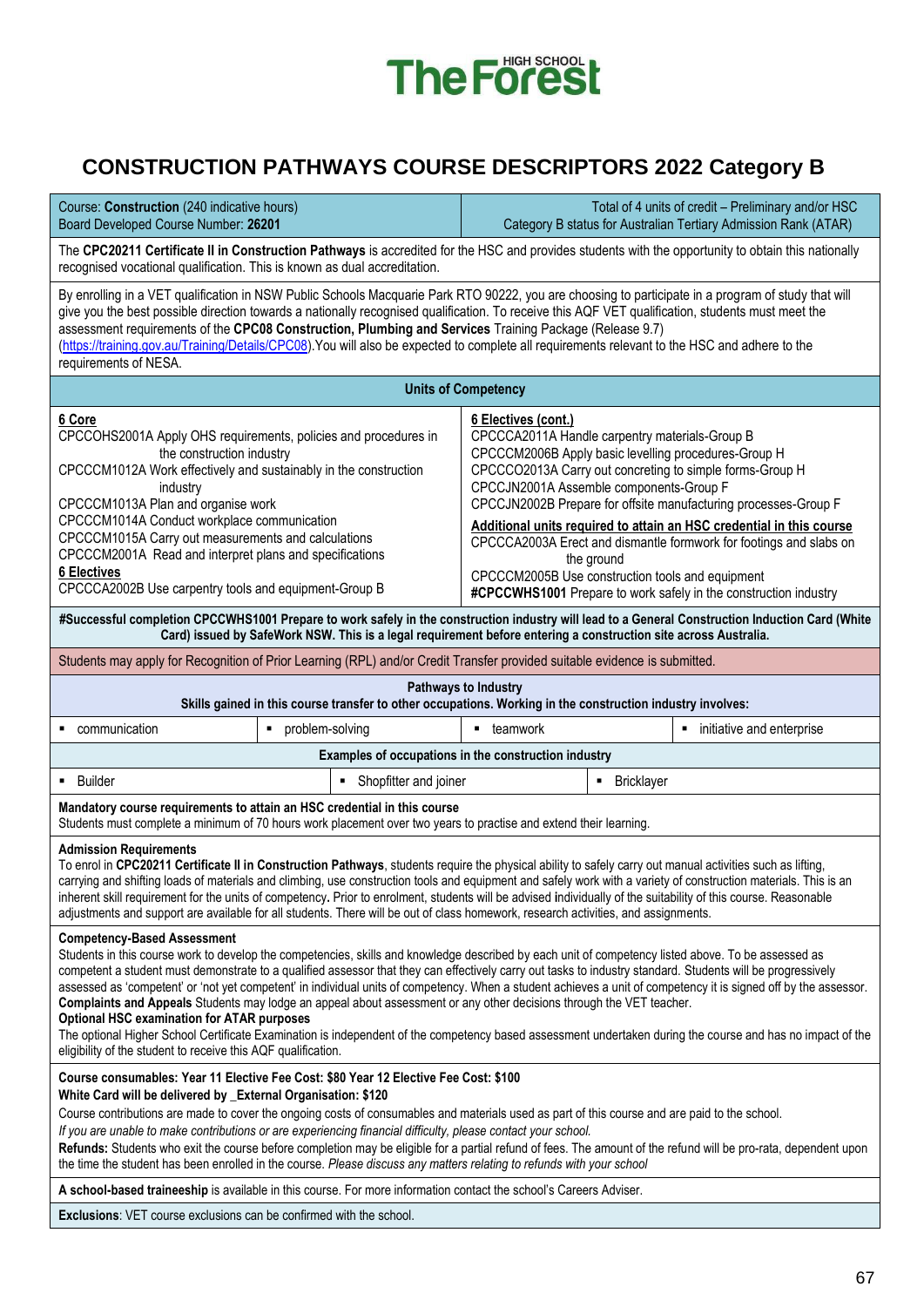



## **HOSPITALITY KITCHEN OPERATIONS COURSE 2022 - Category B**

| Course: <b>Hospitality</b> (240 indicative hours) | Total 4 of units of credit – Preliminary and/or HSC             |
|---------------------------------------------------|-----------------------------------------------------------------|
| Board Developed Course Number: 26511              | Category B status for Australian Tertiary Admission Rank (ATAR) |

The **SIT 20416 Certificate II in Kitchen Operations** is accredited for the HSC and provides students with the opportunity to obtain this nationally recognised vocational qualification. This is known as dual accreditation.

By enrolling in a VET qualification in NSW Public Schools Macquarie Park RTO 90222, you are choosing to participate in a program of study that will give you the best possible direction towards a nationally recognised qualification. To receive this AQF VET qualification, students must meet the assessment requirements of the **SIT Tourism, Travel and Hospitality** Training Package (Release 1.2) [\(http://training.gov.au\)](http://training.gov.au/).You will also be expected to complete all requirements relevant to the HSC and adhere to the requirements of NESA.

| <b>Units of Competency</b>                                                                                            |                                                                                                                                                                                                                                                                                                                       |                                                                                                |                                                                                                                                                                                                                                                                                                                                                          |  |  |  |  |
|-----------------------------------------------------------------------------------------------------------------------|-----------------------------------------------------------------------------------------------------------------------------------------------------------------------------------------------------------------------------------------------------------------------------------------------------------------------|------------------------------------------------------------------------------------------------|----------------------------------------------------------------------------------------------------------------------------------------------------------------------------------------------------------------------------------------------------------------------------------------------------------------------------------------------------------|--|--|--|--|
| 8 Core<br>BSBWOR203<br>SITXWHS001<br>SITHCCC001<br>SITHCCC005<br>SITHCCC011<br>SITHKOP001<br>SITXFSA001<br>SITXINV002 | Work effectively with others<br>Participate in safe work practices<br>Use food preparation equipment<br>Prepare dishes using basic methods of cookery<br>Use cookery skills effectively<br>Clean kitchen premises and equipment<br>Use hygienic practices for food safety<br>Maintain the quality of perishable items | 5 Electives<br>SITHIND002<br>BSBSUS201<br>SITHCCC003<br>SITHCCC002<br>SITHCCC006<br>SITXFSA002 | Source and use information on the hospitality<br>industry<br>Participate in environmentally sustainable work<br>practices<br>Prepare and present sandwiches<br>Prepare and present simple dishes<br>Prepare appetisers and salads<br>Additional units required to attain an HSC credential in this course<br>Participate in safe food handling practices |  |  |  |  |
|                                                                                                                       |                                                                                                                                                                                                                                                                                                                       |                                                                                                |                                                                                                                                                                                                                                                                                                                                                          |  |  |  |  |

Students may apply for Recognition of Prior Learning (RPL) and/or Credit Transfer provided suitable evidence is submitted.

|                                                                                 | Pathways to Industry<br>Skills gained in this course transfer to other occupations. Working in the hospitality industry involves: |                                                                                 |  |  |   |                    |
|---------------------------------------------------------------------------------|-----------------------------------------------------------------------------------------------------------------------------------|---------------------------------------------------------------------------------|--|--|---|--------------------|
| " Supporting and working with colleagues to meet goals and working in a<br>team |                                                                                                                                   | Preparing menus, managing resources, preparing, cooking food and<br>menus items |  |  |   |                    |
| Examples of occupations in the Hospitality Industry                             |                                                                                                                                   |                                                                                 |  |  |   |                    |
|                                                                                 | Breakfast cook                                                                                                                    | Fast food cook                                                                  |  |  | п | Takeaway food cook |

■ Catering assistant Sandwich hand ▪ Trainee chef

#### **Mandatory course requirements to attain a HSC credential in this course**

Students must complete a minimum of 70 hours work placement over two years to practise and extend their learning. It is permissible for up to 50% of the work placement requirement to be undertaken in a simulated work environment.

#### **Admission Requirements**

To enrol in **SIT 20416 Certificate II in Kitchen Operations**, students should be interested in working in a hospitality environment preparing and plating food to customers. They should be able to lift and carry equipment and use hand held and larger commercial kitchen equipment. This is an inherent skill requirement for the units of competency**.** Prior to enrolment, students will be advised **i**ndividually of the suitability of this course. Reasonable adjustments and support are available for all students. Students may be required to participate in after-hours school events and functions. There will be out of class homework, research activities and assignments.

#### **Competency-Based Assessment**

Students in this course, work to develop the competencies, skills and knowledge described by each unit of competency listed above. To be assessed as competent a student must demonstrate to a qualified assessor that they can effectively carry out tasks to industry standard. Students will be progressively assessed as 'competent' or 'not yet competent' in individual units of competency. When a student achieves a unit of competency it is signed off by the qualified assessor. To achieve the qualification above, students must be deemed competent in all units.

**Complaints and Appeals** Students may lodge an appeal about assessment or any other decisions through the VET teacher.

#### **Optional HSC examination for ATAR purposes**

The optional Higher School Certificate Examination is independent of the competency based assessment undertaken during the course and has no impact of the eligibility of the student to receive this AQF qualification.

#### **Course consumables: Year 11 Elective Fee Cost: \$230 Year 12 Elective Fee Cost: \$230**

Course contributions are made to cover the ongoing costs of consumables and materials used as part of this course and are paid to the school.

*If you are unable to make contributions or are experiencing financial difficulty, please contact your school.*

**Refunds:** Students who exit the course before completion may be eligible for a partial refund of fees. The amount of the refund will be pro-rata, dependent upon the time the student has been enrolled in the course. *Please discuss any matters relating to refunds with your school*

**A school-based traineeship and apprenticeship** is available in this course. For more information contact the school's Careers Adviser.

**Exclusions**: VET course exclusions can be confirmed with the school.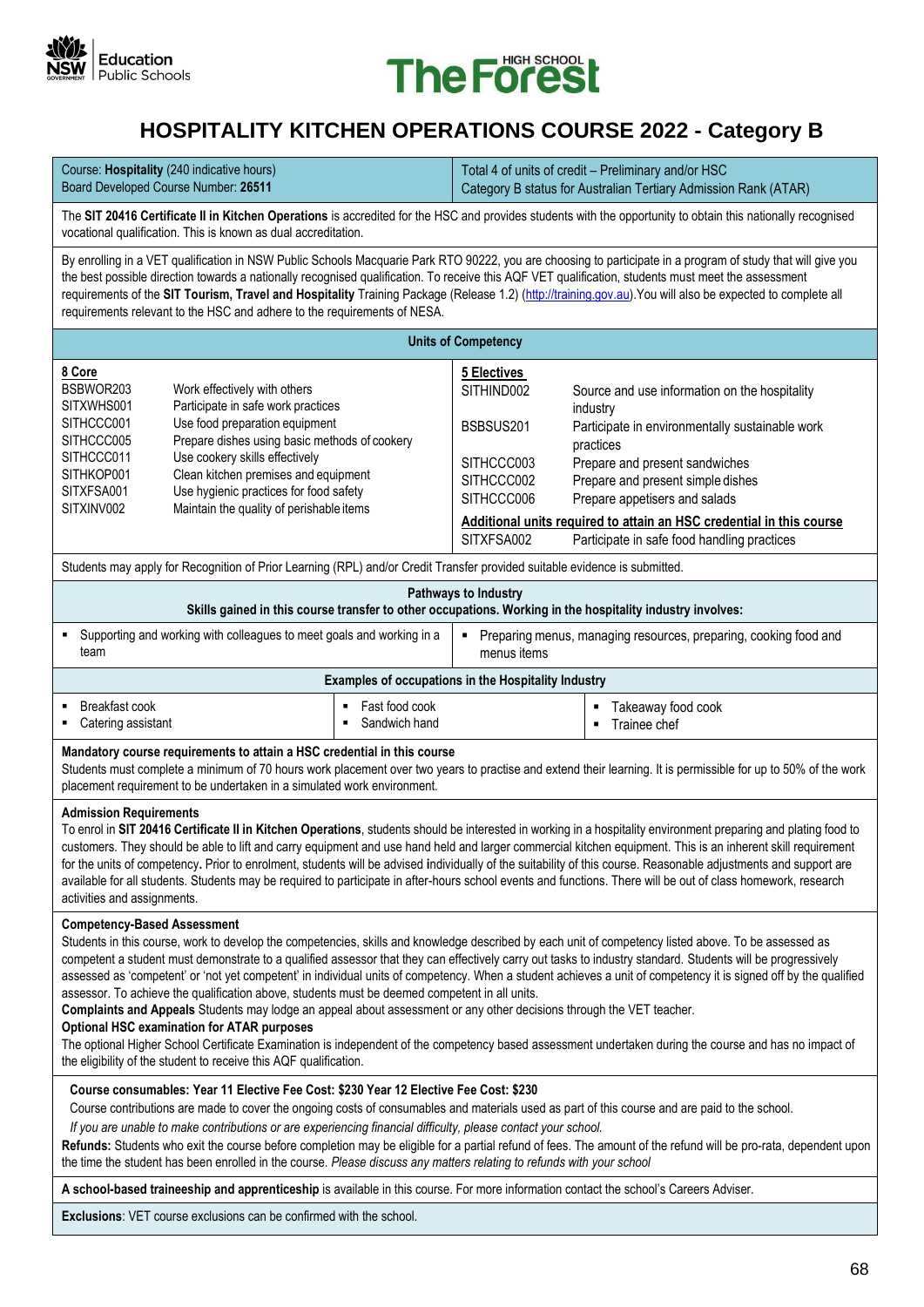

# **SPORTS COACHING COURSE 2022 – Non ATAR**

| Course: Sport Coaching (240 indicative hours)<br>Board Endorsed Course Number: 50418                                                                                                                                                                                                                                                                                                                                                                                                                                                                                                                                                                                                                                                                                               | Total 4 of units of credit - Preliminary and/or HSC                                                                                                                                                                                                                                                                                                            |  |  |  |  |
|------------------------------------------------------------------------------------------------------------------------------------------------------------------------------------------------------------------------------------------------------------------------------------------------------------------------------------------------------------------------------------------------------------------------------------------------------------------------------------------------------------------------------------------------------------------------------------------------------------------------------------------------------------------------------------------------------------------------------------------------------------------------------------|----------------------------------------------------------------------------------------------------------------------------------------------------------------------------------------------------------------------------------------------------------------------------------------------------------------------------------------------------------------|--|--|--|--|
| The SIS30519 Certificate III in Sport Coaching is accredited for the HSC and provides students with the opportunity to obtain this nationally<br>recognised vocational qualification. This is known as dual accreditation.                                                                                                                                                                                                                                                                                                                                                                                                                                                                                                                                                         |                                                                                                                                                                                                                                                                                                                                                                |  |  |  |  |
| By enrolling in a VET qualification in NSW Public Schools Macquarie Park RTO 90222, you are choosing to participate in a program of study that will<br>give you the best possible direction towards a nationally recognised qualification. To receive this AQF VET qualification, students must meet the<br>assessment requirements of the SIS Sport, Fitness and Recreation Training Package (Release 4) (http://training.gov.au). You will also be expected to<br>complete all requirements relevant to the HSC and adhere to the requirements of NESA.                                                                                                                                                                                                                          |                                                                                                                                                                                                                                                                                                                                                                |  |  |  |  |
|                                                                                                                                                                                                                                                                                                                                                                                                                                                                                                                                                                                                                                                                                                                                                                                    | <b>Units of Competency</b>                                                                                                                                                                                                                                                                                                                                     |  |  |  |  |
| 6 Core<br>BSBRSK401<br>Identify risk and apply risk management processes<br>Provide first aid<br>HLTAID003<br>Participate in workplace health and safety<br>HLTWHS001<br>SISSSCO002<br>Work in a community coaching role<br>SISSSCO003<br>Meet participant coaching needs<br>SISSSCO005<br>Continuously improve coaching skills and knowledge                                                                                                                                                                                                                                                                                                                                                                                                                                      | Electives<br><b>SISSSCO012</b><br>Coach sports participants up to an intermediate level<br>Instruct strength and conditioning techniques<br>SISXCAI009<br>SISSSOF002<br>Continuously improve officiating skills and knowledge<br>SISXDIS001<br>Facilitate inclusion for people with a disability<br>SISXIND006<br>Conduct sport, fitness and recreation events |  |  |  |  |
| Students may apply for Recognition of Prior Learning (RPL) and/or Credit Transfer provided suitable evidence is submitted.                                                                                                                                                                                                                                                                                                                                                                                                                                                                                                                                                                                                                                                         |                                                                                                                                                                                                                                                                                                                                                                |  |  |  |  |
|                                                                                                                                                                                                                                                                                                                                                                                                                                                                                                                                                                                                                                                                                                                                                                                    | Pathways to Industry<br>Skills gained in this course transfer to other occupations. Working in the sport industry involves:                                                                                                                                                                                                                                    |  |  |  |  |
| assist coaching roles<br>٠<br>application of sports and competition rules<br>٠                                                                                                                                                                                                                                                                                                                                                                                                                                                                                                                                                                                                                                                                                                     | teaching sports skills to an intermediate level<br>organising and completing daily tasks                                                                                                                                                                                                                                                                       |  |  |  |  |
|                                                                                                                                                                                                                                                                                                                                                                                                                                                                                                                                                                                                                                                                                                                                                                                    | Examples of occupations in the Sport Industry                                                                                                                                                                                                                                                                                                                  |  |  |  |  |
| athletic support worker<br>sports trainer or coach<br>٠<br>administration officer<br>sports official                                                                                                                                                                                                                                                                                                                                                                                                                                                                                                                                                                                                                                                                               | community coach                                                                                                                                                                                                                                                                                                                                                |  |  |  |  |
| Mandatory course requirements to attain a HSC credential in this course<br>Students must complete a minimum of 35 hours work placement over two years to practise and extend their learning.                                                                                                                                                                                                                                                                                                                                                                                                                                                                                                                                                                                       |                                                                                                                                                                                                                                                                                                                                                                |  |  |  |  |
| <b>Admission Requirements</b><br>To enrol in SIS30519 Certificate III in Sport Coaching, students will be required to work in teams and perform under supervision or independently in a<br>sporting environment or school. Students must be aware that they will need to have the physical ability to participate in the practical skills required for<br>the course, and play a variety of sports and be able to demonstrate sports skills to junior players. These are inherent skill requirements for the units of<br>competency. Prior to enrolment, students will be advised individually of the suitability of this course. Reasonable adjustments and support are available<br>for all students. There will be out of class homework, research activities, and assignments. |                                                                                                                                                                                                                                                                                                                                                                |  |  |  |  |
| <b>Competency-Based Assessment</b><br>Students in this course work to develop the competencies, skills and knowledge described by each unit of competency listed above. To be assessed as<br>competent a student must demonstrate to a qualified assessor that they can effectively carry out tasks to industry standard. Students will be<br>progressively assessed as 'competent' or 'not yet competent' in individual units of competency. When a student achieves a unit of competency it is<br>signed off by the qualified assessor. To achieve the qualification above students must be deemed competent in all units.                                                                                                                                                       |                                                                                                                                                                                                                                                                                                                                                                |  |  |  |  |
| Complaints and Appeals Students may lodge an appeal about assessment or any other decisions through the VET teacher.                                                                                                                                                                                                                                                                                                                                                                                                                                                                                                                                                                                                                                                               |                                                                                                                                                                                                                                                                                                                                                                |  |  |  |  |
| <b>Course consumables: \$NIL</b><br>Course contributions are made to cover the ongoing costs of consumables and materials used as part of this course and are paid to the school.<br>If you are unable to make contributions or are experiencing financial difficulty, please contact your school.<br>Refunds: Students who exit the course before completion may be eligible for a partial refund of fees. The amount of the refund will be pro-rata,<br>dependent upon the time the student has been enrolled in the course. Please discuss any matters relating to refunds with your school.                                                                                                                                                                                    |                                                                                                                                                                                                                                                                                                                                                                |  |  |  |  |
| A school-based traineeship is available in this course. For more information contact the school's Careers Adviser.                                                                                                                                                                                                                                                                                                                                                                                                                                                                                                                                                                                                                                                                 |                                                                                                                                                                                                                                                                                                                                                                |  |  |  |  |
| <b>Exclusions:</b> VET course exclusions can be confirmed with the school.                                                                                                                                                                                                                                                                                                                                                                                                                                                                                                                                                                                                                                                                                                         |                                                                                                                                                                                                                                                                                                                                                                |  |  |  |  |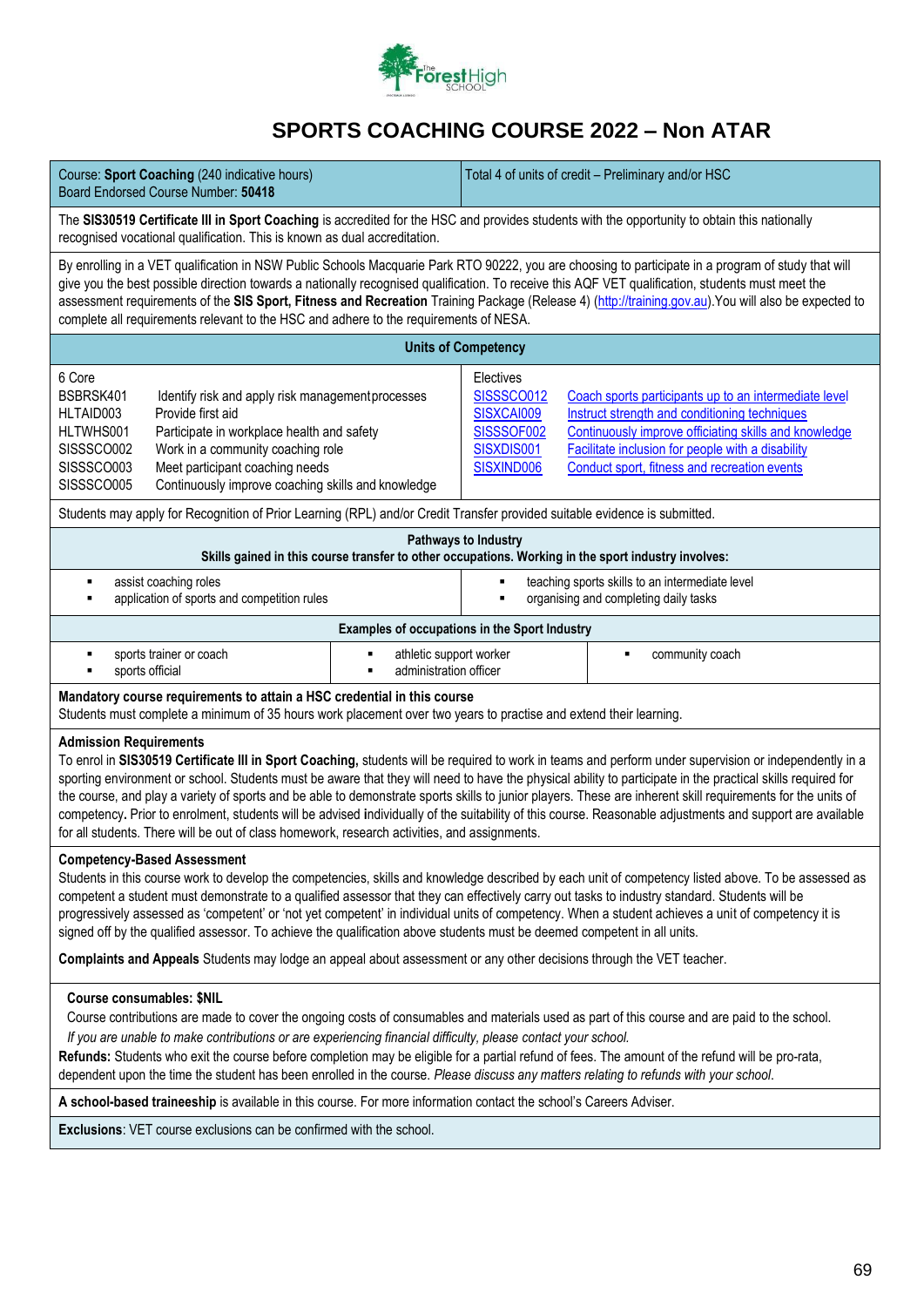

# **CONTENT ENDORSED COURSES (NON ATAR)**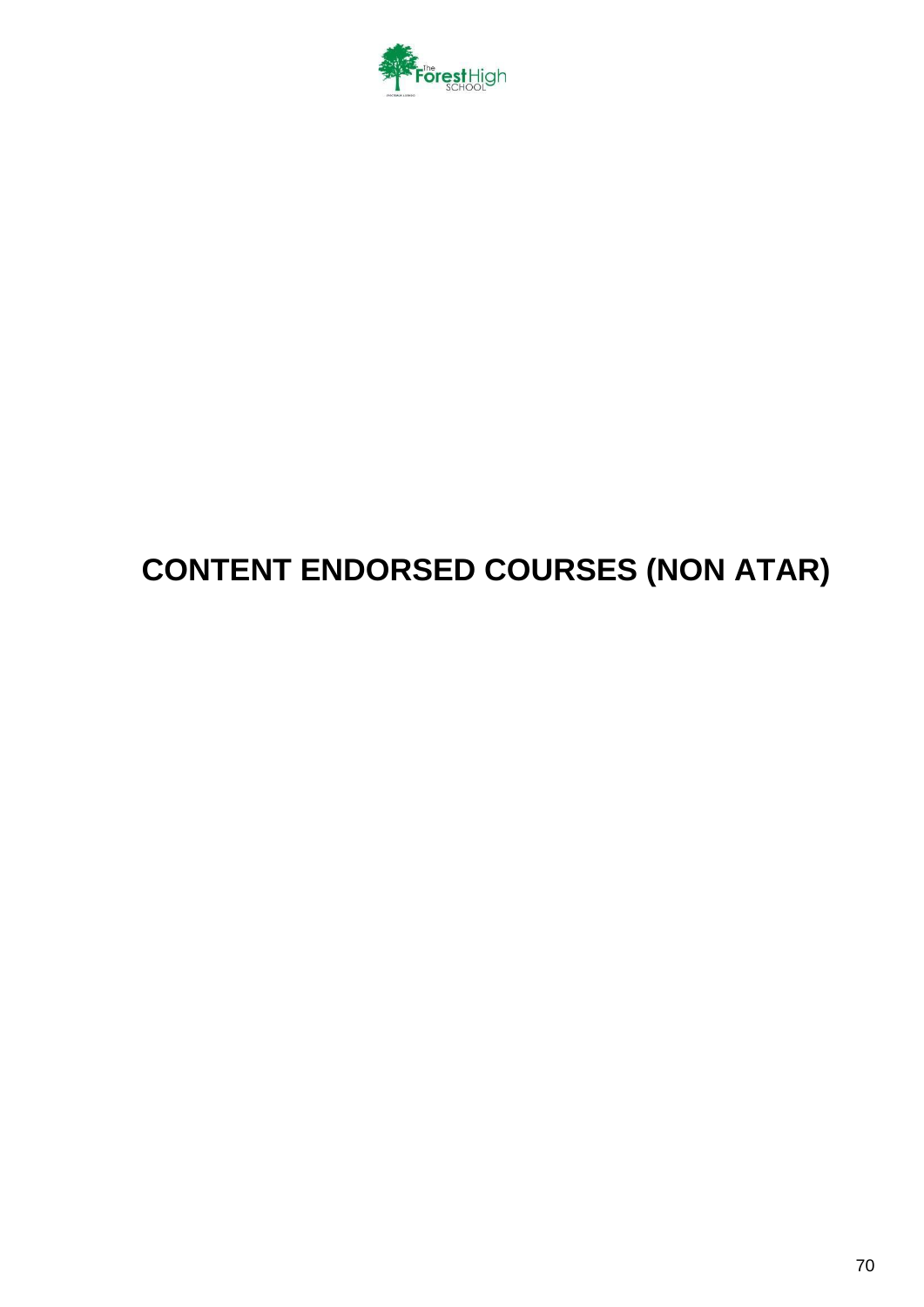

# **EXPLORING EARLY CHILDHOOD (NON ATAR)**

### **Course Description**

Our society is increasingly recognising children's experiences in the early childhood years as the foundation for future growth, development and learning. This course explores issues within an early childhood context and considers these in relation to the students themselves, their family and the community. The study of this course will enable studentsto:

- develop an awareness and understanding of the growth, development and learning of young children and the importance of the early childhood years
- recognise the uniqueness of all children, including those who have special needs
- become aware of the value of play in the lives of children, and consider means of providing safe and challenging environments for play
- identify the range of services developed and provided for young children and their families
- consider the role of family and community in the growth, development and learning of young children
- reflect upon potential implications for themselves as adults, in relation to young children
- understand and appreciate the diversity of cultures within Australia and the ways in which this influences children and families
- become aware of the work opportunities available in the area of children's services.

The core studies are compulsory. There are three parts to the core:

Part A: Pregnancy and Childbirth (15 hrs) Part B: Child Growth and Development (20 hrs) Part C: Promoting Positive Behaviour (10 hrs)

The following optional course modules are also included:

- 1. Learning Experiences for Young Children
- 2. Play and the Developing Child
- 3. Starting School
- 4. Gender and Young Children
- 5. Children and Change
- 6. Children of Aboriginal and Torres Strait Islander Communities
- 7. Historical and Cultural Contexts of Childhood
- 8. The Children's Services Industry
- 9. Young Children and Media
- 10. Young Children and the Law
- 11. Children's Literature
- 12. Food and Nutrition
- 13. Child Health and Safety
- 14. Young Children with Special Needs

Students who complete this course are eligible to apply for the Red Cross Advanced Child Care Certificate.

### **Year 11 and Year 12 Elective Fee Cost: Nil**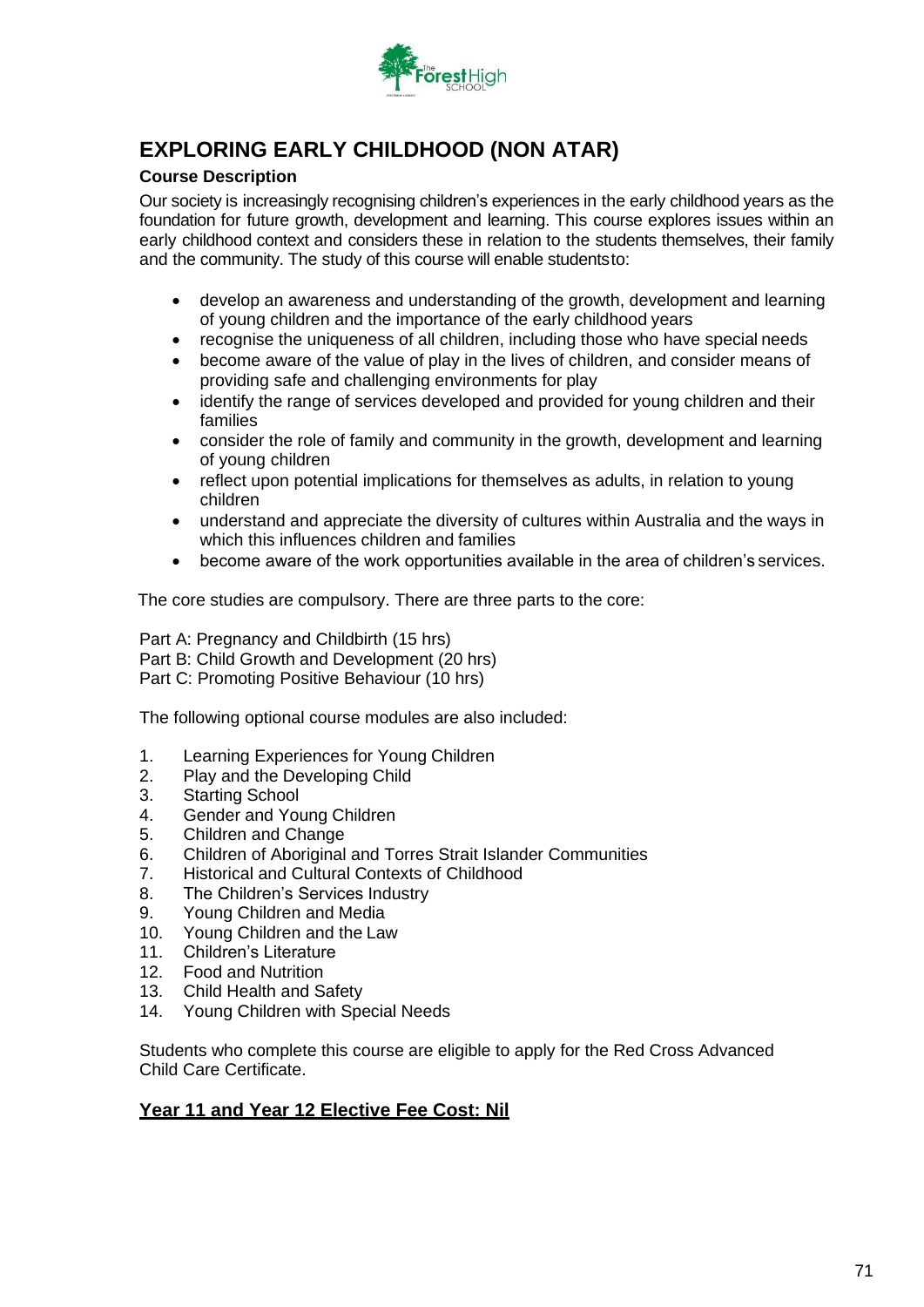

## **SPORT, LIFESTYLE AND RECREATION STUDIES (NON ATAR)**

### **Course Description:**

Sport, Lifestyle and Recreation enables Stage 6 students to build upon their learning in Years K–10 Personal Development, Health and Physical Education and Fitness Leader courses. Specifically, it focuses on those aspects of the learning area that relate most closely to participation in sport and physical activity.

Stage 6 students also have the opportunity of studying the Stage 6 PDHPE syllabus in conjunction with this course. Students may elect to study Sport, Lifestyle and Recreation in preference to PDHPE or to complement their study of PDHPE. Both situations are possible as this content endorsed course is sufficiently flexible to allow students to specialise in areas of interest that are not available in the Stage 6 PDHPE syllabus.

The course features a highly practical focus: physical activity being both an area of study and a medium for learning. All students will be given significant opportunities to apply theoretical understanding to practical situations. Programs provide a balance between offering experience in a range of movement contexts and the opportunity to specialise in a specific sport or recreational activity.

This course caters for a wide range of student needs. It can assist students in developing:

- the qualities of a discerning consumer and an intelligent critic of physical activity and sport
- high levels of performance skill in particular sports
- the capacity to adopt administrative roles in community sport and recreation
- the skills of coach, trainer, first aid officer, referee and fitness leader

In the context of this course it may be possible for students to acquire recognized qualifications in these areas. Students will have the opportunity to sit for their Senior First Aid.

The areas of sports science, physical education and human movement present viable postschool study and career pathways. This course provides a sound platform for further study and may offer some credit transfer opportunities into TAFE.

The Sport and Recreation industry is a major growth industry and in this course students will gain an understanding and appreciation of the vocational possibilities in this area. The study of Sport, Lifestyle and Recreation will support students in developing a commitment to, and capacity for, lifelong learning in this area. This may lead to further post-school study at University or TAFE or vocational training in the context of the workplace. Learning may also continue through ongoing life experiences in this as an area of personal interest.

**MODULES:** The modules in Sport, Lifestyle and Recreation are:

- 1. Aquatics
- 2. Athletics
- 3. Dance
- 4. First Aid and Sports Injuries
- 5. Fitness
- 6. Games and Sports Applications I
- 7. Games and Sports Applications II
- 8. Gymnastics
- 9. Healthy Lifestyle
- 10. Individual Games and Sports Applications
- 11. Outdoor Recreation
- 12. Resistance Training
- 13. Social Perspectives of Games and Sports
- 14. Sports Administration
- 15. Sports Coaching and Training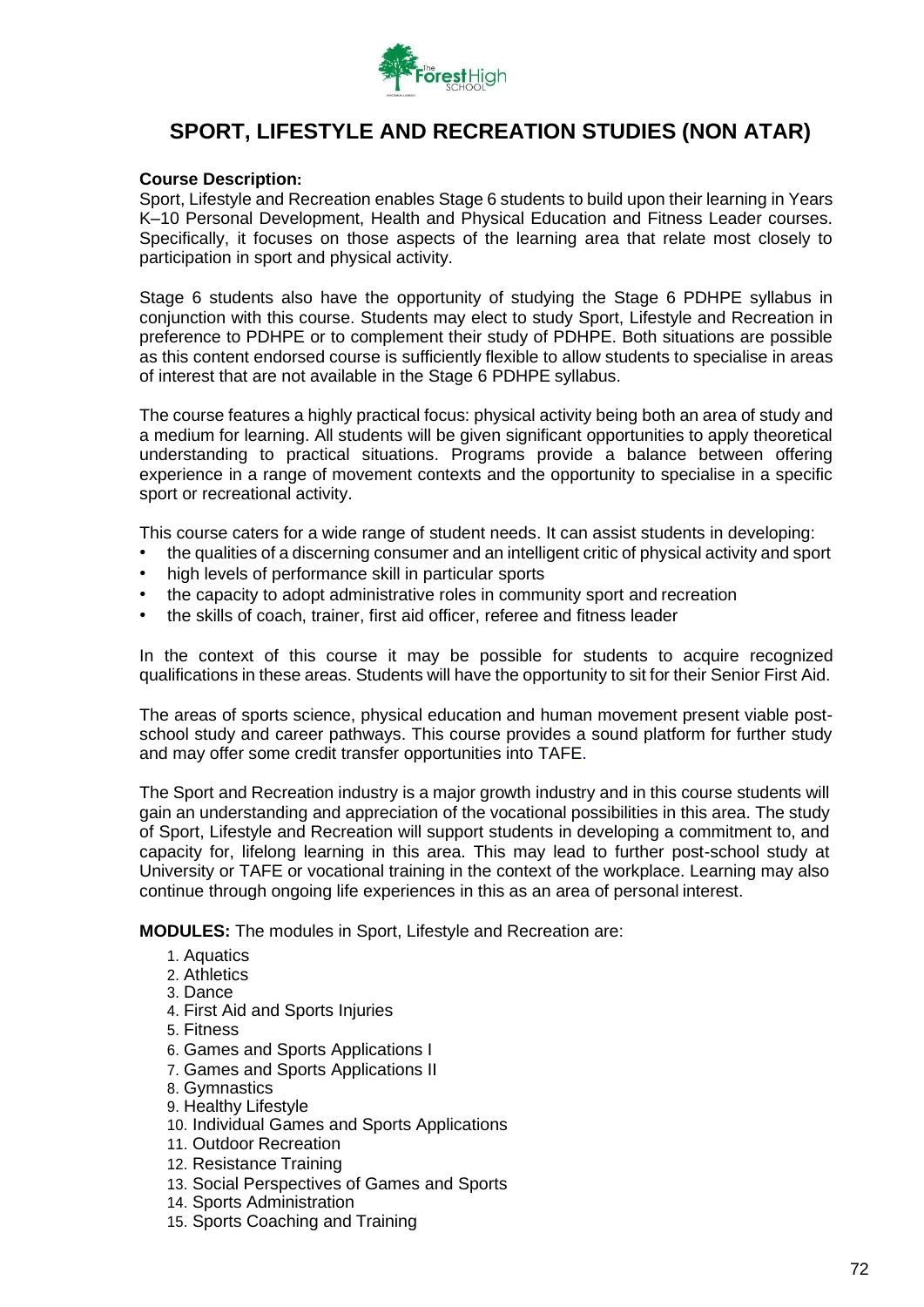

Students of Stage 6 Personal Development Health and Physical Education may also study Sport, Lifestyle and Recreation.

### **Year 11 Elective Fee Cost: \$300 (to cover out of school activities)**

### **Year 12 Elective Fee Cost: \$300 (to cover out of school activities)**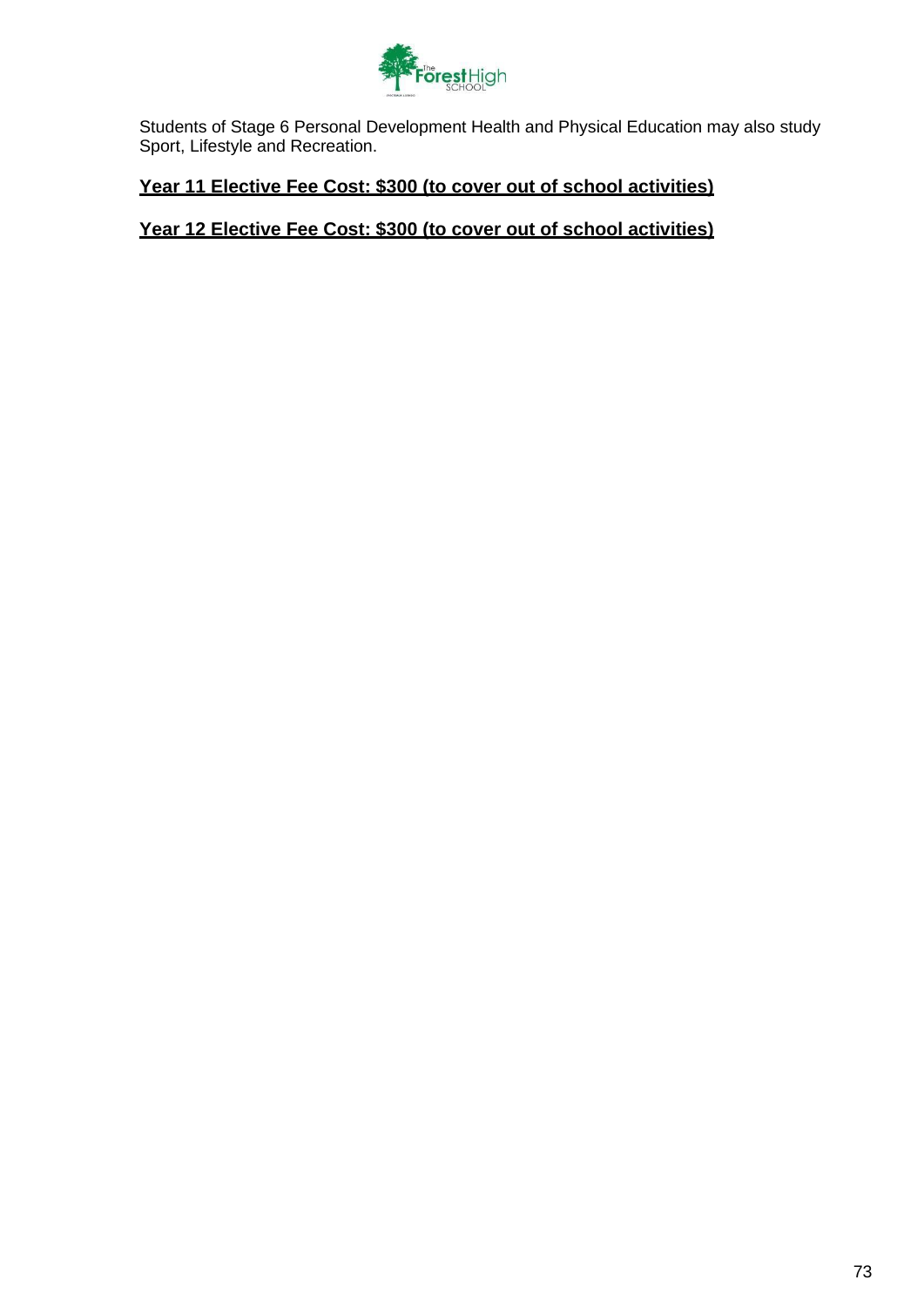

# **PHOTOGRAPHY, VIDEO AND DIGITAL IMAGING (NON ATAR)**

#### **Exclusions**

Projects developed for assessment in one subject are not to be used either in full or in part for assessment in any other subject. Visual Arts Year 12 Photography Body of Work.

### **Course Description**

Photography, Video and Digital Imaging is a non ATAR subject offering students the opportunity to explore contemporary artistic practices that make use of photography, video and digital imaging. These fields of artistic practice resonate within student experience and understanding of the world and are highly relevant to contemporary ways of interpreting the world. The course offers opportunities for investigation of one or more of these fields and develops students' understanding and skills, which contribute to an informed critical practice. Photography, Video and Digital Imaging informs practice in the Visual Artscourse.

The course is taught in modules and designed to enable students to gain an increasing accomplishment and independence in their representation of ideas in the fields of photography and/or video and/or digital imaging. They understand and value how these fields of practice invite different interpretations and explanations.

Students will develop knowledge, skills and understanding through the making of photographs, and/or videos and/or digital images that lead to and demonstrate conceptual and technical accomplishment. They will also develop knowledge, skills and understanding that lead to increasingly accomplished critical and historical investigations of photography and/or video and/or digital imaging.

### **Main Topics Covered**

Modules may be selected in any of the three broad fields of

- Wet Photography
- Video
- Digital Imaging.
- Individual / Collaboration Project

Modules include: Introduction to the Field; Developing a Point of View; Traditions, Conventions, Styles and Genres; Manipulated Forms; The Arranged Image; and Temporal Accounts. An Occupational, Health and Safety Module is mandatory. The additional module Individual/collaborative project is a body of work which extends students' learning experiences and may reflect students' increasing interests and desire to specialise in one or more of these fields or explore the connections further between the fields.

### **Particular Course Requirements**

Students are required to keep an A4 photographic journal, compendium and USB or external hard drive throughout the course.

### **Year 11 Elective Fee Cost: \$200**

**Year 12 Elective Fee Cost: \$200**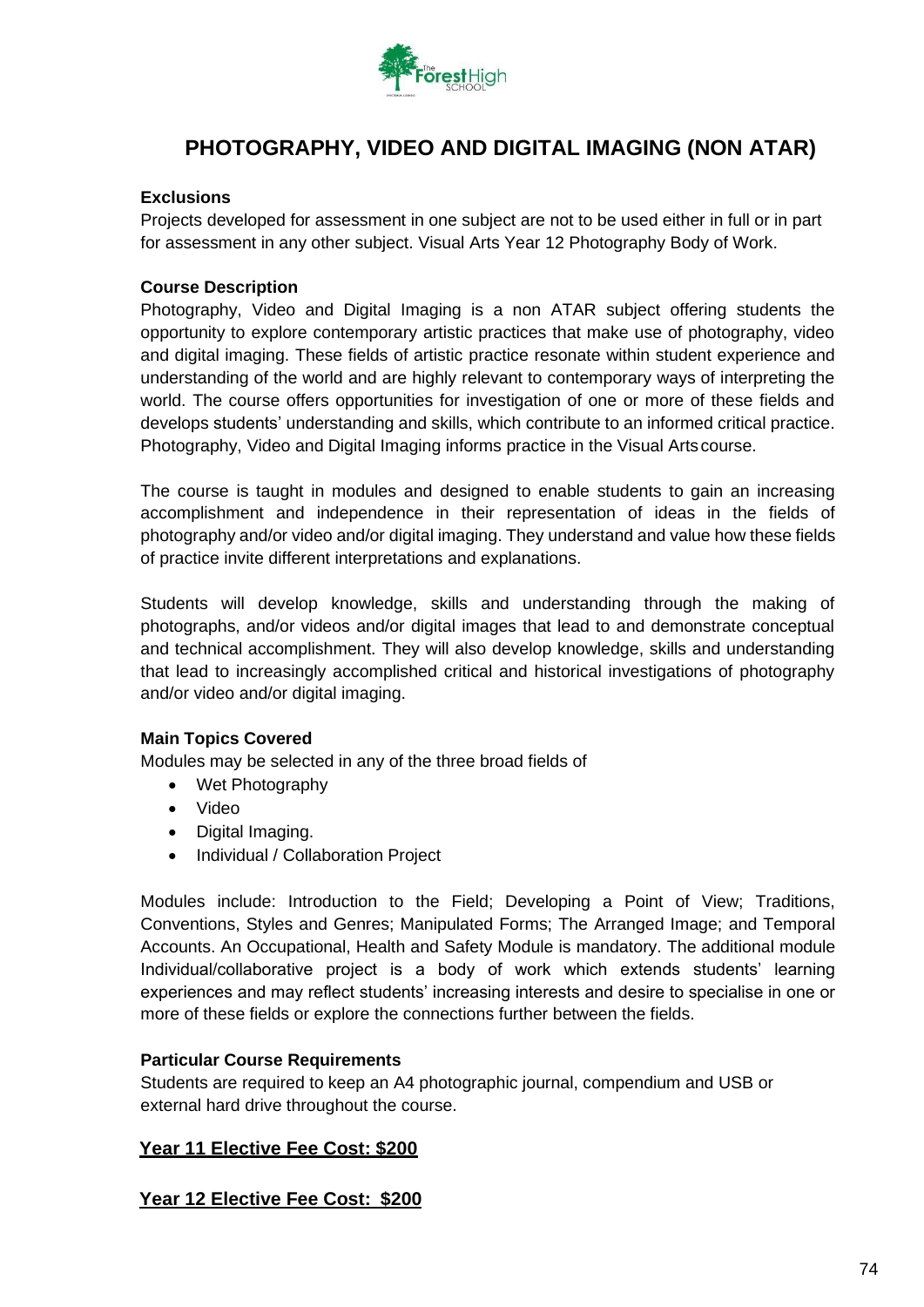

# **NUMERACY COURSE (NON ATAR)**

### **Course Description**

The new Numeracy course is a Content Endorsed Course starting in year 11 in 2022

The Numeracy course supports students to develop the core numeracy skills required to become active and successful participants in society. When students become functionally numerate, they are able to manage a situation or solve a problem in everyday contexts. This course offers students the opportunity to prepare for post-school options including employment or further training.

### **Course Content**

#### **Year 11 Content: (120 Indicative Hours)**

- Module 1: Whole numbers
- Operations with whole numbers Distance, area and volume Time Data, graphs and tables Module 2: Fractions and decimals Operations with fractions and decimals Metric relationships
	- Length, mass and capacity

### **Year 12 Content: (120 Indicative Hours)**

Module 1: Percentages Operations with numbers Finance Location, time and temperature Space and design Module 2: Rates and ratios Statistics and probability Exploring with NRMT

This course can be included in the achievement of the HSC but is not examined and does not contribute to the calculation of an ATAR.

### **Prerequisites:**

The Numeracy course has been specially designed to better meet the needs of students who wish to study mathematics in Stage 6 but who would find the Standard course too difficult. Students who have studied Mathematics at the 5.1 level are strongly recommended to consider enrolling in the Numeracy course. Some 5.2 level students would also be suited to the Numeracy course.

**Elective Fee Cost: Nil**